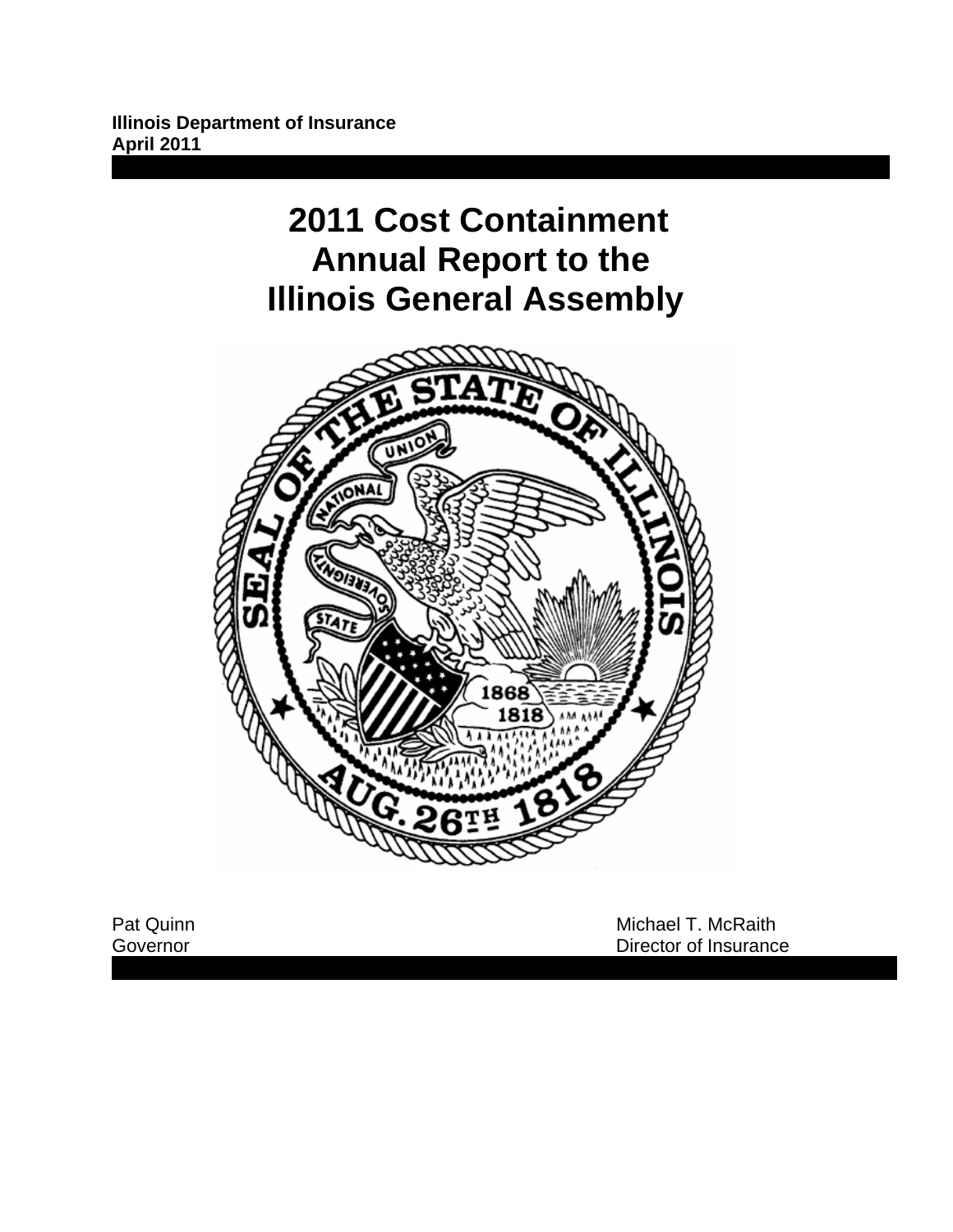

**PAT QUINN Governor** 

**MICHAEL T. McRAITH Director**

To the Honorable Members of the General Assembly:

The Illinois Insurance Cost Containment Act requires the Director of Insurance to submit an annual report to the General Assembly containing an analysis of portions of the Illinois insurance market and a recommendation of the most appropriate and comprehensive cost containment system for the state (Article XLII, 215 ILCS 5/1202d).

In accordance with Section 1202 of the Illinois Insurance Code, [215 ILCS 5/1202] I am pleased to submit the Annual Report to the General Assembly on Insurance Cost Containment for 2011. It contains significant information from a national and Illinois perspective regarding the current conditions of the property and casualty insurance industry.

Sincerely,

Michael T. McRaith Director of Insurance

320 West Washington St. Springfield, Illinois 62767-0001 (217) 782-4515 insurance.illinois.gov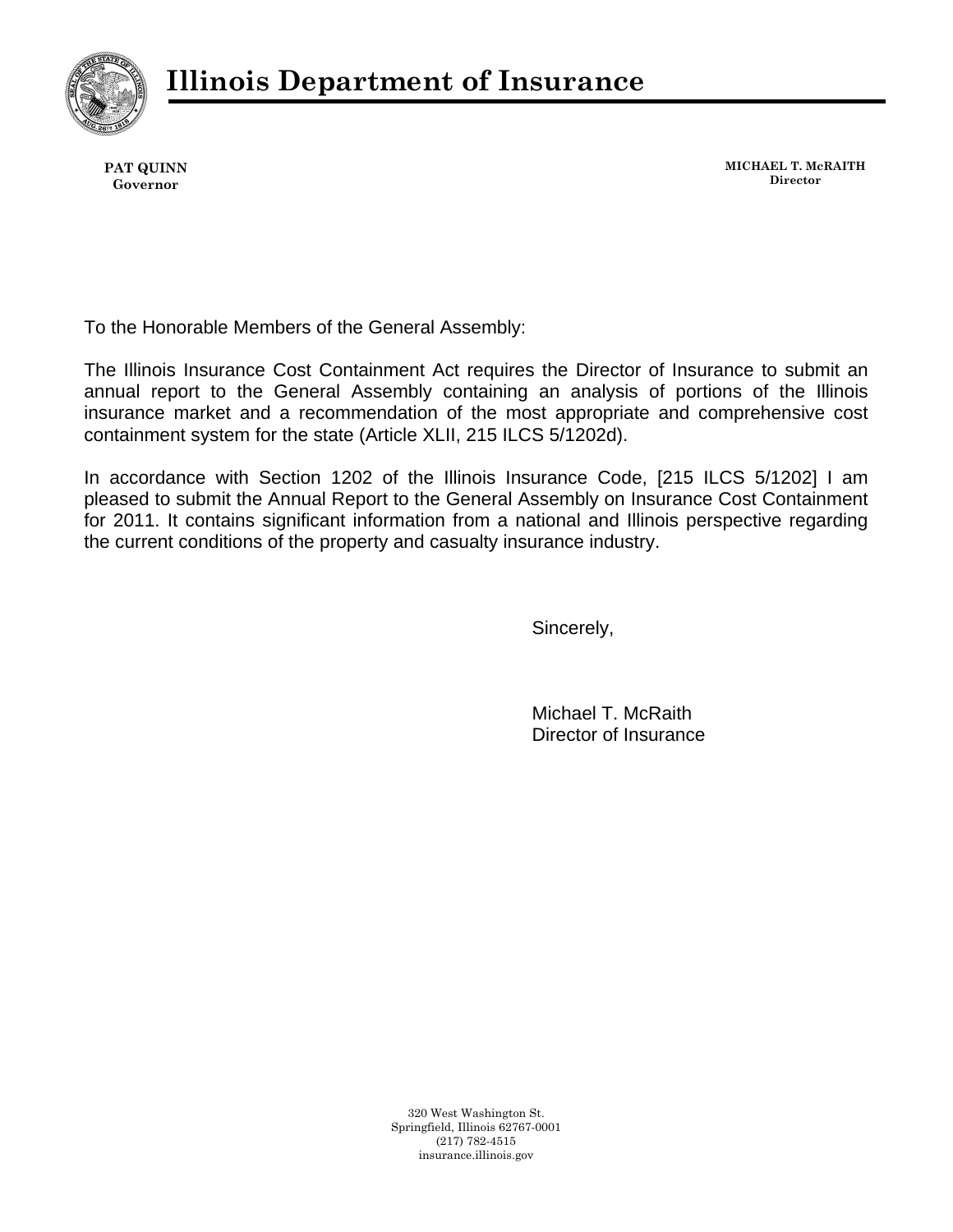# **Table of Contents**

| SECTION 1: OVERALL PROPERTY / CASUALTY INDUSTRY SUMMARY 6          |  |
|--------------------------------------------------------------------|--|
|                                                                    |  |
|                                                                    |  |
|                                                                    |  |
| PRIVATE PASSENGER AUTOMOBILE PHYSICAL DAMAGE  16                   |  |
|                                                                    |  |
|                                                                    |  |
|                                                                    |  |
|                                                                    |  |
|                                                                    |  |
|                                                                    |  |
|                                                                    |  |
|                                                                    |  |
|                                                                    |  |
| SECTION 4: OVERALL MARKET PROFITABILITY & FINANCIAL REGULATION  34 |  |
|                                                                    |  |
|                                                                    |  |
|                                                                    |  |
|                                                                    |  |
|                                                                    |  |
|                                                                    |  |
|                                                                    |  |
|                                                                    |  |
|                                                                    |  |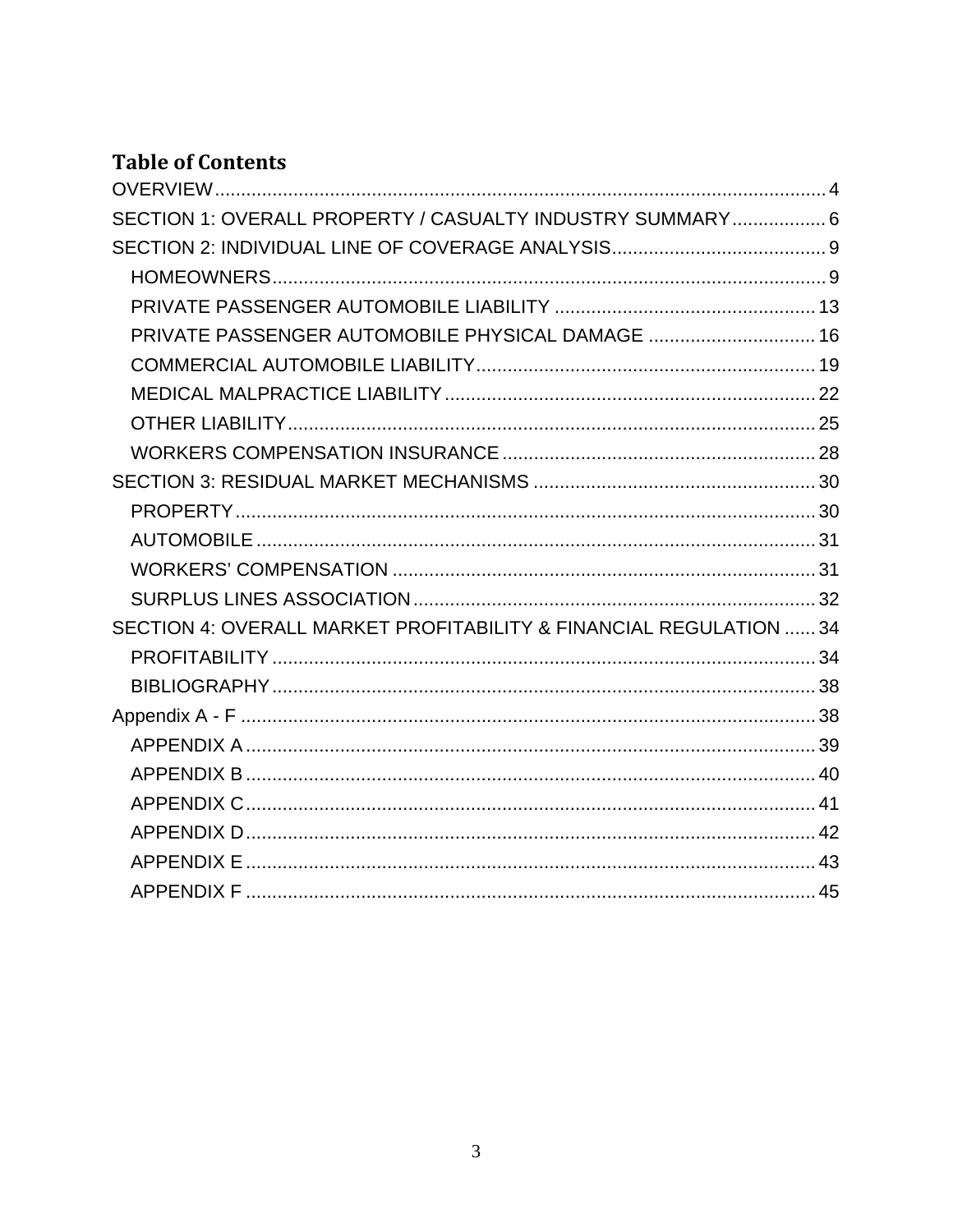## **OVERVIEW**

#### <span id="page-3-1"></span><span id="page-3-0"></span>**Section 1: OVERALL PROPERTY / CASUALTY INDUSTRY SUMMARY**

This section provides and compares details of the Illinois property / casualty marketplace to nationwide data. It also provides a breakdown of all property / casualty premiums written on a regional basis and by significant line of business within Illinois.

#### **Section 2: INDIVIDUAL LINE OF COVERAGE ANALYSIS**

This section provides a detailed review of each of the following areas of insurance within the state of Illinois.

- Homeowners
- Private Passenger Auto Liability
- Private Passenger Auto Physical Damage
- Commercial Auto Liability
- Medical Malpractice
- Other Liability
- Workers Compensation

One aspect of each line of business monitored by the Department is market concentration. The Herfindahl/Hirschmann Index or (HHI) is a measure of the size of companies and is widely accepted as an accurate indicator of the amount of competition among individual companies in any given marketplace. The HHI is calculated by the summation of the squares of each company's individual market share. Generally, an HHI of 1800 or above is an indication that the given market may be highly concentrated and may be approaching anti-competitive behavior.

Section 2 contains a historical graph of the (HHI) for each of the lines of business indicated above. For all of the lines studied only the medical malpractice line continues to be considered highly concentrated in Illinois. This situation is not new and continues to be monitored by the Department.

#### **Section 3: RESIDUAL MARKET MECHANISMS**

Residual Market Mechanisms are established to provide specific insurance coverages to Illinois consumers who are unable to buy coverage in the open or voluntary markets. Coverages available to Illinois consumers through residual markets include property coverage, automobile coverage, and workers compensation coverage.

The residual markets (FAIR Plan, Auto Plan, and Workers Compensation Assigned Risk Pool) all have very small shares of the market which indicates healthy competition. The Workers Compensation market share is the largest at 2.8 percent but notably has been declining since 2003.

In addition to residual market mechanisms Section 3 details recent activities of the surplus lines market. Illinois consumers unable to obtain coverage in either the voluntary market or the residual market mechanisms may be able to obtain coverage in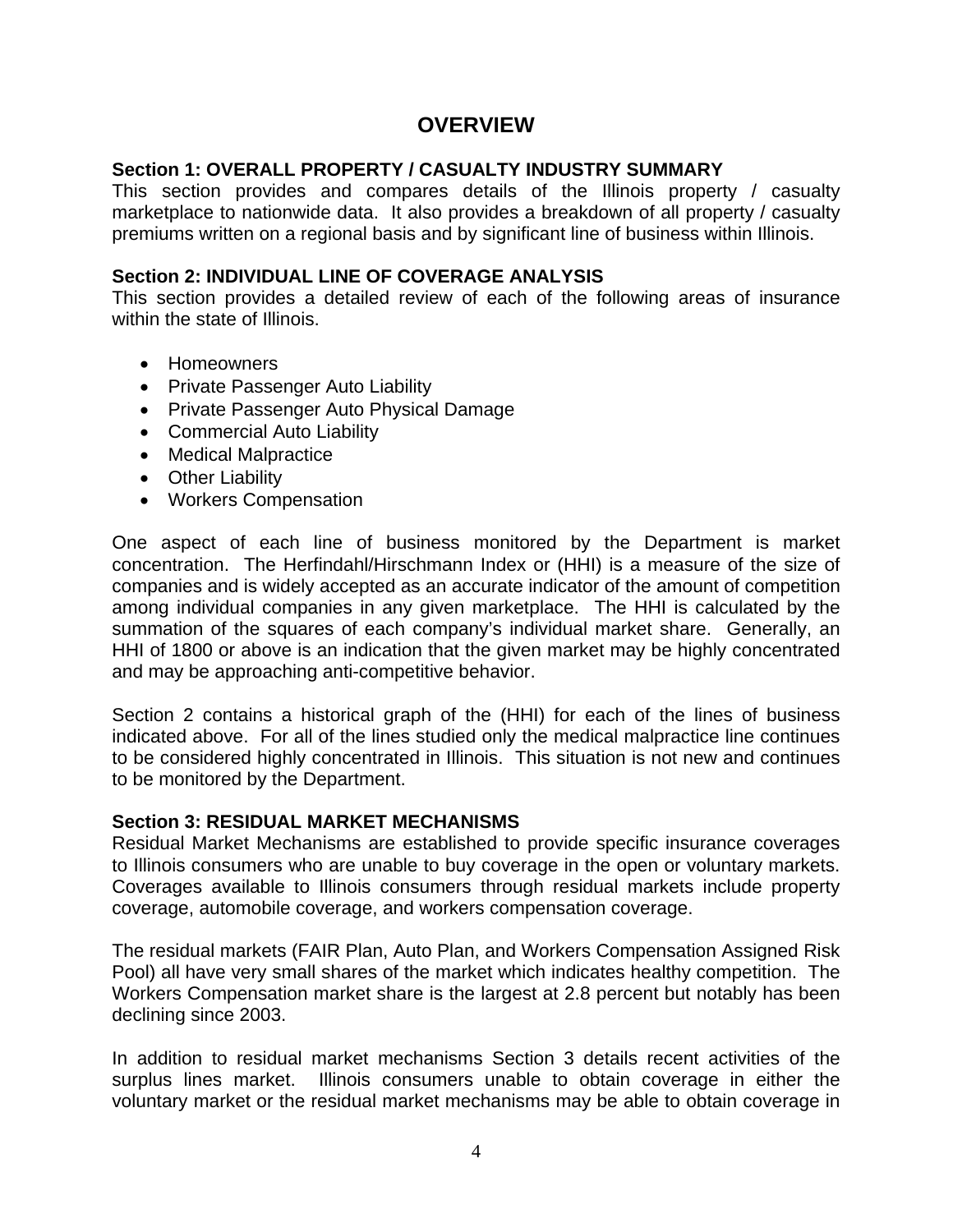the surplus lines market. The report reflects nothing of concern with the Surplus lines market mechanisms however the Department has little regulatory control regarding coverage placed in the Surplus lines market.

#### **Section 4: OVERALL MARKETPLACE CONDITIONS**

Lastly, the report identifies and examines several financial principles that are generally accepted measurements of market reliability and profitability. The Department recognizes that economic and market conditions during 2008 had dramatic effect on the short term profitability of the Property & Casualty industry in Illinois. The Department will continue to monitor all available data related to the Property & Casualty insurance industry to assure that a healthy, competitive, and reliable insurance market remains available for all Illinois consumers.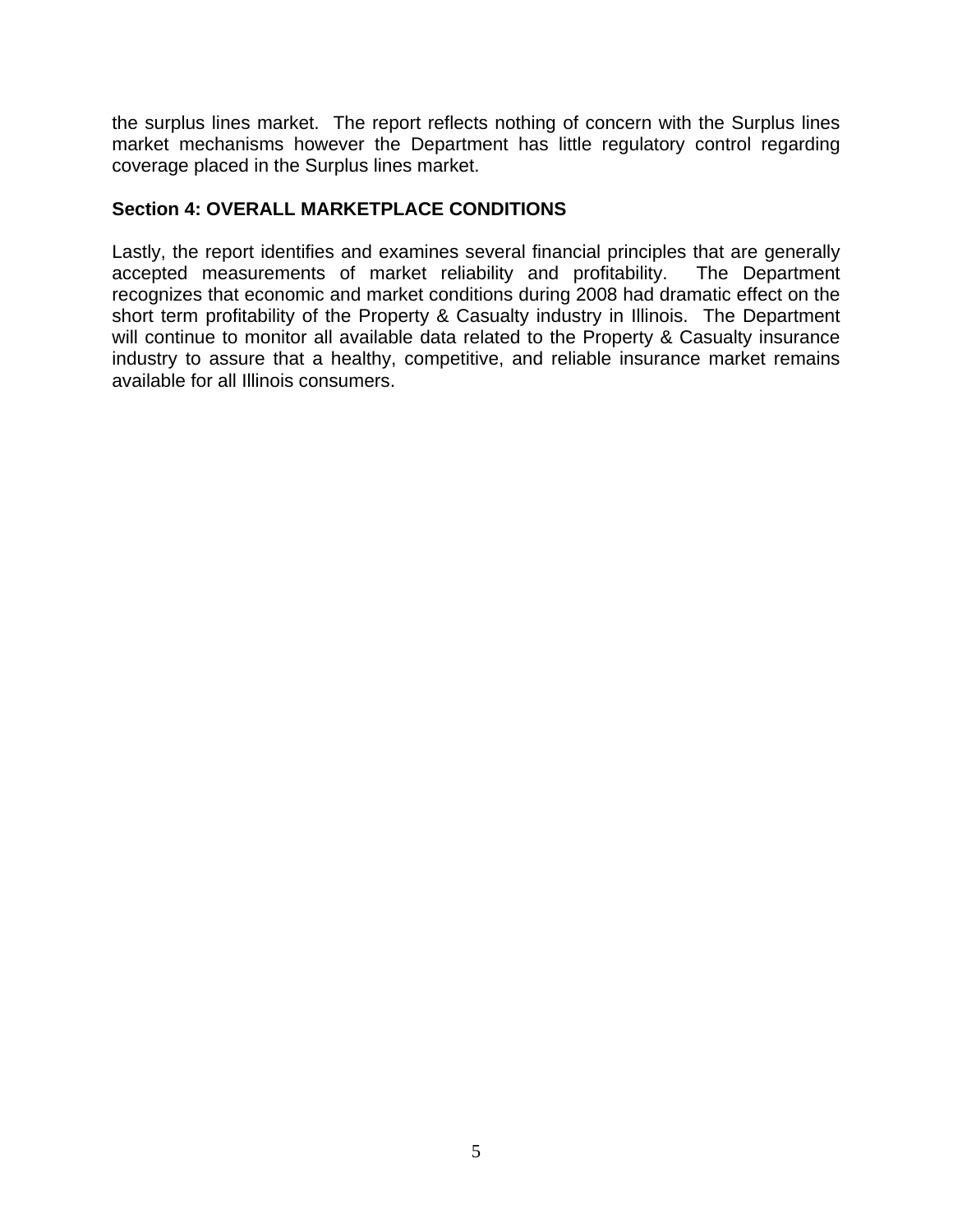# <span id="page-5-0"></span>**SECTION 1: OVERALL PROPERTY / CASUALTY INDUSTRY SUMMARY**

<span id="page-5-1"></span>The following table provides a breakdown of total direct written premium and incurred losses for the property / casualty industry by state for the past 5 years.

Direct written premium in Illinois totaled \$19.3 billion in 2009, representing 5.4 percent of the total written premium nationwide. For the first time in three years Property / Casualty losses in dropped in Illinois. As reflected below the overall loss ratio dropped from 66.7 percent in 2008 to 66.1 percent in 2009.

## **Total US Property/Casualty Industry**

(\$ In millions)

#### **State Distribution and Loss Experience**

|                |                 | % of Total DPW |       |       |       |       | *Direct Pure Loss Ratio (%) |      |       |      |      |      |       |
|----------------|-----------------|----------------|-------|-------|-------|-------|-----------------------------|------|-------|------|------|------|-------|
| Rank           | <b>State</b>    | 2009           |       |       |       |       |                             |      |       |      |      |      | 5 Yr. |
|                |                 | <b>DPW</b>     | 2009  | 2008  | 2007  | 2006  | 2005                        | 2009 | 2008  | 2007 | 2006 | 2005 | Avg.  |
| 1              | California      | 38,763         | 10.8  | 10.9  | 12.1  | 12.6  | 13.1                        | 52.4 | 59.7  | 52.7 | 46.0 | 51.8 | 52.5  |
| $\overline{2}$ | New York        | 25,574         | 7.1   | 7.1   | 7.3   | 7.2   | 7.1                         | 75.6 | 113.3 | 60.6 | 52.4 | 54.3 | 71.2  |
| 3              | Florida         | 22,830         | 6.4   | 6.7   | 8.3   | 7.8   | 7.3                         | 58.8 | 59.8  | 43.5 | 46.0 | 87.9 | 59.2  |
| 4              | <b>Illinois</b> | 19,278         | 5.4   | 5.3   | 4.1   | 4.2   | 4.2                         | 66.1 | 66.7  | 58.0 | 56.3 | 56.5 | 60.7  |
| 5              | Texas           | 18,971         | 5.3   | 5.3   | 7.1   | 6.9   | 6.7                         | 60.4 | 91.9  | 53.0 | 49.8 | 63.4 | 63.7  |
| 6              | Penn.           | 15,966         | 4.5   | 4.4   | 3.9   | 4.0   | 4.0                         | 57.4 | 62.3  | 59.8 | 54.3 | 58.7 | 58.5  |
| 7              | Ohio            | 11.048         | 3.1   | 3.0   | 2.6   | 2.7   | 2.8                         | 58.9 | 64.2  | 52.8 | 48.6 | 53.2 | 55.5  |
| 8              | Georgia         | 10,476         | 2.9   | 2.9   | 2.7   | 2.8   | 2.7                         | 80.8 | 71.6  | 58.9 | 54.3 | 59.5 | 65.0  |
| 9              | New Jersey      | 10.221         | 2.8   | 2.8   | 3.4   | 3.5   | 3.5                         | 60.9 | 61.1  | 55.3 | 56.4 | 60.4 | 58.8  |
| 10             | Michigan        | 10,205         | 2.8   | 2.9   | 2.9   | 3.1   | 3.3                         | 79.5 | 74.0  | 61.9 | 57.4 | 64.0 | 67.4  |
| 11             | N. Carolina     | 9,647          | 2.7   | 2.7   | 2.4   | 2.3   | 2.3                         | 56.6 | 55.8  | 52.2 | 52.9 | 52.7 | 54.0  |
| 12             | Virginia        | 8,891          | 2.5   | 2.5   | 2.1   | 2.1   | 2.1                         | 58.2 | 58.3  | 52.9 | 51.8 | 47.7 | 53.8  |
| 13             | Missouri        | 7,660          | 2.1   | 2.1   | 1.8   | 1.8   | 1.8                         | 58.5 | 65.6  | 52.6 | 70.8 | 54.5 | 60.4  |
| 14             | Maryland        | 7,475          | 2.1   | 2.1   | 1.8   | 1.8   | 1.8                         | 63.7 | 60.0  | 52.8 | 51.3 | 52.6 | 56.1  |
| 15             | Minnesota       | 7,388          | 2.1   | 2.1   | 1.7   | 1.7   | 1.8                         | 59.4 | 82.1  | 68.7 | 52.8 | 59.8 | 64.6  |
| 16             | Wisconsin       | 6,901          | 1.9   | 1.9   | 1.6   | n/a   | n/a                         | 58.7 | 63.3  | n/a  | n/a  | n/a  | 61.0  |
| 17             | Indiana         | 6,816          | 1.9   | 1.9   | 1.7   | n/a   | n/a                         | 59.7 | 73.8  | n/a  | n/a  | n/a  | 66.8  |
| 18             | Washington      | 6,783          | 1.9   | 1.9   | 1.8   | 1.8   | 1.8                         | 62.1 | 55.3  | 53.6 | 56.5 | 48.7 | 55.2  |
| 19             | Colorado        | 6,782          | 1.9   | 1.9   | 1.6   | n/a   | n/a                         | 74.9 | 58.0  | n/a  | n/a  | n/a  | 66.5  |
| 20             | Louisiana       | 6,324          | 1.8   | n/a   | n/a   | n/a   | n/a                         | 47.1 | n/a   | n/a  | n/a  | n/a  | 47.1  |
|                | All other       | 100,751        | 28.1  | 27.9  | 26.4  | 26.2  | 25.8                        | 58.9 | 65.1  | 53.2 | 52.0 | 90.2 | 63.9% |
|                | Total           | 358,751        | 100.0 | 100.0 | 100.0 | 100.0 | 100.0                       | 61.3 | 68.8  | 53.8 | 51.8 | 66.9 | 60.5% |

\* Direct Pure Loss Ratio is calculated by dividing losses incurred by direct earned premium. Source: NAIC State Data Network; aggregate Schedule T for all property/casualty insurers.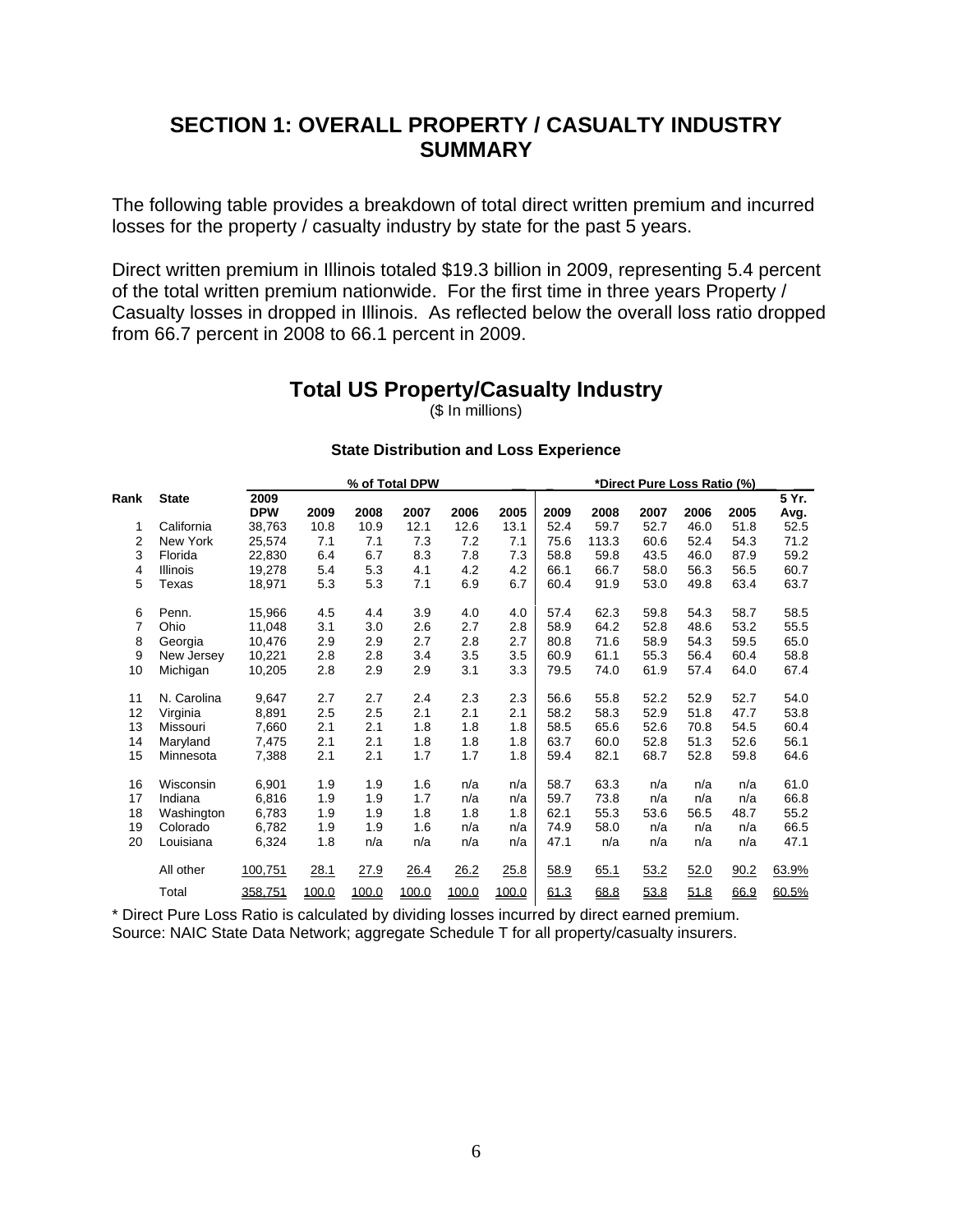The following map indentifies the percentage of total written premium and loss ratio for the property / casualty industry in ten regions of the United States during 2009 as well as the 5-year average.

# **Distribution of Direct Written Premium & Loss Ratios by Region**



| 2009                           | Pacific | Mountain | Northwest<br>Central | Southwest<br>Central | Northeast<br>Central | Southeast<br>Central | Mid-<br>Atlantic | South<br>Atlantic | New<br>England | Other <sup>*</sup> | <b>Total All</b><br>Regions |
|--------------------------------|---------|----------|----------------------|----------------------|----------------------|----------------------|------------------|-------------------|----------------|--------------------|-----------------------------|
| % Total DPW                    | 14.4%   | 6.8%     | 8.2%                 | 9.0%                 | 15.1%                | 5.1%                 | 14.4%            | 19.5%             | 4.4%           | .2%                | 100.0%                      |
| Direct Loss Ratio              | 53.5%   | 63.3%    | 58.6%                | 60.9%                | 65.5%                | 62.1%                | 67.1%            | 63.1%             | 51.9%          | 62.2%              | 61.5%                       |
| Loss Ratio -<br>5 year average | 53.0%   | 56.9%    | 60.3%                | 75.5%                | 61.6%                | 68.9%                | 64.8%            | 58.3%             | 51.9%          | 52.9%              | 60.6%                       |

\*Other includes Puerto Rico and the U.S. Virgin Islands, Canada, American Samoa, Guam and N. Mariana Islands

A review of the loss data by region continues to show a higher than average loss ratio in the Southwest Central and Southeast Central regions. The higher ratios are generally attributed to the severity and frequency of hurricane and severe storm season in these regions.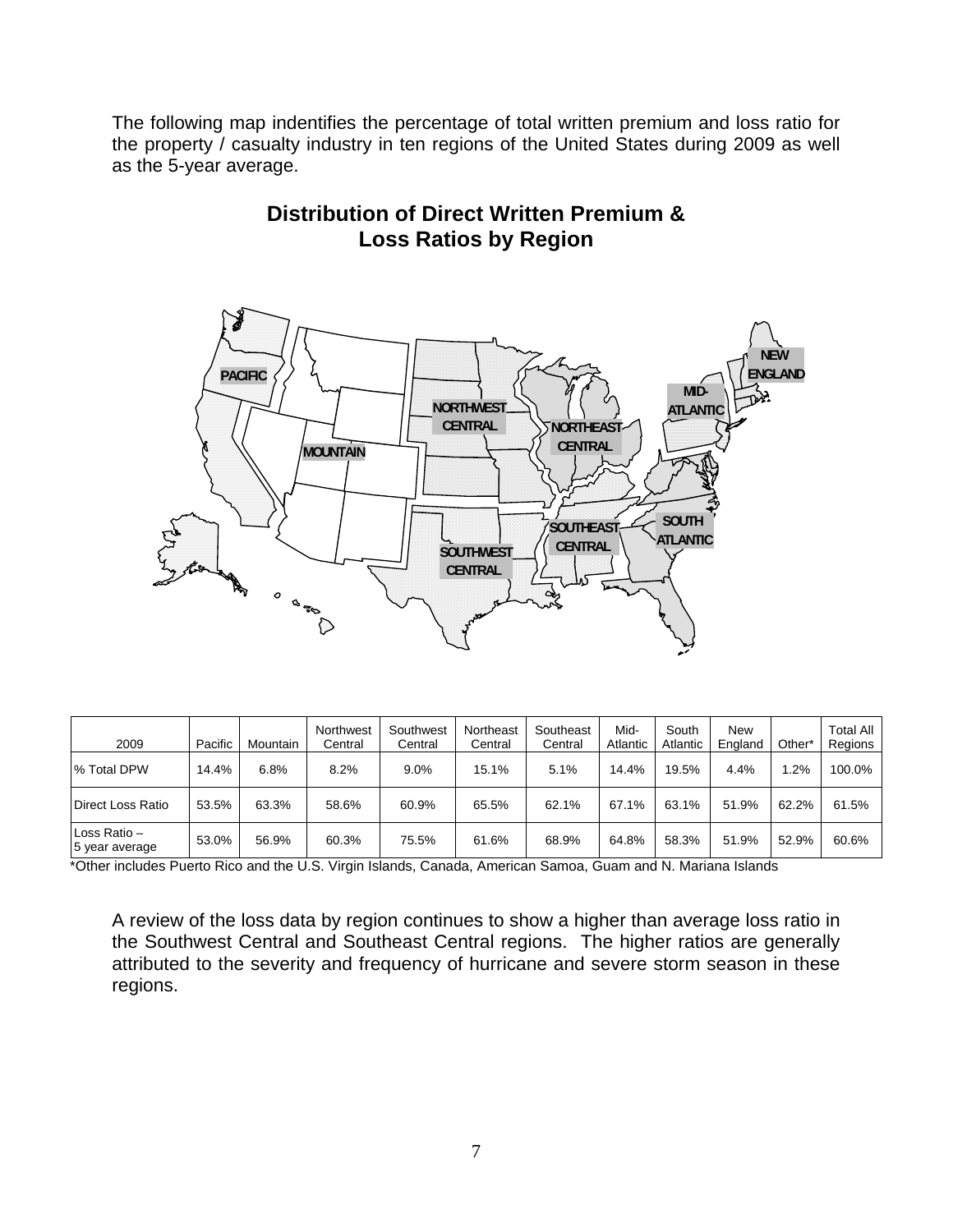The following graph reflects the distribution of all Illinois property / casualty insurance premiums written during 2009. Personal lines of insurance include homeowners; private passenger automobile liability, and private passenger automobile physical damage coverage. Combined, these coverages make up approximately 44 percent, up from 41 percent in 2008; of the overall property / casualty insurance written in the state of Illinois.



# **Percent of All Property/Casualty Premiums Written in Illinois by line (2009)**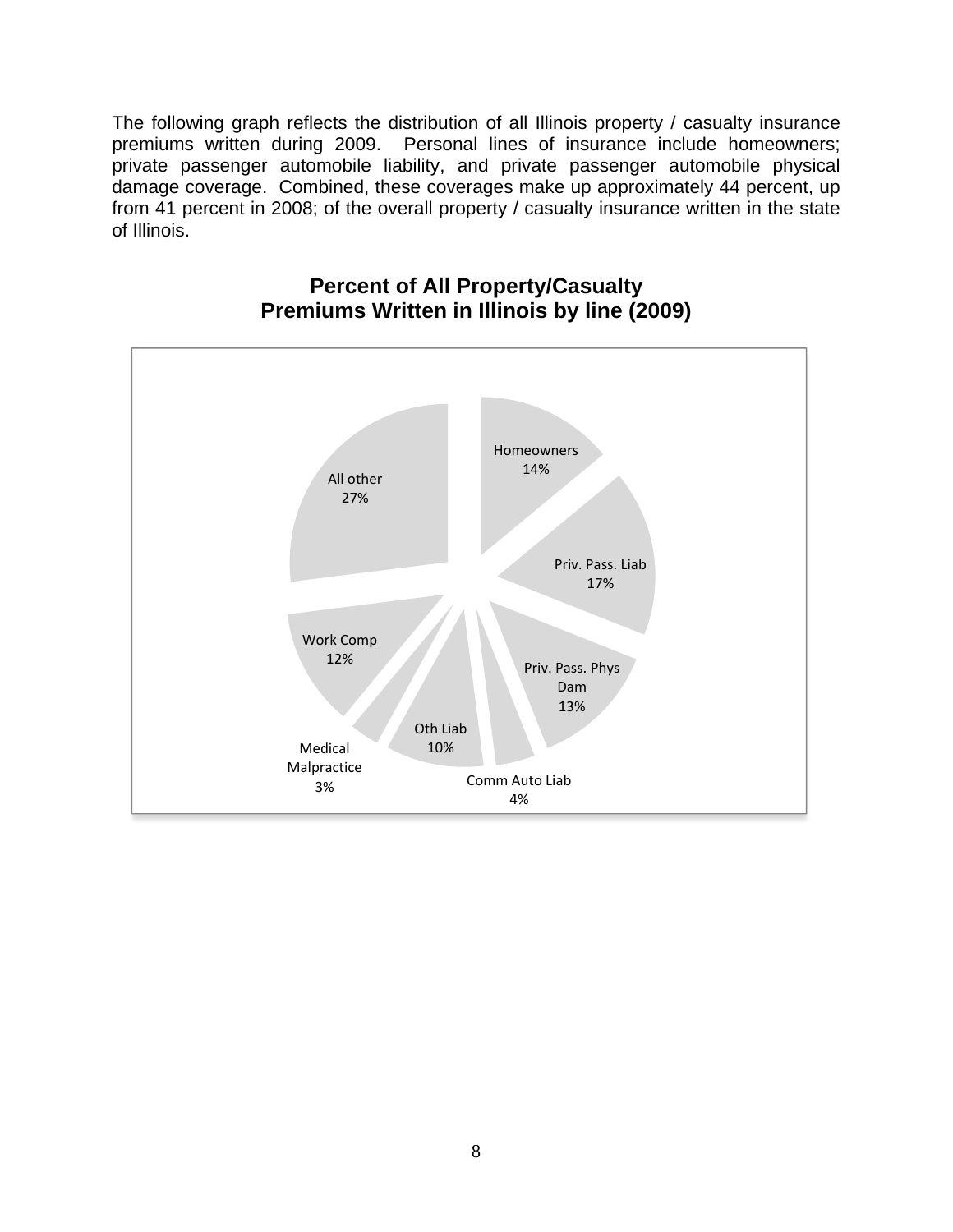# **SECTION 2: INDIVIDUAL LINE OF COVERAGE ANALYSIS**

## <span id="page-8-2"></span><span id="page-8-1"></span><span id="page-8-0"></span>**HOMEOWNERS**

The following table compares homeowners' insurance written in Illinois to the nationwide market. The data indicates that written premiums rose both nationally and in Illinois during 2009. The Illinois market had a larger increase at almost 7 percent versus an increase of 4.1 percent nationally during the period**.** 

| Homeowners (\$000 omitted)      | Illinois* | Nationwide** |
|---------------------------------|-----------|--------------|
| Direct written premiums         | 2,593,403 | 48,962,059   |
| Direct earned premiums          | 2,495,453 | 47,633,764   |
| <b>Expenses (% premium)</b>     |           |              |
| <b>Incurred losses</b>          | 68.6%     | 60.0%        |
| Def. & cost cont. exp. Incurred | 1.3%      | 1.6%         |
| Comm./brokerage                 | 13.0%     | 13.1%        |
| Taxes, licenses & fees          | 1.3%      | 2.4%         |

Homeowners' Underwriting Results (2009)

\* NAIC State Data Network, 2009 Illinois State Page Exhibit

\*\* NAIC State Data Network 2009 Insurance Expense Exhibit Part III

The following chart provides a comparison of incurred losses for homeowners' insurance over the past 5 years. As indicated below, the loss ratio for both the Illinois and nationwide markets experienced a significant decrease during 2009. Incurred losses in Illinios decreased approximately 10.8 percent during 2009 while nationally incurred losses decreased by 10.6 percent during the same period.



## Homeowners' Losses as a percent of Earned Premiums (2005 - 2009)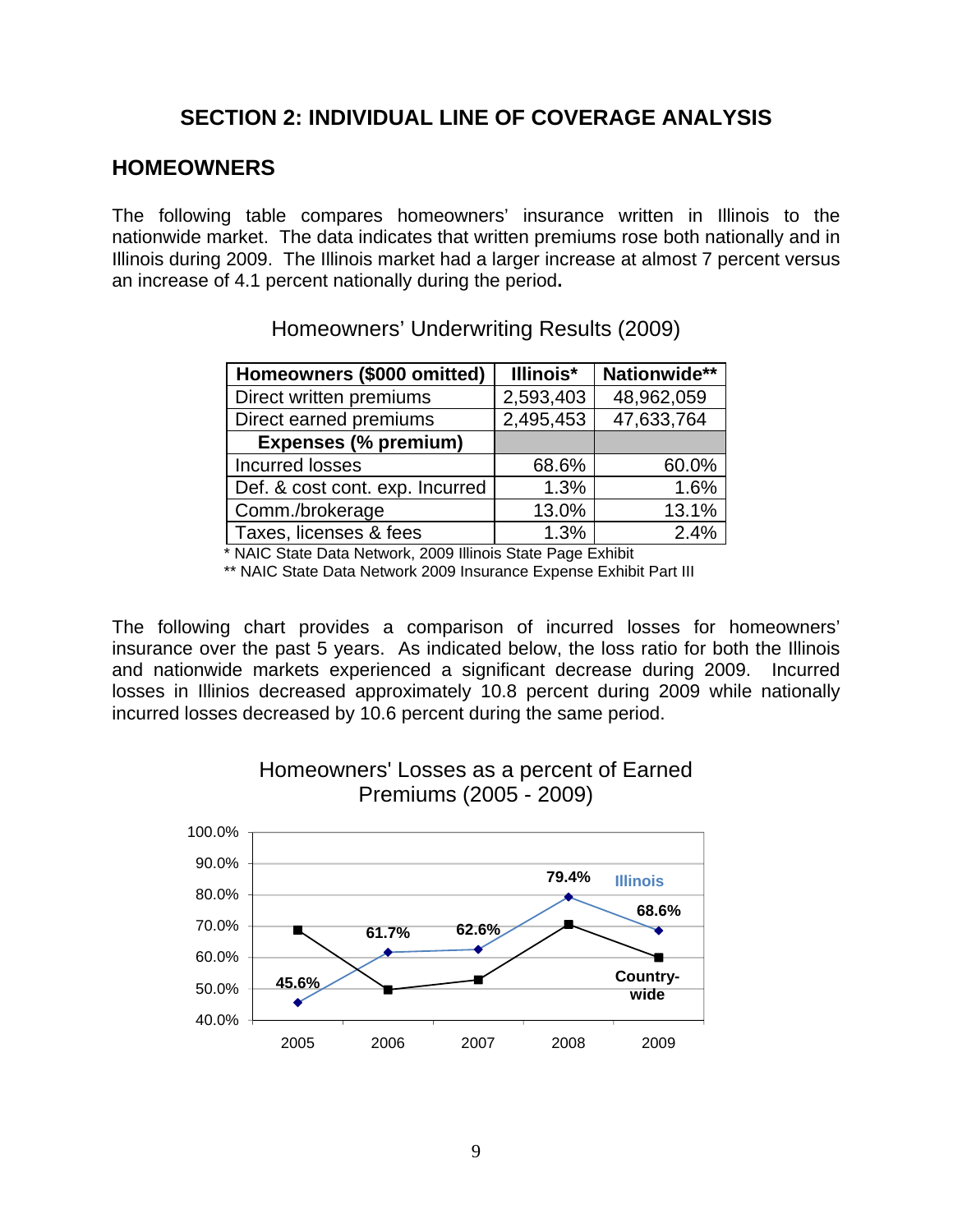The following graph reflects the HHI for Illinois homeowners' insurance from 2005 through 2009. As the following chart shows, the homeowners' insurance market available to Illinois consumers continues to exhibit a healthy stable level of competition for Illinois consumers. Based on the data available, the system for cost containment appears to be appropriate for Illinois consumers.

Illinois Homeowners' Insurance



#### The following table identifies the top ten writers of homeowners' insurance in Illinois based on written premium in 2009. In summary, the ten companies identified wrote over 1.8 billion dollars in written premium and combined for a total of 70 percent of the total Illinois market share in 2009.

|                                |                            | פוטו וווו דור פוסומפווו    |                         |                         |                       |                       |
|--------------------------------|----------------------------|----------------------------|-------------------------|-------------------------|-----------------------|-----------------------|
| Company                        | 2009<br>Written<br>Premium | 2008<br>Written<br>Premium | 2009<br>Market<br>Share | 2008<br>Market<br>Share | 2009<br>Loss<br>Ratio | 2008<br>Loss<br>Ratio |
| State Farm Fire & Casualty Co  | 856,482,534                | 789,927,515                | 33.0%                   | 32.57%                  | 69.47%                | 85.87%                |
| Allstate Indemnity Co          | 230,990,825                | 236,412,772                | 8.9%                    | 9.75%                   | 66.32%                | 87.61%                |
| <b>Country Mutual Ins Co</b>   | 214,495,434                | 198,100,793                | 8.3%                    | 8.17%                   | 74.85%                | 78.64%                |
| Allstate Ins Co                | 136,711,287                | 137,859,342                | 5.3%                    | 5.68%                   | 48.24%                | 56.75%                |
| American Family Mutual Ins Co  | 129,829,019                | 123, 151, 754              | 5.0%                    | 5.08%                   | 77.26%                | 91.72%                |
| Illinois Farmers Ins Co        | 75,396,104                 | 85,859,170                 | 2.9%                    | 3.54%                   | 50.50%                | 71.56%                |
| Farmers Ins Exchange           | 71,054,994                 | 61,668,242                 | 2.7%                    | 2.54%                   | 64.89%                | 77.95%                |
| Liberty Mutual Fire Ins Co     | 41,231,529                 | 39,448,600                 | 1.6%                    | 1.63%                   | 53.91%                | 68.99%                |
| Travelers Home & Marine Ins Co | 37,389,751                 | 19,729,147                 | 1.4%                    | 0.53%                   | 64.67%                | 79.63%                |
| Memberselect Ins Co.           | 33,492,408                 | 28,835,607                 | 1.3%                    | 1.11%                   | 75.87%                | 117.31%               |

#### Top 10 Homeowners' Insurars in Illinois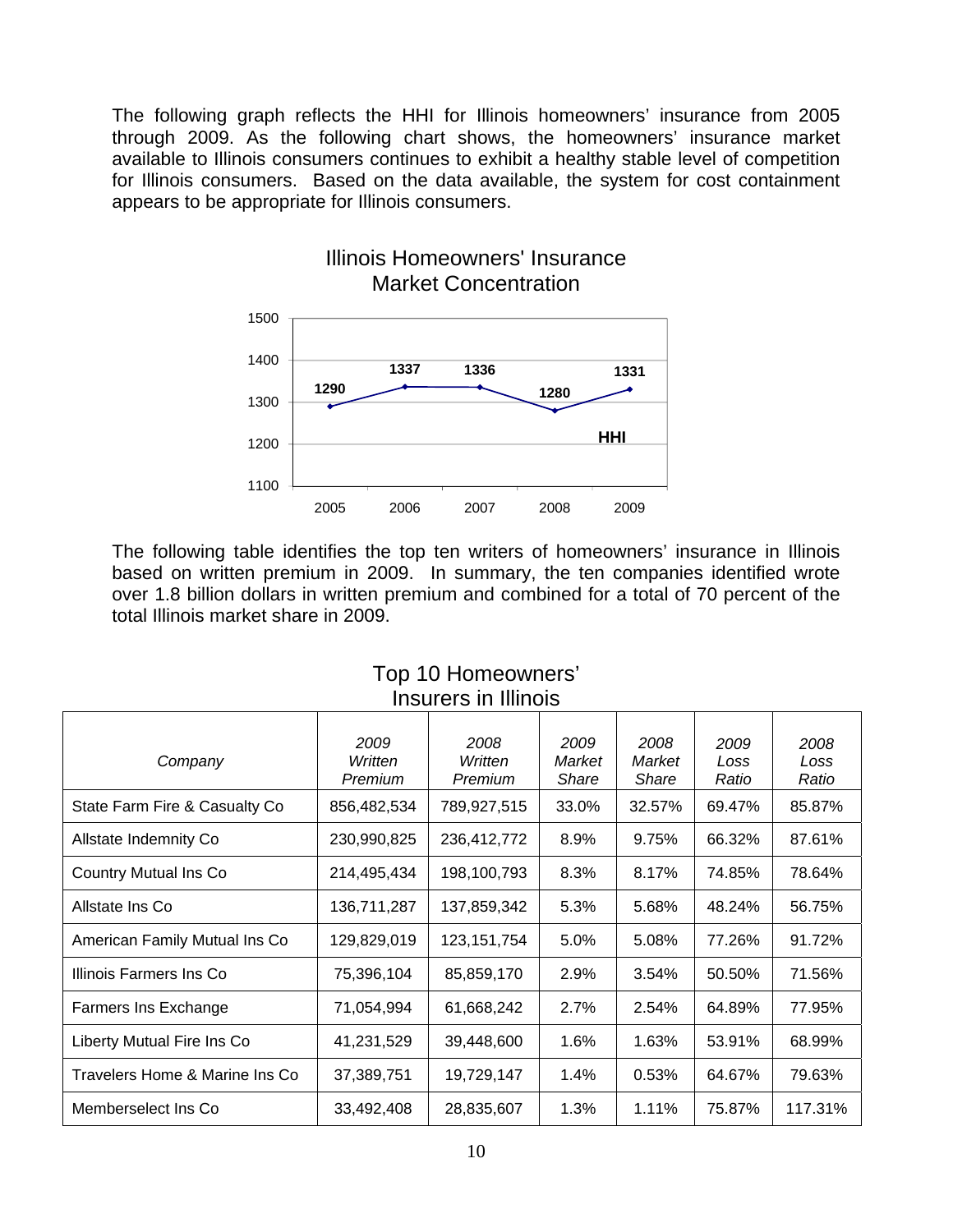In addition to statewide data, the Department collects homeowners' data based on the geographical location of the insured pursuant to Title 50 Illinois Administrative Code Part 4203 as authorized by the Illinois Insurance Cost Containment Act, 215 ILCS 5/1200 *et seq*. This data allows the Department to identify and compare the 2009 market share for each company within the City of Chicago and remainder of the state to the statewide averages.

| Company                        | <b>Statewide</b> | Chicago | Downstate |
|--------------------------------|------------------|---------|-----------|
| State Farm Fire & Casualty Co  | 32.39%           | 33.40%  | 31.23%    |
| <b>Allstate Indemnity Co</b>   | 9.06%            | 14.49%  | 7.62%     |
| <b>Country Mutual Ins Co.</b>  | 7.79%            | 0.90%   | 10.02%    |
| Allstate Ins Co                | 5.42%            | 10.28%  | 4.26%     |
| American Family Mutual Ins Co. | 5.03%            | 5.76%   | 4.74%     |
| Illinois Farmers Ins Co        | 3.07%            | 2.75%   | 3.04%     |
| <b>Farmers Ins Exchange</b>    | 2.89%            | 2.95%   | 2.79%     |
| Liberty Mutual Fire Ins Co     | 1.61%            | 1.65%   | 1.56%     |
| Travelers Home & Marine Ins Co | 1.50%            | 1.46%   | 1.46%     |
| Memberselect Ins Co.           | 1.32%            | .85%    | 1.39%     |

## Homeowner Coverage Descriptions

Homeowners' Insurance is generally purchased in one of several standard coverage types. The coverage types acknowledged as industry standards include HO-1, HO-2, HO-3, HO-4, HO-5, HO-6, & HO-8

- **Basic Form (HO-1)** The most basic coverage type providing coverage against 11 specific factors or perils: fire, lightning, smoke, vandalism, theft, ice, snow, windstorm, hail, riot, and volcano eruption. The popularity of this policy has diminished over the years due to the policies extensive coverage gaps.
- **Broad Form (HO-2)** HO-2 policy forms are also considered a basic coverage form but with a wider scope of coverage than the HO-1. Coverage under an HO-2 policy is limited to 17 perils specifically listed in the policy.
- **Special Form (HO-3)** Offers property and liability coverage for the dwelling, other structures, and loss of use of the dwelling and other structures for all perils specifically listed in the policy (e.g., fire, lightning, windstorm and hail, falling objects, etc.). Personal property is also covered for perils listed in the policy. HO-3 covers more perils than an HO-2 policy.
- **Tenants Form (HO-4)** Provides coverage for a renter's personal property, liability, and additional living expenses.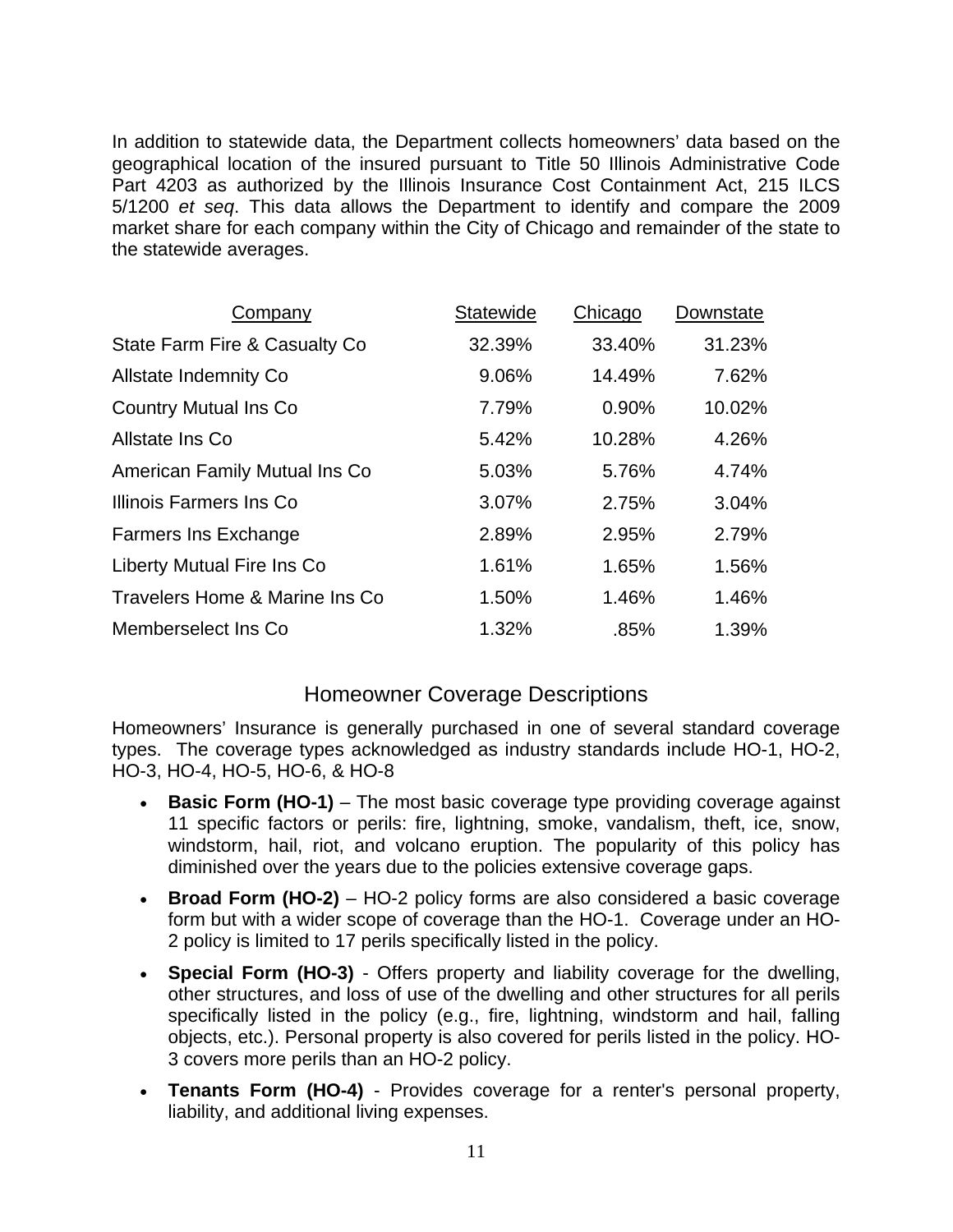- **Comprehensive Form (HO-5)** Covers your home and personal property for everything that is not specifically excluded in your policy. This type of policy provides the broadest coverage available but is not offered by all insurers and is usually more expensive. Personal property coverage under an HO-5 is generally broader than an HO-3 policy.
- **Condominium Form (HO-6)** Covers a condominium owner's personal property and any additions and alterations made to the inside of the owner's unit. Condominium owners can also buy endorsements to protect property and for liability associated with their shares in the condominium association's common ownership.
- **Modified Coverage Form (HO-8)** Provides coverage when an older home's replacement cost far exceeds its market value. This form allows the policyholder to carry lower limits of insurance rather than try to maintain 80% of replacement cost. The HO-8 policy provides varying methods of loss payment depending on whether the damaged or destroyed building is repaired or replaced.

The following table summarizes the amount of written premium paid by Illinois homeowners' during 2009 for each of the coverage types identified above.

| Type of coverage | 2009 Illinois Premium | <b>Market Share</b> |
|------------------|-----------------------|---------------------|
| $HO-1$           | 23,577,183            | 0.97%               |
| $HO-2$           | 70,460,436            | 2.91%               |
| $HO-3$           | 1,077,443,033         | 44.51%              |
| $HO-4$           | 64,262,628            | 2.65%               |
| $HO-5$           | 1,044,770,821         | 43.16%              |
| <b>HO-6</b>      | 128,593,721           | 5.31%               |
| <b>HO-8</b>      | 11,378,373            | 0.47%               |
| TOTAL            | 2,420,486,195         |                     |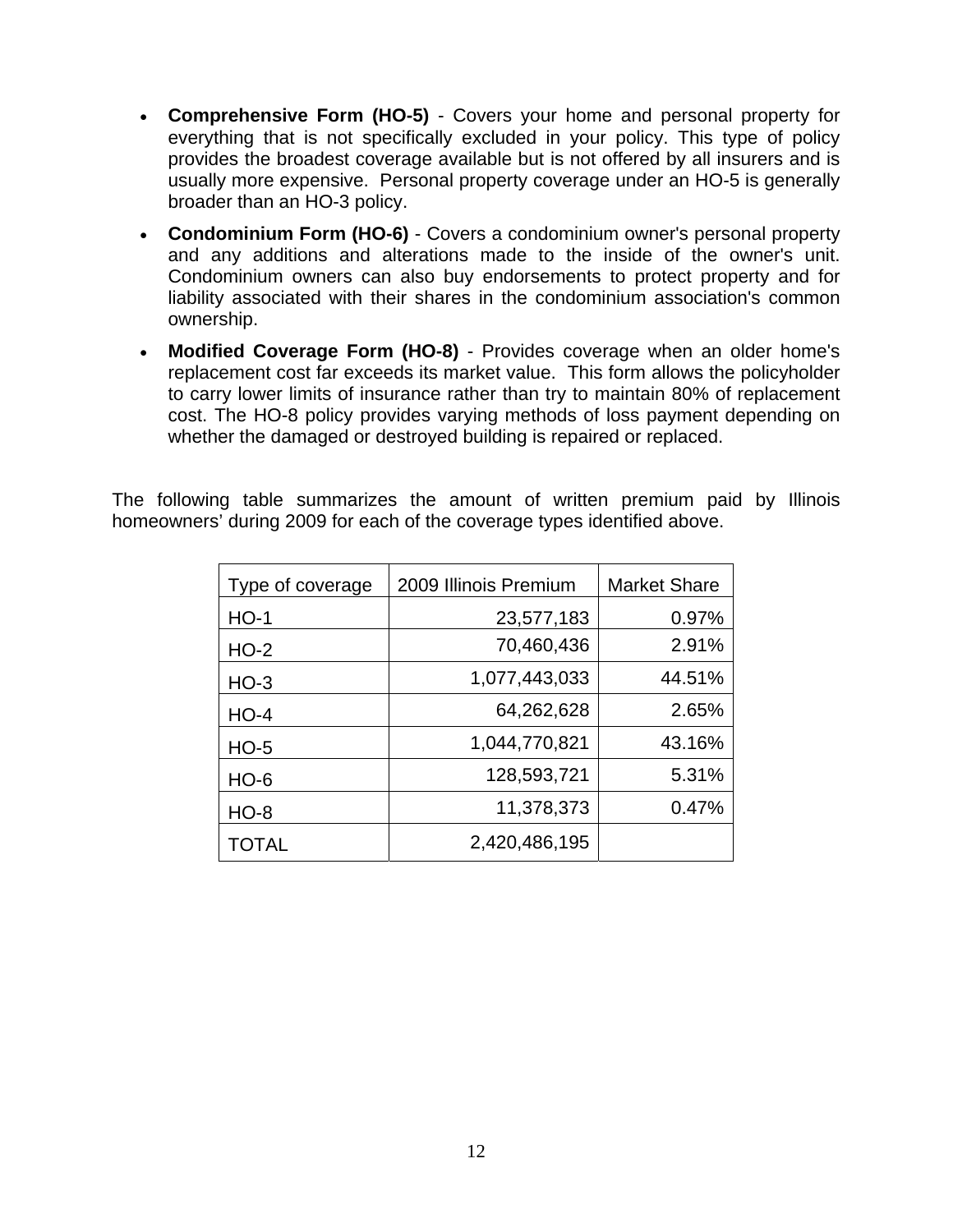# <span id="page-12-1"></span><span id="page-12-0"></span>**PRIVATE PASSENGER AUTOMOBILE LIABILITY**

The following table compares underwriting results for Private Passenger Auto Liability insurance written in Illinois with that written countrywide during 2009. The private passenger automobile liability markets experienced modest growth in both the Illinois market (3.4 percent increase) and national market (1.4 percent increase) compared to 2008 written premium totals.

| PPAL(\$000 omitted)             | Illinois* | Countrywide** |
|---------------------------------|-----------|---------------|
| Direct written premiums         | 3,183,893 | 73,564,676    |
| Direct earned premiums          | 3,149,853 | 73,239,248    |
| <b>Expenses (% premium)</b>     |           |               |
| <b>Incurred losses</b>          | 67.5%     | 69.9%         |
| Def. & cost cont. exp. Incurred | 3.8%      | 4.1%          |
| Comm./brokerage                 | 10.7%     | 8.7%          |
| Taxes, licenses & fees          | 1.0%      | 2.3%          |

PPAL Underwriting Results (2009)

\* NAIC State Data Network, 2009 Illinois State Page Exhibit

\*\* NAIC State Data Network 2009 Insurance Expense Exhibit Part III

As reflected in the following chart, the loss ratio for private passenger automobile liability insurance in Illinois has continued to remain essentially identical to the countrywide ratio for each of the past five years.





As previously mentioned, an HHI of 1800 or above can be an indication of a highly concentrated and possibly anti-competitive market. As reflected below, consumers of private passenger automobile liability insurance in Illinois continue to enjoy a stable, highly competitive market. Based on the measures below, the system for cost containment appears to be appropriate for Illinois consumers for private passenger automobile insurance.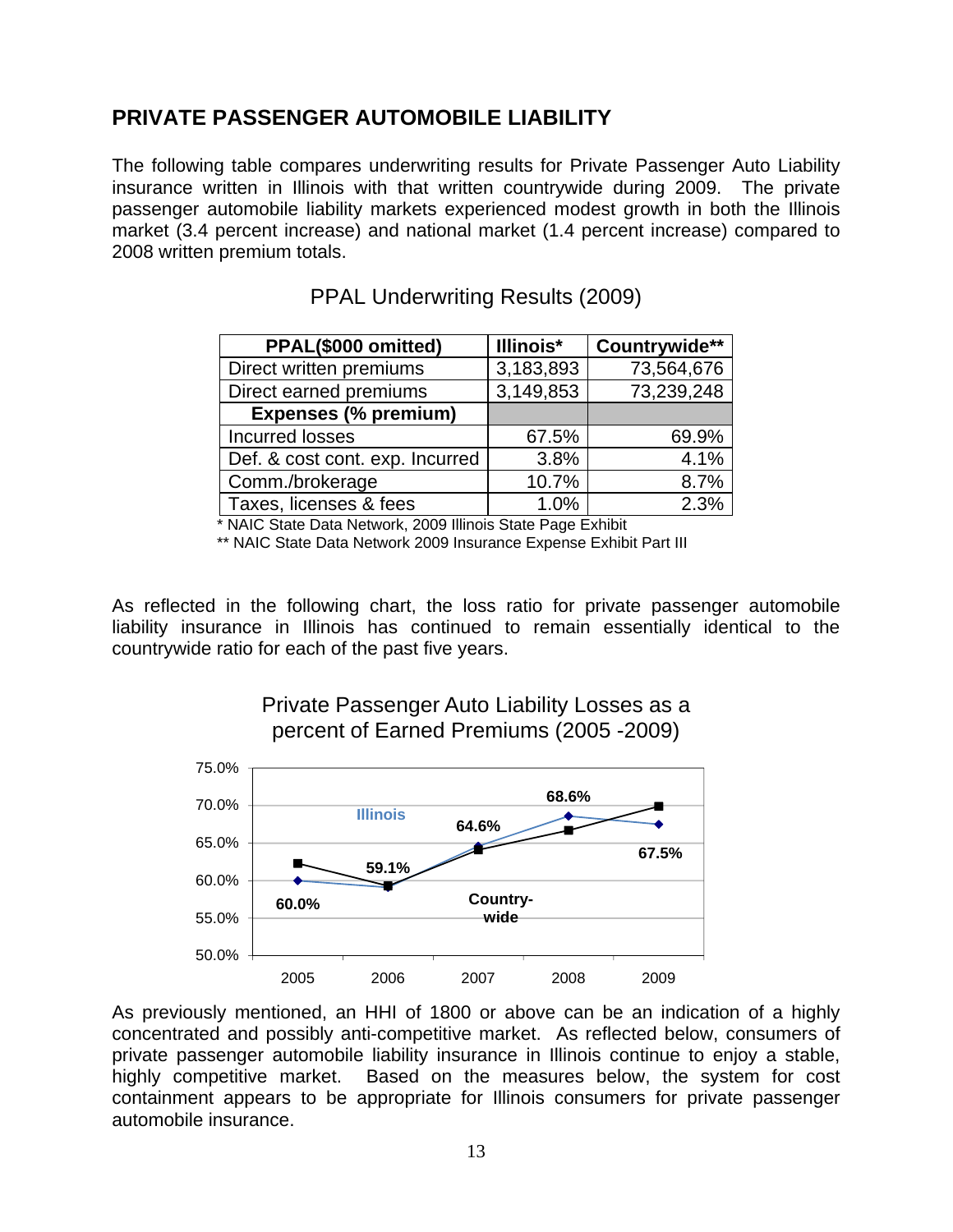

Illinois Private Passenger Auto Liability Insurance Market Concentration

The following table identifies the top ten writers of private passenger automobile liability insurance in Illinois based on written premium in 2009. In summary, the ten companies identified wrote a total of over 1.94 billion dollars in written premium and combined for a total of 61 percent of the total Illinois market share in 2009.

| Company                         | 2009<br>Written<br>Premium | 2008<br>Written<br>Premium | 2009<br>Market<br>Share | 2008<br>Market<br>Share | 2009<br>Loss<br>Ratio | 2008<br>Loss<br>Ratio |
|---------------------------------|----------------------------|----------------------------|-------------------------|-------------------------|-----------------------|-----------------------|
| State Farm Mutual Auto Ins Co   | 968,383,855                | 880, 167, 389              | 30.41%                  | 28.59%                  | 80.85%                | 85.85%                |
| American Family Mutual Ins Co   | 151,248,740                | 149,538,696                | 4.75%                   | 4.86%                   | 63.89%                | 64.98%                |
| Illinois Farmers Ins Co         | 135,912,438                | 153,373,829                | 4.27%                   | 4.89%                   | 49.15%                | 59.57%                |
| <b>Country Mutual Ins Co</b>    | 131,602,092                | 139,818,701                | 4.13%                   | 4.54%                   | 64.65%                | 58.08%                |
| <b>Country Preferred Ins Co</b> | 119,456,228                | 105,592,795                | 3.75%                   | 3.43%                   | 61.80%                | 61.91%                |
| Allstate Fire & Casualty Ins Co | 114,588,752                | 106,432.401                | 3.60%                   | 3.46%                   | 59.06%                | 63.71%                |
| Allstate Ins Co                 | 103,305,206                | 114,081,520                | 3.24%                   | 3.71%                   | 65.74%                | 69.89%                |
| Allstate Prop & Casualty Ins Co | 92,206,041                 | 112,159,188                | 2.90%                   | 3.64%                   | 53.58%                | 53.00%                |
| Geico General Ins Co            | 61,301,223                 | 51,853,565                 | 1.93%                   | 1.68%                   | 62.71%                | 81.78%                |
| State Farm Fire & Casualty Co   | 60,575,090                 | 56,670,222                 | 1.90%                   | 1.84%                   | 78.87%                | 79.27%                |

#### Top 10 Private Passenger Automobile Liability Insurers in Illinois

In addition to statewide data the Department collects private passenger auto liability insurance data based on the geographical location of the insured. This data allows the Department to identify and compare the 2009 market share for each company within the City of Chicago and remainder of the state to the statewide averages.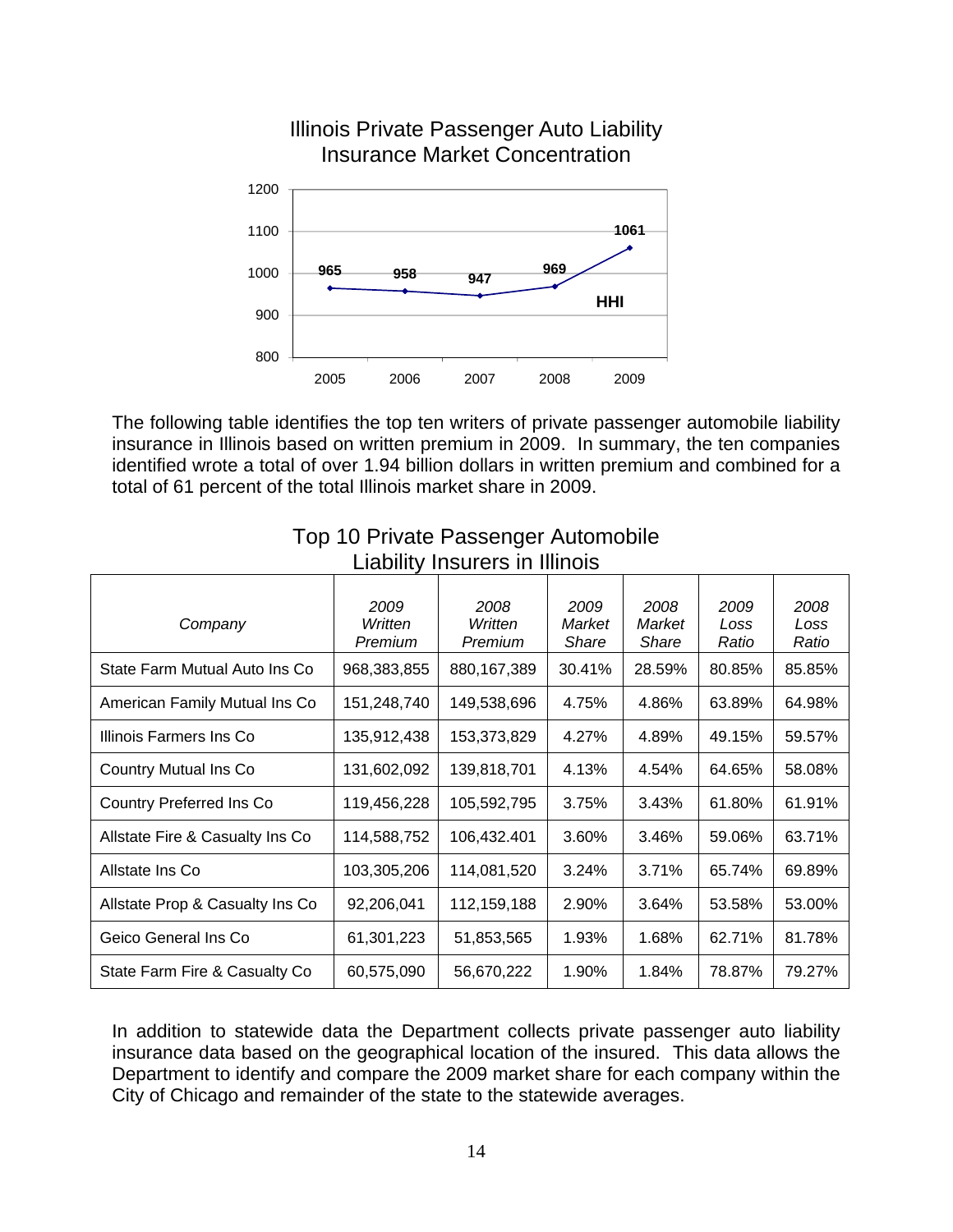| <b>Company</b>                    | Statewide | Chicago | Downstate |
|-----------------------------------|-----------|---------|-----------|
| State Farm Mutual Auto Ins Co     | 30.19%    | 32.07%  | 29.88%    |
| American Family Mutual Ins Co     | 4.76%     | 5.32%   | 4.85%     |
| Illinois Farmers Ins Co           | 4.33%     | 4.24%   | 4.44%     |
| <b>Country Mutual Ins Co</b>      | 4.17%     | 0.17%   | 4.82%     |
| Country Preferred Ins Co.         | 3.79%     | 0.31%   | 4.36%     |
| Allstate Fire & Casualty Ins Co   | 3.61%     | 5.32%   | 3.33%     |
| Allstate Ins Co                   | 3.27%     | 4.33%   | 3.09%     |
| Allstate Prop & Casualty Ins Co   | 2.87%     | 3.62%   | 2.75%     |
| Progressive Northern Insurance Co | 2.13%     | 1.42%   | 2.24%     |
| Geico General Ins Co              | 1.94%     | 3.54%   | 1.68%     |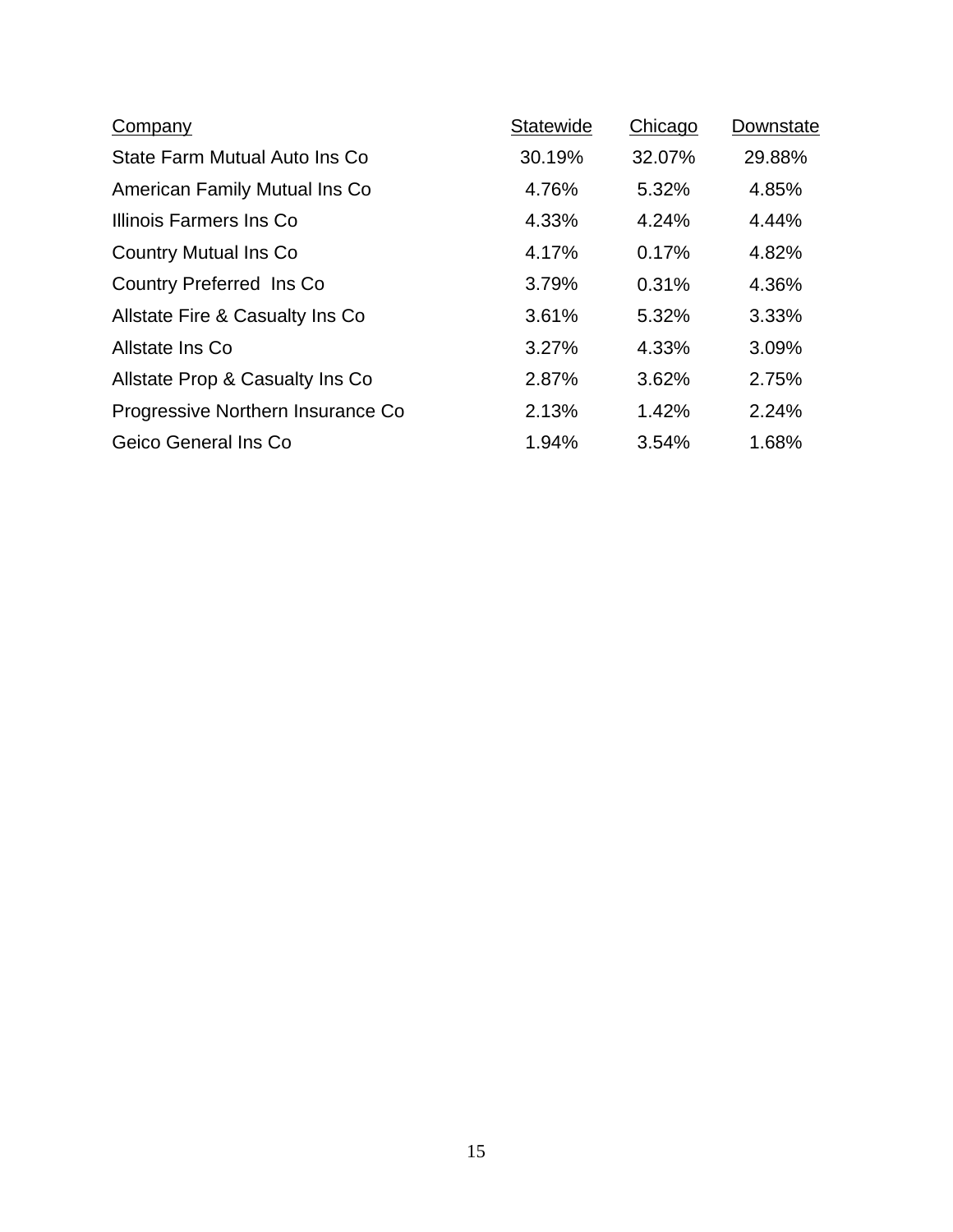# <span id="page-15-1"></span><span id="page-15-0"></span>**PRIVATE PASSENGER AUTOMOBILE PHYSICAL DAMAGE**

The following table compares underwriting results for Private Passenger Physical Damage insurance written in Illinois with that written countrywide during 2009. For the second year in a row written premiums for private passenger automobile physical damage coverage written in Illinois decreased slightly. Written premiums in Illinois decreased by approximately 33 million dollars or 1.3 percent during 2009. In comparison, the decrease nationwide was approximately 850 million dollars or 1.7 percent.

| PPAPD(\$000 omitted)            | Illinois* | Countrywide** |
|---------------------------------|-----------|---------------|
| Direct written premiums         | 2,434,931 | 49,105,251    |
| Direct earned premiums          | 2,446,965 | 49,357,047    |
| <b>Expenses (% premium)</b>     |           |               |
| <b>Incurred losses</b>          | 57.0%     | 57.9%         |
| Def. & cost cont. exp. Incurred | 0.5%      | 0.3%          |
| Comm./brokerage                 | 10.3%     | 8.7%          |
| Taxes, licenses & fees          | 1.0%      | 2.2%          |

## PPAPD Underwriting Results (2009)

\* NAIC State Data Network, 2009 Illinois State Page Exhibit

\*\* NAIC State Data Network 2009 Insurance Expense Exhibit Part III

As with private passenger liability insurance, the loss ratio for private passenger physical damage coverage experienced by Illinois consumers continues to be essentially identical to the loss ratio experienced by consumers nationwide.



As private passenger liability insurance and private passenger physical damage are closely associated and generally marketed jointly the market concentration of the two lines of insurance should be closely related. As reflected in the following chart department research continues to indicate Illinois consumers are experiencing a healthy and competitive automobile physical damage market.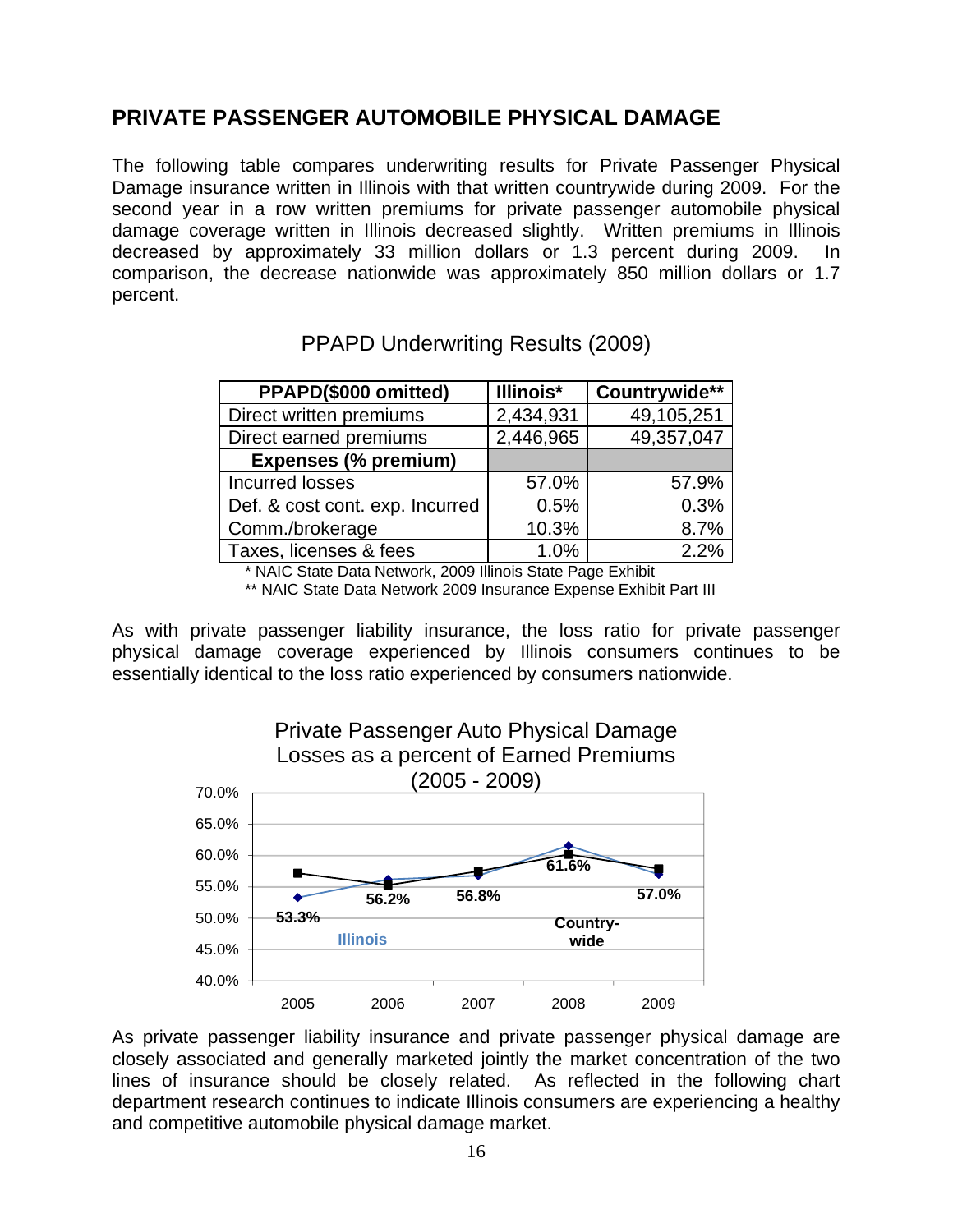

The following table identifies the top ten writers of private passenger physical damage insurance in Illinois based on written premium in 2009. In summary, the ten companies identified wrote a total of over 1.54 billion dollars in premium and combined for a total of 63 percent of the total Illinois market share in 2009.

| Company                         | 2009<br>Written<br>Premium | 2008<br>Written<br>Premium | 2009<br>Market<br><b>Share</b> | 2008<br>Market<br>Share | 2009<br>Loss<br>Ratio | 2008<br>Loss<br>Ratio |
|---------------------------------|----------------------------|----------------------------|--------------------------------|-------------------------|-----------------------|-----------------------|
| State Farm Mutual Auto Ins Co   | 702,700,839                | 716,715,966                | 28.86%                         | 29.04%                  | 67.02%                | 72.43%                |
| Allstate Ins Co                 | 164,471,131                | 177,746,437                | 6.75%                          | 7.20%                   | 25.26%                | 31.58%                |
| American Family Mutual Ins Co   | 121,595,499                | 122,842,004                | 4.99%                          | 4.98%                   | 57.39%                | 64.45%                |
| <b>Country Mutual Ins Co</b>    | 102,281,839                | 108,192,506                | 4.20%                          | 4.38%                   | 60.57%                | 61.59%                |
| Allstate Fire & Casualty Ins Co | 97,235,980                 | 96,091,279                 | 3.99%                          | 3.89%                   | 48.38%                | 57.18%                |
| Illinois Farmers Ins Co         | 92,371,685                 | 103,597,223                | 3.79%                          | 4.20%                   | 57.91%                | 61.86%                |
| Allstate Prop & Casualty Ins Co | 83,873,437                 | 100,715,220                | 3.44%                          | 4.08%                   | 41.49%                | 50.71%                |
| <b>Country Preferred Ins Co</b> | 82,698,969                 | 73,854,438                 | 3.40%                          | 2.99%                   | 60.39%                | 65.73%                |
| Geico General Ins Co            | 55,087,079                 | 49,034,399                 | 2.26%                          | 1.99%                   | 57.17%                | 65.24%                |
| State Farm Fire & Casualty Co.  | 39,271,032                 | 41,489,470                 | 1.61%                          | 1.68%                   | 77.65%                | 84.97%                |

## Top 10 Private Passenger Automobile Physical Damage Insurers in Illinois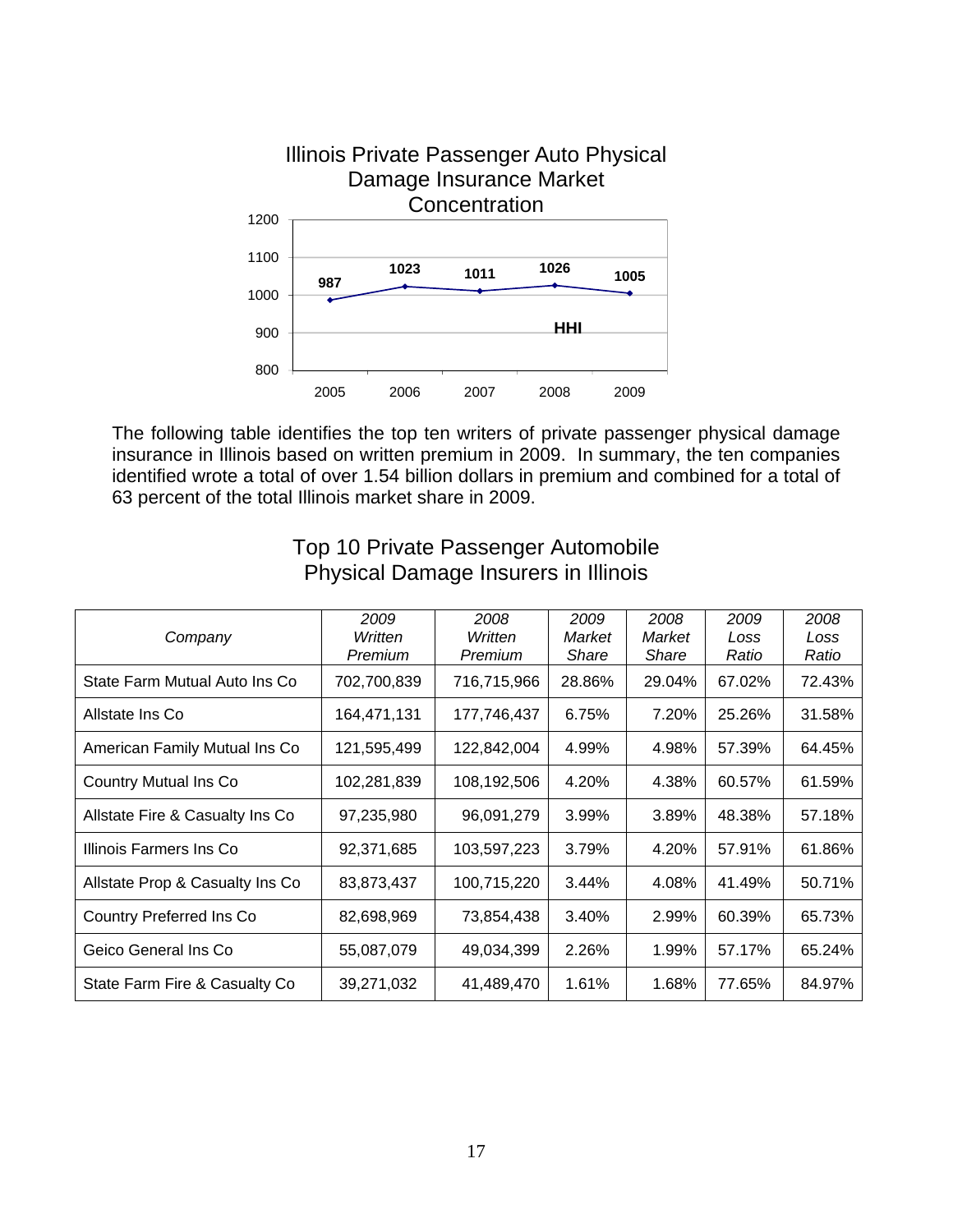In addition to statewide data, the Department also collects private passenger auto physical damage insurance data pursuant to Title 50 Illinois Administrative Code Part 4203 as authorized by the Illinois Insurance Cost Containment Act, 215 ILCS 5/1200 *et seq*. This data allows the Department to identify and compare the 2009 market share for each company within the City of Chicago and remainder of the state to the statewide averages.

| Company                            | Statewide | Chicago | Downstate |
|------------------------------------|-----------|---------|-----------|
| State Farm Mutual Auto Ins Co      | 28.46%    | 30.74%  | 28.03%    |
| Allstate Ins Co                    | 6.72%     | 7.69%   | 6.53%     |
| American Family Mutual Ins Co      | 4.77%     | 4.55%   | 4.81%     |
| <b>Country Mutual Ins Co</b>       | 4.29%     | 0.17%   | 5.06%     |
| Allstate Fire & Casualty Ins Co.   | 3.88%     | 5.43%   | 3.59%     |
| Illinois Farmers Ins Co            | 3.82%     | 3.18%   | 3.93%     |
| <b>Country Preferred Ins Co</b>    | 3.48%     | 0.29%   | 4.06%     |
| Allstate Prop & Casualty Ins Co    | 3.23%     | 3.78%   | 3.13%     |
| Geico General Ins Co               | 2.34%     | 4.68%   | 1.91%     |
| Progressive Northern Insurance Co. | 1.63%     | 1.28%   | 1.70%     |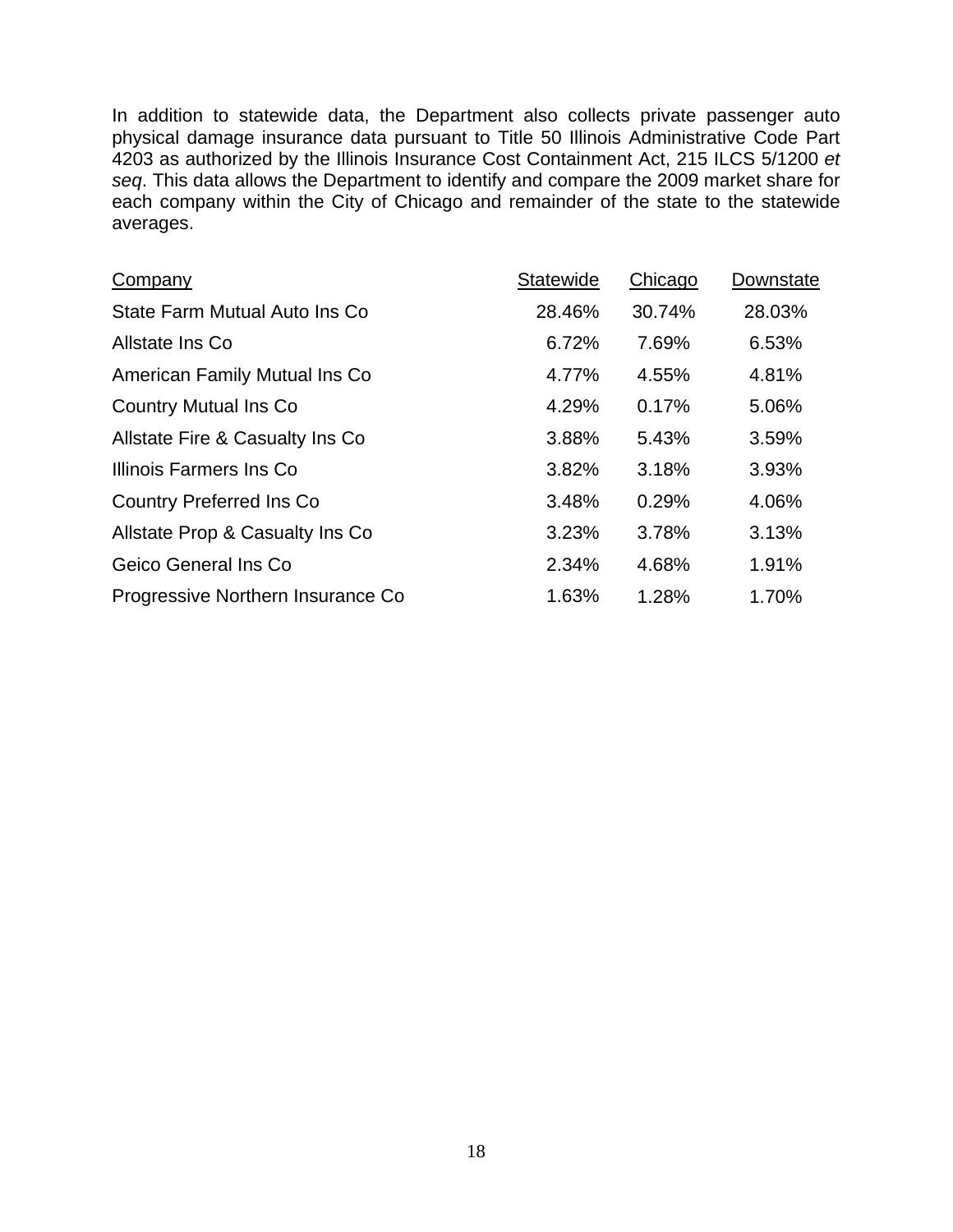# <span id="page-18-1"></span><span id="page-18-0"></span>**COMMERCIAL AUTOMOBILE LIABILITY**

The following table compares underwriting results for commercial automobile liability insurance written in Illinois with that written countrywide during 2009. Written premiums for commercial automobile liability coverage in Illinois continued to experience a decrease during 2009. The Illinois market experienced a drop of approximately 89 million dollars or 11.5 percent during the period. Nationally, written premiums for the market decreased by 1.5 billion or 9.5 percent during 2009.

> Commercial Auto Liability Underwriting Results (2009)

| <b>Commercial Auto Liability (\$000 omitted)</b> | Illinois* | Countrywide** |
|--------------------------------------------------|-----------|---------------|
| Direct written premiums                          | 681,976   | 14,795,785    |
| Direct earned premiums                           | 716,502   | 15,312,372    |
| <b>Expenses (% premium)</b>                      |           |               |
| Incurred losses                                  | 51.9%     | 52.2%         |
| Def. & cost cont. exp. Incurred                  | 6.2%      | 5.8%          |
| Comm./brokerage                                  | 14.6%     | 14.6%         |
| Taxes, licenses & fees                           | 1.5%      | 2.6%          |

\* NAIC State Data Network, 2009 Illinois State Page Exhibit

\*\* NAIC State Data Network 2009 Insurance Expense Exhibit Part III

As reported with other lines of insurance examined in this report and summarized below, the loss ratio experienced by Illinois consumers in the commercial automobile liability market does not appear to be significantly different from similar markets throughout the nation.



Commercial Auto Liability Losses as a percent of Earned Premiums (2005 - 2009)

As reflected in the following graph, the very low and stable HHI for the Illinois commercial automobile liability market continues to confirm a competitive market is available to Illinois consumers. Based on these results the system for cost containment appears to be appropriate for Illinois consumers in this market.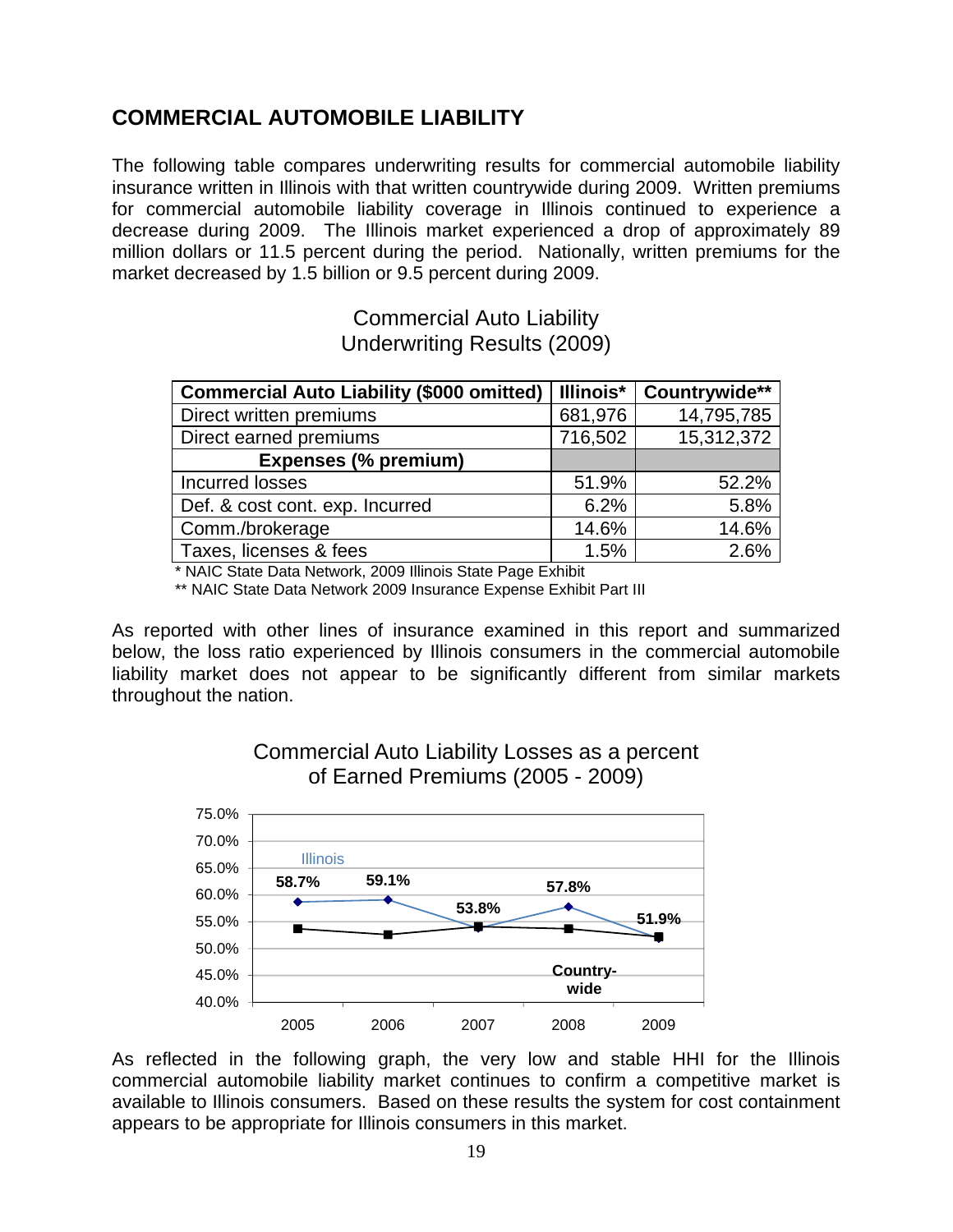

Illinois Commerical Auto Liability

The following table identifies the top ten writers of commercial automobile liability insurance in Illinois based on written premium in 2009. In summary, the ten companies identified wrote a total of approximately 201 million dollars in premium and combined for a total of 29 percent of the total Illinois market share in 2009.

| Company                       | 2009<br>Written<br>Premium | 2008<br>Written<br>Premium | 2009<br>Market<br>Share | 2008<br>Market<br><b>Share</b> | 2009<br>Loss<br>Ratio | 2008<br>Loss<br>Ratio |
|-------------------------------|----------------------------|----------------------------|-------------------------|--------------------------------|-----------------------|-----------------------|
| Illinois National Ins Co      | 32,089,304                 | 34,353,291                 | 4.70%                   | 4.46%                          | 36.79%                | 23.57%                |
| <b>Great West Casualty Co</b> | 24,386,642                 | 27,335,270                 | 3.57%                   | 3.55%                          | 63.78%                | 69.16%                |
| Cincinnati Ins Co             | 21,687,721                 | 23,328,989                 | 3.17%                   | 3.03%                          | 53.93%                | 53.56%                |
| Transguard Ins Co of America  | 21,283,104                 | 25,981,555                 | 3.11%                   | 3.37%                          | 30.28%                | 44.43%                |
| Zurich American Ins Co        | 20,244,212                 | 25,980,719                 | 2.96%                   | 3.37%                          | 37.09%                | 50.25%                |
| American Service Ins Co       | 18,668,086                 | 19,850,155                 | 2.73%                   | 2.57%                          | 73.64%                | 49.59%                |
| Northland Ins Co.             | 18,441,299                 | 20,699,164                 | 2.70%                   | 2.68%                          | 32.87%                | 67.91%                |
| Pekin Ins Co                  | 17,399,176                 | 17,155,646                 | 2.55%                   | 2.23%                          | 42.77%                | 62.64%                |
| Empire Fire & Marine Ins Co   | 13,881,197                 | 16,943,533                 | 2.03%                   | 2.20%                          | 22.50%                | 51.84%                |
| Acuity, A Mutual Ins Co.      | 13,798,594                 | 17,090,709                 | 2.02%                   | 2.22%                          | 32.27%                | 52.70%                |

# Top 10 Commercial Automobile Liability Insurers in Illinois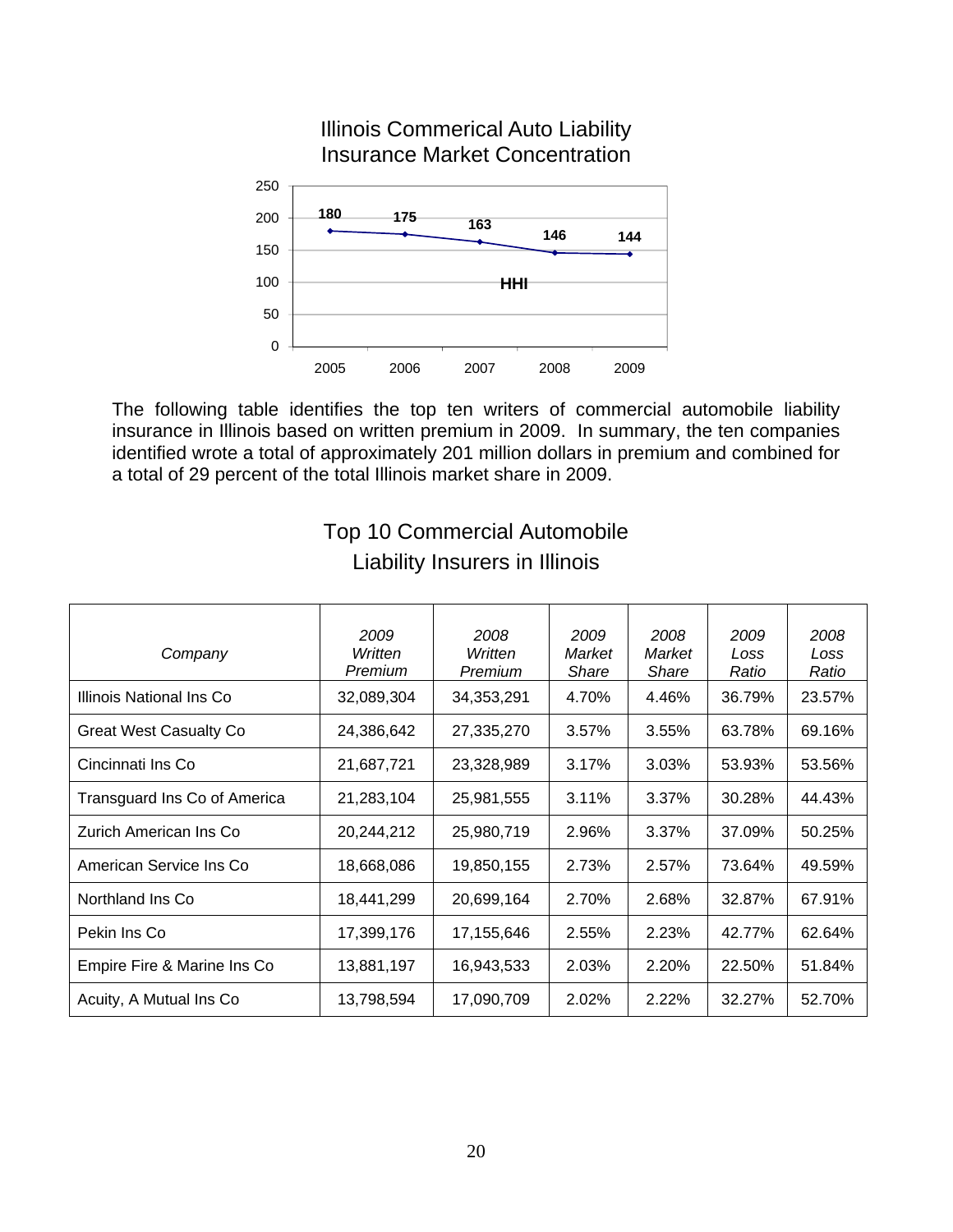Pursuant to Part 4203, the Department collects data for classes of commercial automobile liability insurance in several specific areas Trucks, Tractors, and Trailers and Taxicabs & Public Livery. The market share data below represents the percent of overall premium for each group during 2009.

| <b>Truck Tractor Trailer</b>        | Market Share        |
|-------------------------------------|---------------------|
| <b>Vanliner Ins Co</b>              | 16.76%              |
| Sparta Ins Co                       | 10.56%              |
| <b>Continental Western Ins Co</b>   | 10.39%              |
| Great American Assurance Co         | 10.32%              |
| Star Ins Co                         | 6.80%               |
| <b>Sentry Select Ins Co</b>         | 6.18%               |
| National American Ins Co            | 5.99%               |
| Occidental Fire & Casualty Co of NC | 5.95%               |
| <b>Frankenmuth Mutual Ins Co</b>    | 5.94%               |
| Safeway Ins Co                      | 2.22%               |
|                                     |                     |
|                                     |                     |
|                                     | <b>Market Share</b> |
| Taxi / Limousine                    |                     |
| American Service Ins Co             | 60.84%              |
| Lancer Ins Co                       | 8.46%               |
| Allied Property & Casualty Ins Co   | 5.69%               |
| <b>Rockford Mutual Ins Co</b>       | 4.77%               |
| <b>Sentry Select Ins Co</b>         | 4.08%               |
| Selective Ins Co of SC              | 3.06%               |
| American Country Ins Co             | 2.77%               |
| Northland Ins Co                    | 1.70%               |
| Empire Fire & Marine Ins Co         | 1.67%               |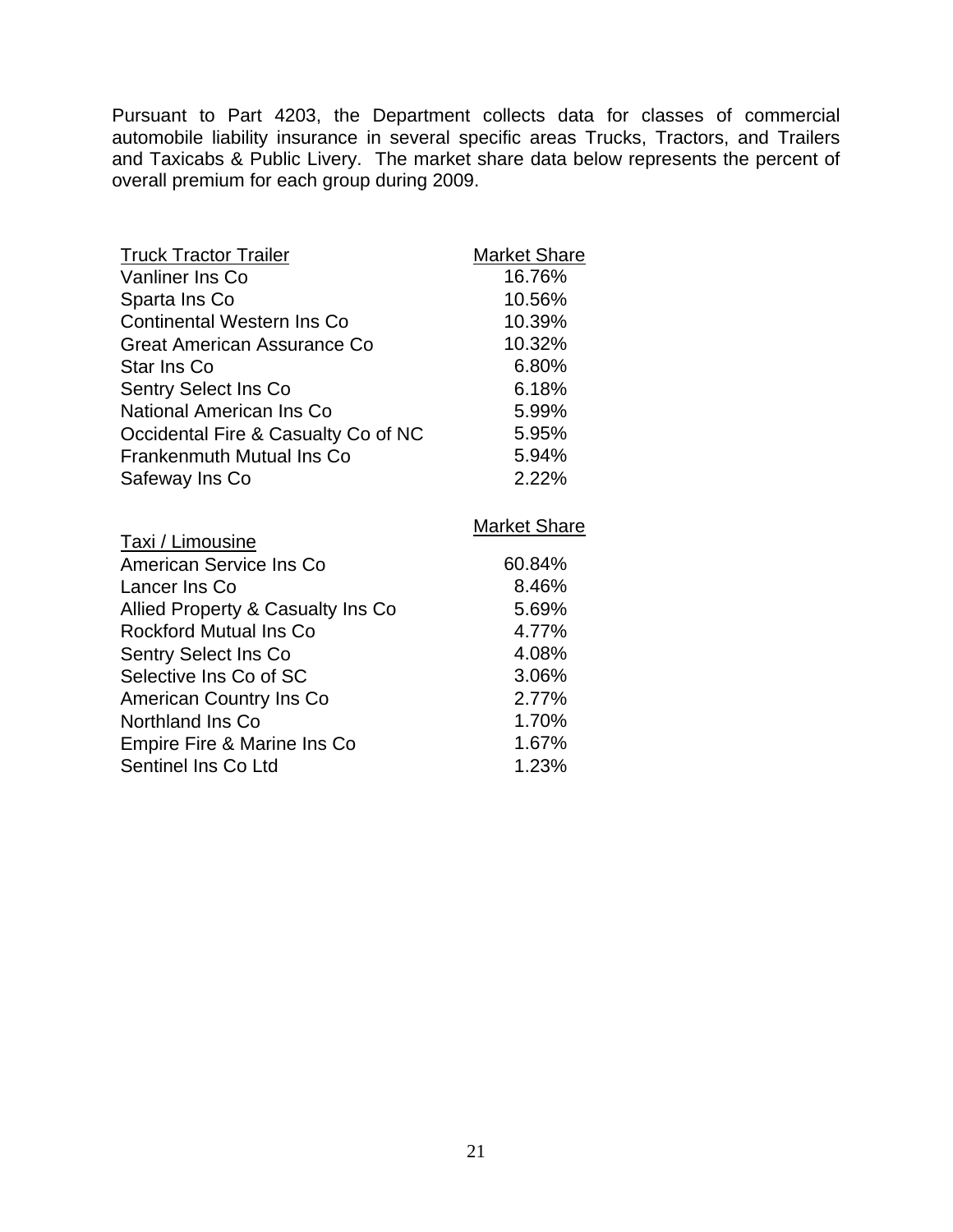# <span id="page-21-1"></span><span id="page-21-0"></span>**MEDICAL MALPRACTICE LIABILITY**

The following table compares underwriting results for medical malpractice liability coverage written in Illinois with that written countrywide during 2009. As with several of the previous lines, the medical malpractice markets continued to see reduction in premium volume during 2009. The reduction in written premium for the Illinois market was just over 37 million dollars or approximately 7 percent from 2008. Countrywide, the reductions totaled approximately 138.8 million or 3 percent from 2008 totals.

| <b>Underwriting Results (2009)</b>                   |                  |               |  |  |  |
|------------------------------------------------------|------------------|---------------|--|--|--|
| <b>Medical Malpractice Liability (\$000 omitted)</b> | <b>Illinois*</b> | Countrywide** |  |  |  |
| Direct written premiums                              | 494,943          | 4,435,116     |  |  |  |
| Direct earned premiums                               | 496,656          | 4,471,642     |  |  |  |
| <b>Expenses (% premium)</b>                          |                  |               |  |  |  |
| Incurred losses                                      | 42.4%            | 31.0%         |  |  |  |
| Def. & cost cont. exp. Incurred                      | 25.3%            | 19.7%         |  |  |  |
| Comm./brokerage                                      | 7.9%             | 9.7%          |  |  |  |
| Taxes, licenses & fees                               | 1.5%             | 2.0%          |  |  |  |

# Medical Malpractice Liability

\* NAIC State Data Network, 2009 Illinois State Page Exhibit

\*\* NAIC State Data Network 2009 Insurance Expense Exhibit Part III

The significant reduction in loss expenses during 2006 are generally attributed to enactment of Public Act 94-677 in 2005. As reflected in the chart below, the medical malpractice market in Illinois has generally been able to maintain that reduction in the subsequent years. The Department will monitor insurers' results in future years in light of the Illinois Supreme Court decision in *Lebron v. Gottlieb*, No.'s 105741 and 105745, which held Public Act 94-677 unconstitutional.



Medical Malpractice Liability Losses as a Percent of Earned Premiums (2005 – 2009)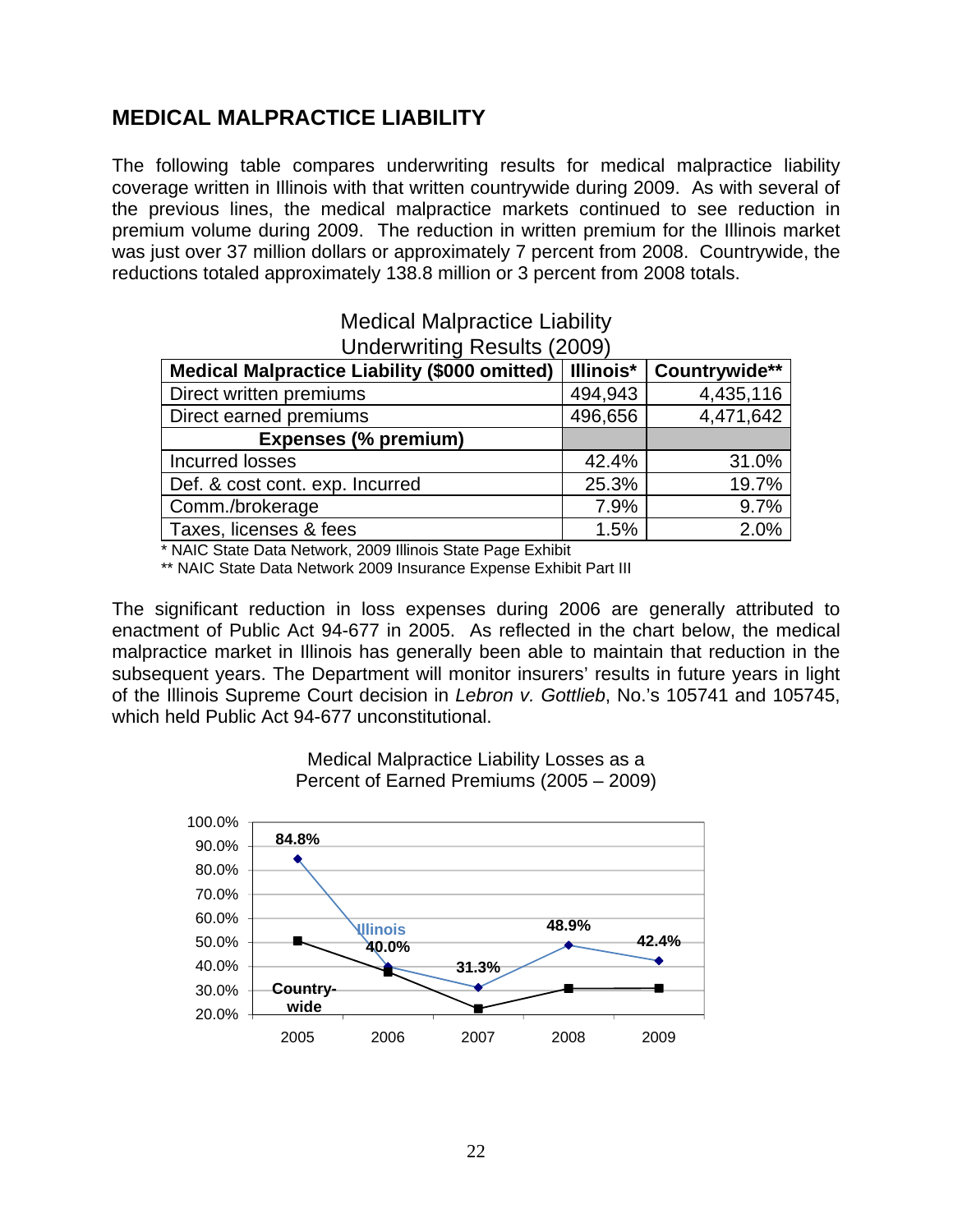The following graph highlights the market concentration for medical malpractice carriers in Illinois between 2005 and 2009. Consistent with most states, the largest writer of medical malpractice insurance in Illinois remains a physician-affiliated company. In Illinois that provider is ISMIE Mutual Insurance Company, which wrote 64.7 percent of the medical malpractice coverage in 2009. The second largest medical malpractice insurer, by direct written premium, was American Physicians Assurance Corp., which wrote only 6.8 percent of the Illinois market. Although reduced in each of the last two years, the HHI for the Illinois medical malpractice Insurance market continues to indicate a highly concentrated and potentially anti-competitive market.



The following table identifies the top ten writers of medical malpractice insurance in Illinois based on written premium in 2009. In summary, the ten companies identified wrote a total of approximately 443.6 million dollars in premium and combined for a total of 90 percent of the total Illinois market share in 2009.

| INSUREIS IN IIINOIS                      |                            |                            |                         |                         |                       |                       |
|------------------------------------------|----------------------------|----------------------------|-------------------------|-------------------------|-----------------------|-----------------------|
| Company                                  | 2009<br>Written<br>Premium | 2008<br>Written<br>Premium | 2009<br>Market<br>Share | 2008<br>Market<br>Share | 2009<br>Loss<br>Ratio | 2008<br>Loss<br>Ratio |
| <b>ISMIE Mutual Ins Co</b>               | 320,261,708                | 355,890,320                | 64.71%                  | 66.88%                  | 40.96%                | 41.16%                |
| American Physicians Assurance Corp       | 33,768,787                 | 33,704,015                 | 6.82%                   | 6.33%                   | $-13.80%$             | $-6.93%$              |
| <b>Medical Protective Co</b>             | 25,436,135                 | 25,218,668                 | 5.14%                   | 4.74%                   | 53.50%                | 42.61%                |
| ProAssurance Casualty Co                 | 19,326,871                 | 17,999,254                 | 3.90%                   | 3.38%                   | 55.28%                | 40.51%                |
| Professional Liability Ins Co of America | 10,998,274                 | 17,165,810                 | 2.22%                   | 3.23%                   | 40.09%                | 53.87%                |
| Medical Alliance Ins Co                  | 10,350,018                 | 12,017,582                 | 2.09%                   | 2.26%                   | 39.45%                | 36.51%                |
| American Casualty Co of Reading PA       | 7,041,143                  | 7,064,488                  | 1.42%                   | 1.33%                   | 85.52%                | 65.58%                |
| Podiatry Ins Co of America               | 5,632,867                  | 5,756,888                  | 1.14%                   | 1.08%                   | 79.57%                | 70.92%                |
| National Union Fire Ins Co of Pittsburgh | 5,447,410                  | 5,555,508                  | 1.10%                   | 1.04%                   | 119.98%               | 76.00%                |
| Columbia Casualty Co                     | 5,370,313                  | 3,483,054                  | 1.09%                   | 0.65%                   | $-108.04\%$           | 123.52%               |

#### Top 10 Medical Malpractice Insurers in Illinois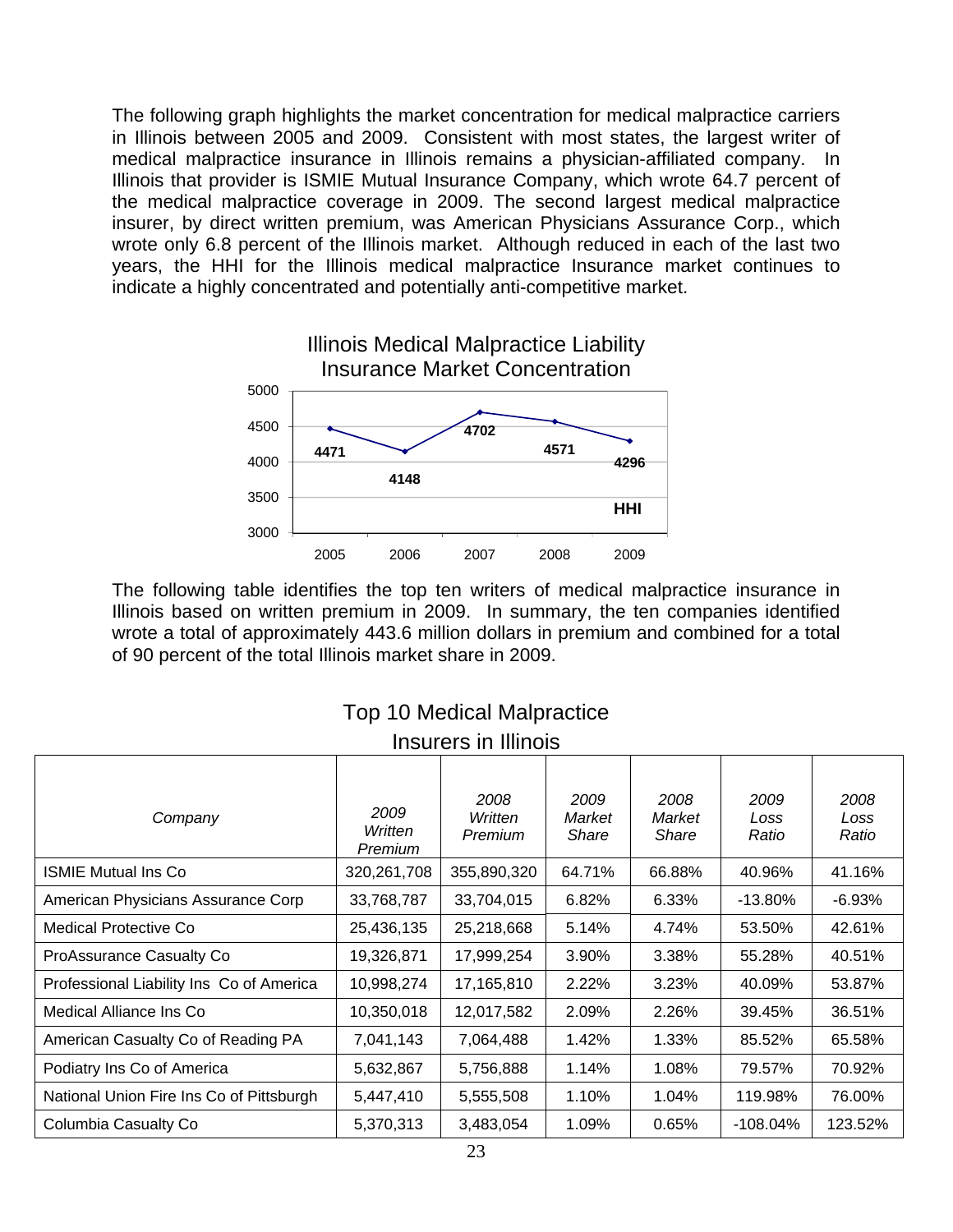Pursuant to Part 4203, the Department collects data for a number of various Medical Malpractice coverages. The following data reflects the top ten companies by market share based on the specific coverage type indicated.

| <b>Medical / Surgery</b>                      | <b>Market Share</b> |
|-----------------------------------------------|---------------------|
| <b>ISMIE Mutual Ins Co</b>                    | 76.04%              |
| American Physicians Assurance Corp            | 7.66%               |
| <b>Medical Protective Co</b>                  | 5.50%               |
| <b>ProAssurance Casualty Co</b>               | 3.28%               |
| Doctors Direct Ins Inc                        | 1.64%               |
| <b>Medical Alliance Ins Co</b>                | 1.51%               |
| <b>OMS National Ins, Risk Retention Group</b> | 1.05%               |
| <b>First Professionals Ins Co</b>             | 0.66%               |
| Fortress Ins Co                               | 0.61%               |
| <b>Preferred Professional Ins Co</b>          | 0.60%               |
| <b>Medical/Non-surgery</b>                    | <b>Market Share</b> |
| <b>ISMIE Mutual Ins Co</b>                    | 80.81%              |
| American Physicians Assurance Corp            | 7.38%               |
| <b>ProAssurance Casualty Co</b>               | 5.78%               |
| <b>Medical Protective Co</b>                  | 5.07%               |
| <b>Medical Alliance Ins Co</b>                | 0.87%               |
| <b>First Professionals Ins Co</b>             | 0.09%               |
| Other / Not classified                        | <b>Market Share</b> |
| <b>ISMIE Mutual Ins Co</b>                    | 76.18%              |
| American Physicians Assurance Corp            | 7.07%               |
| <b>Medical Protective Co</b>                  | 6.47%               |
| <b>ProAssurance Casualty Co</b>               | 4.05%               |
| <b>Continental Casualty Co</b>                | 1.64%               |
| <b>Medical Alliance Ins Co</b>                | 1.57%               |
| National Union Fire Ins Co Of Pitts           | 1.20%               |
| Darwin National Assurance Co                  | 0.56%               |
| <b>Preferred Professional Ins Co</b>          | 0.46%               |
| Dentists Ins Co                               | 0.26%               |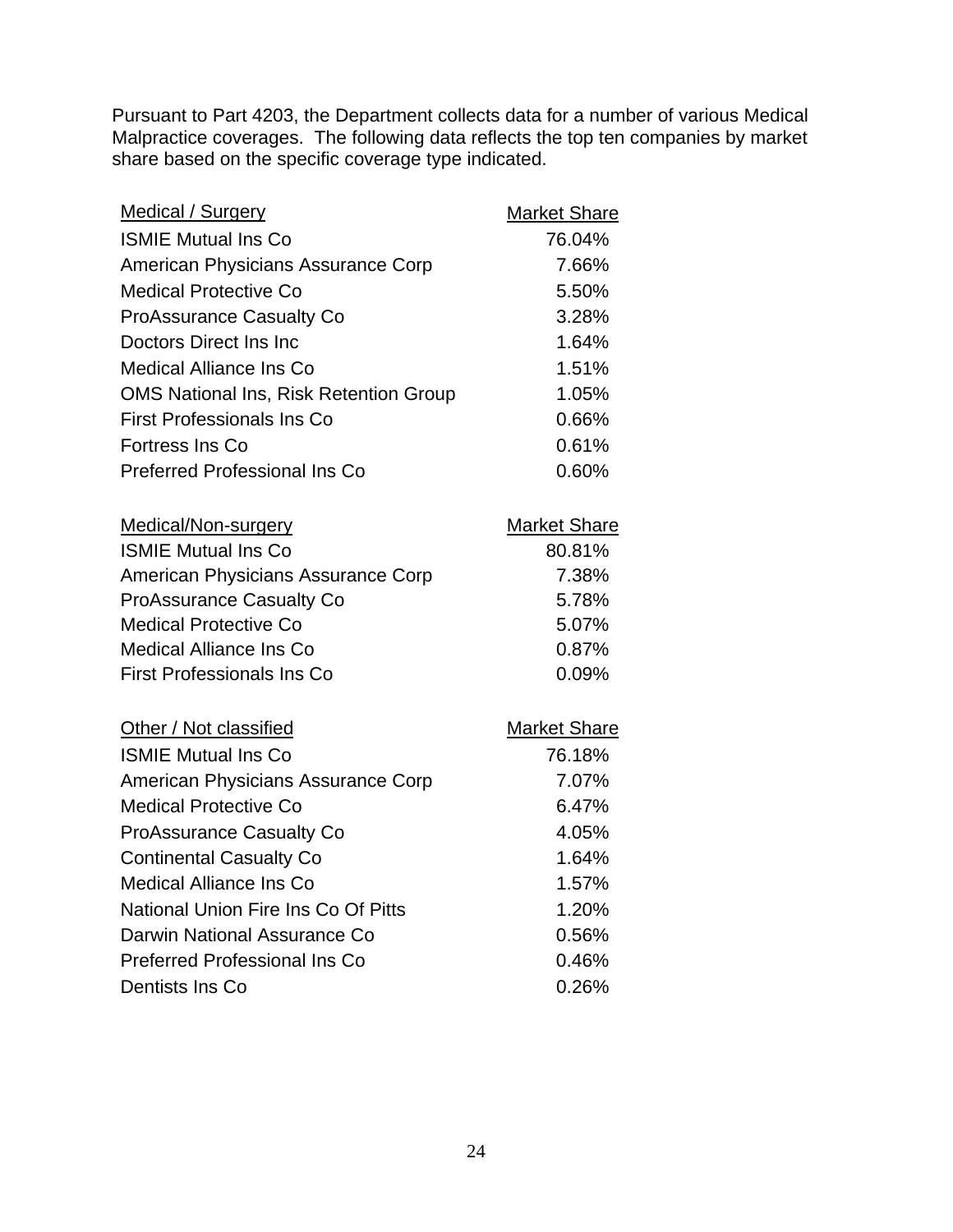# <span id="page-24-1"></span><span id="page-24-0"></span>**OTHER LIABILITY**

The following table compares underwriting results for other liability written in Illinois with that written countrywide during 2009. Written premiums for other liability coverage in Illinois experienced an increase of over 60 million dollars or 3.3 percent during 2009. Nationally, written premiums for the market decreased by 1.97 billion or 5.4 percent during 2009

| <b>Other Liability (\$000 omitted)</b> | Illinois* | Countrywide** |
|----------------------------------------|-----------|---------------|
| Direct written premiums                | 1,897,459 | 34,272,418    |
| Direct earned premiums                 | 2,225,827 | 35,388,378    |
| <b>Expenses (% premium)</b>            |           |               |
| Incurred losses                        | 63.4%     | 55.2%         |
| Def. & cost cont. exp. Incurred        | 9.4%      | 12.5%         |
| Comm./brokerage                        | 11.4%     | 12.9%         |
| Taxes, licenses & fees                 | 1.3%      | $-2.3%$       |

Other Liability Underwriting Results (2009)

\* NAIC State Data Network, 2009 Illinois State Page Exhibit

\*\* NAIC State Data Network 2009 Insurance Expense Exhibit Part III

As illustrated in the following chart the loss ratio for other liability insurance written in Illinois has continued to fluctuate at a level slightly above the overall national loss ratio. In consideration of the increase in written premium the small increase in the loss ratio does not appear to be an issue of concern at this time.



## Other Liability Losses as a percent of Earned Premiums (2005 - 2009)

As with all other lines addressed in this report, the Department has determined the HHI for the other liability market available to Illinois consumers. The following graph confirms that the market continues to be very competitive and that the current market regulation systems related to this line of insurance appears to remain appropriate for Illinois consumers.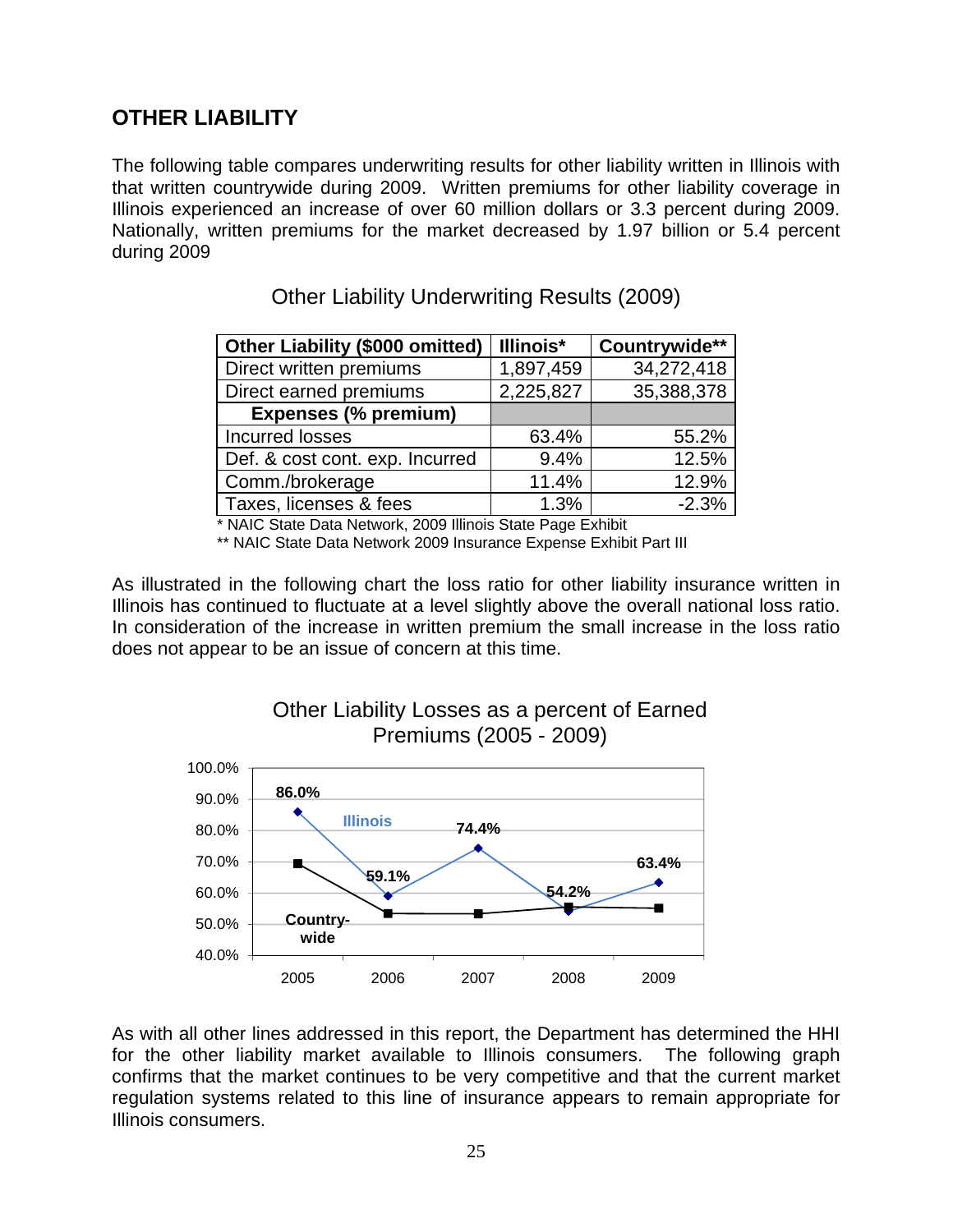

Illinois Other Liability Insurance Market

The following table identifies the top ten writers of other liability insurance in Illinois based on written premium in 2009. In summary, the ten companies participating in the other liability market wrote a total of approximately 753 million dollars in premium and combined for a total of 40 percent of the total Illinois market share in 2009.

| Company                                 | 2009<br>Written<br>Premium | 2008<br>Written<br>Premium | 2009<br>Market<br>Share | 2008<br>Market<br>Share | 2009<br>Loss<br>Ratio | 2008<br>Loss<br>Ratio |
|-----------------------------------------|----------------------------|----------------------------|-------------------------|-------------------------|-----------------------|-----------------------|
| Illinois National Ins Co                | 142,609,302                | 94,572,326                 | 7.52%                   | 5.15%                   | 88.54%                | 69.07%                |
| Federal Ins Co                          | 127,906,853                | 127,634,682                | 6.74%                   | 6.95%                   | 26.20%                | 27.18%                |
| Zurich American Ins Co                  | 93,841,517                 | 68,257,657                 | 4.95%                   | 3.72%                   | 53.90%                | 25.19%                |
| <b>Continental Casualty Co</b>          | 72,115,300                 | 76,825,822                 | 3.80%                   | 4.18%                   | 110.68%               | 148.73%               |
| Heritage Casualty Ins Co                | 61,054,217                 | 53,372,709                 | 3.22%                   | 2.91%                   | 95.52%                | 105.97%               |
| State Farm Fire & Casualty Co           | 60,914,250                 | 55,890,374                 | 3.21%                   | 3.04%                   | 86.67%                | 75.32%                |
| Underwriters At Lloyds London           | 56,000,670                 | 59,826,824                 | 2.95%                   | 3.26%                   | 0.60%                 | 91.08%                |
| Ace American Ins Co                     | 55,995,666                 | 52,251,302                 | 2.95%                   | 2.84%                   | 50.01%                | 65.06%                |
| National Union Fire Ins Co Of Pittsburg | 44,838,207                 | 67,481,787                 | 2.36%                   | 3.67%                   | 143.97%               | 7.35%                 |
| American Home Assurance Co              | 38,656,285                 | 33,902,915                 | 2.04%                   | 1.8%                    | 68.81%                | 3.47%                 |

#### *Top 10 Other Liability Insurers in Illinois*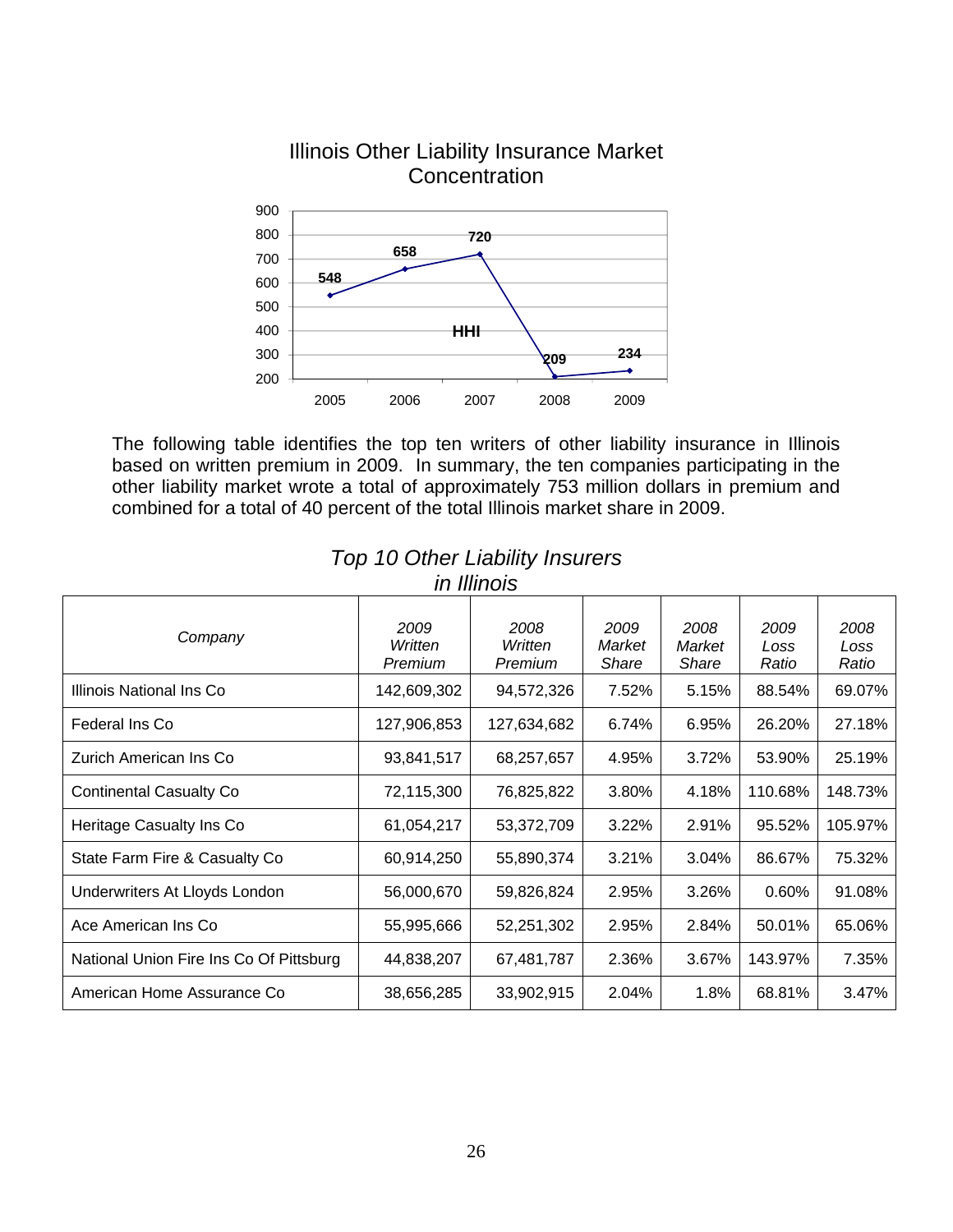Pursuant to Part 4203, the Department collects data for a number of various Other Liability coverages. The following data reflects the top ten companies by market share based on the specific coverage type indicated.

| <b>Liquor Liability</b>               | <b>Market Share</b> |
|---------------------------------------|---------------------|
| Illinois Casualty Co A Mutual Co      | 24.90%              |
| Underwriters At Lloyds London         | 18.82%              |
| <b>Founders Ins Co</b>                | 11.26%              |
| <b>Badger Mutual Ins Co</b>           | 10.58%              |
| US Ins Co of American                 | 7.27%               |
| <b>RSUI Indemnity Co</b>              | 4.71%               |
| <b>Constitutional Casualty Co</b>     | 4.49%               |
| <b>Capitol Indemnity Corp</b>         | 3.00%               |
| North Pointe Ins Co                   | 1.50%               |
| Great American Alliance Ins Co        | 1.22%               |
| <b>Lawyers Professional Liability</b> | <b>Market Share</b> |
| <b>Continental Casualty Co</b>        | 34.64%              |
| Chicago Ins Co                        | 20.73%              |
| Underwriters At Lloyds London         | 15.02%              |
| Axis Ins Co                           | 5.80%               |
| American Zurich Ins Co                | 4.28%               |
| <b>Greenwich Ins Co</b>               | 3.31%               |
| <b>Great Divide Ins Co</b>            | 2.67%               |
| <b>Professionals Direct Ins Co</b>    | 2.63%               |
| <b>Medmarc Casualty Ins Co</b>        | 1.57%               |
| <b>Executive Risk Indemnity Inc</b>   | 1.50%               |
| <b>Commercial Day Care Liability</b>  | <b>Market Share</b> |
| West Bend Mutual Ins Co               | 45.13%              |
| <b>Capitol Indemnity Corp</b>         | 12.51%              |
| <b>Riverport Ins Co</b>               | 11.28%              |
| Philadelphia Indemnity Ins Co         | 5.70%               |
| <b>Church Mutual Ins Co</b>           | 4.61%               |
| Cincinnati Ins Co                     | 3.62%               |
| Markel Ins Co                         | 3.51%               |
| Stonington Ins Co                     | 2.02%               |
| <b>Brotherhood Mutual Ins Co</b>      | 1.82%               |
| Guideone Mutual Ins Co                | 1.35%               |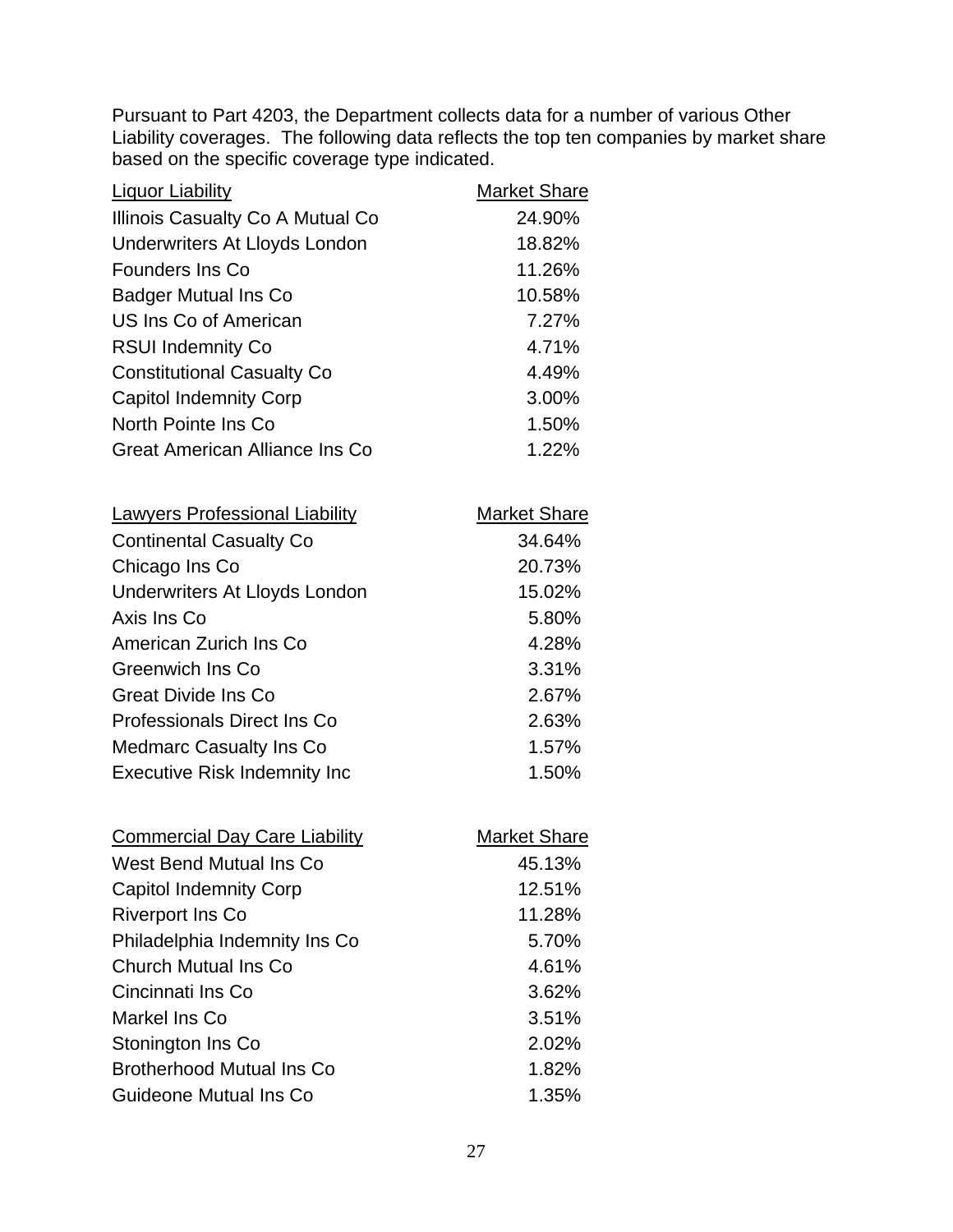# <span id="page-27-1"></span><span id="page-27-0"></span>**WORKERS COMPENSATION INSURANCE**

The following table compares underwriting results for workers compensation coverage written in Illinois with that written countrywide during 2009. As with numerous other lines examined in this report, the workers compensation market experienced a decrease in written premiums in both the Illinois market and on a national basis. The Illinois market experienced a decrease of 10.1 percent while nationally the decrease was 8.9 percent in written premium.

| <b>Workers Compensation(\$000 omitted)</b> | Illinois* | Countrywide** |
|--------------------------------------------|-----------|---------------|
| Direct written premiums                    | 2,283,983 | 28,651,733    |
| Direct earned premiums                     | 2,340,688 | 29,171,876    |
| <b>Expenses (% premium)</b>                |           |               |
| <b>Incurred losses</b>                     | 83.3%     | 66.7%         |
| Def. & cost cont. exp. Incurred            | 8.1%      | 7.8%          |
| Comm./brokerage                            | 7.4%      | 7.7%          |
| Taxes, licenses & fees                     | 2.4%      | 4.3%          |

## Workers Compensation Insurance Underwriting Results (2009)

\* NAIC State Data Network, 2009 Illinois State Page Exhibit

\*\* NAIC State Data Network 2009 Insurance Expense Exhibit Part III

As illustrated below, the loss ratio related to workers compensation activity in Illinois continues to remain higher than the national average. It should also be noted that the Illinois loss ratio has increased 14.7 percent in the last two years compared to 6.7 percent nationally.



Workers Compensation Losses as a percent of Earned Premiums (2005 - 2009)

As with all other lines addressed in this report, the Department has determined the HHI for the Workers compensation market available to Illinois consumers. Based on available data it appears the Illinois Workers Compensation market contains sufficient insurers to maintain a competitive market for Illinois employers.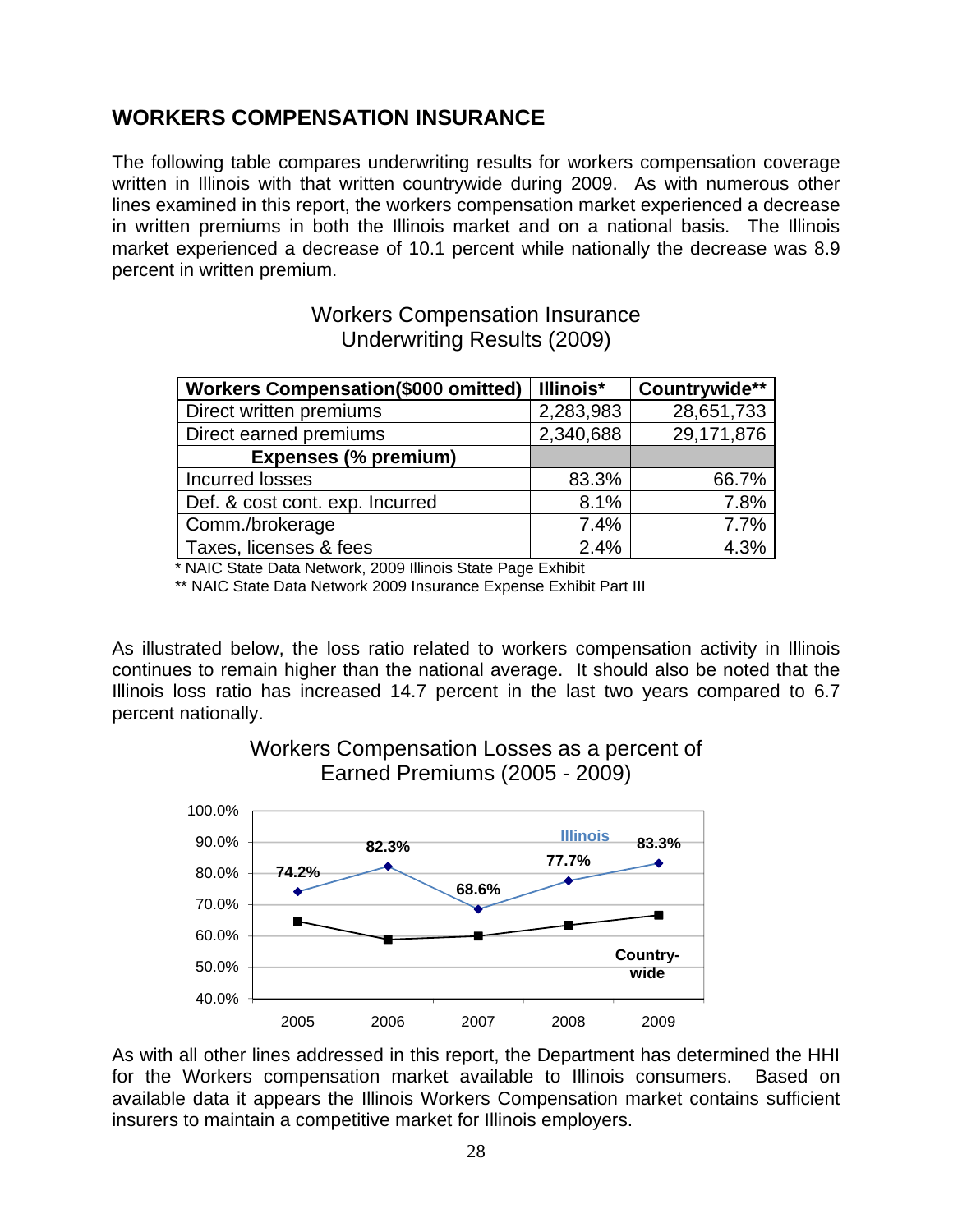

# Illinois Workers Compensation Insurance Market Concentration

The following table identifies the top ten writers of workers compensation insurance in Illinois based on written premium in 2009. In summary, the ten companies identified wrote a total of approximately 611 million dollars in premium and combined for a total of 26.7 percent of the total Illinois workers compensation market in 2009.

| Company                                   | 2009<br>Written<br>Premium | 2008<br>Written<br>Premium | 2009<br>Market<br>Share | 2008<br>Market<br><b>Share</b> | 2009<br>Loss<br>Ratio | 2008<br>Loss<br>Ratio |
|-------------------------------------------|----------------------------|----------------------------|-------------------------|--------------------------------|-----------------------|-----------------------|
| Zurich American Ins Co                    | 115,710,532                | 133,964,815                | 5.06%                   | 5.28%                          | 134.11%               | 81.26%                |
| Illinois National Ins Co                  | 73,401,094                 | 64,246,844                 | 3.21%                   | 2.53%                          | 1 08.13%              | 91.22%                |
| Liberty Ins Corp                          | 71,264,259                 | 100,103,467                | 3.12%                   | 3.94%                          | 96.88%                | 63.42%                |
| National Union Fire Ins Co of Pittsburg   | 64,735,583                 | 66,547,781                 | 2.83%                   | 2.62%                          | 85.87%                | 67.44%                |
| Travelers Property Casualty Co of America | 51,226,944                 | 56,970,604                 | 2.24%                   | 2.24%                          | 87.76%                | 72.33%                |
| New Hampshire Ins Co                      | 50,449,932                 | 83,403,457                 | 2.21%                   | 3.28%                          | 96.01%                | 83.34%                |
| Twin City Fire Ins Co                     | 48,721,144                 | 56,035,479                 | 2.13%                   | 2.21%                          | 70.46%                | 53.92%                |
| Country Mutual Ins Co                     | 46,649,229                 | 52,758,274                 | 2.04%                   | 2.08%                          | 66.53%                | 51.24%                |
| Accident Fund Ins Co of America           | 44,904,900                 | 51,868,244                 | 1.96%                   | 2.04%                          | 72.64%                | 102.14%               |
| American Zurich Ins Co                    | 43,835,733                 | 43,634,689                 | 1.92%                   | 1.71%                          | 84.34%                | 88.82%                |

## *Top 10 Workers Compensation Insurers in Illinois*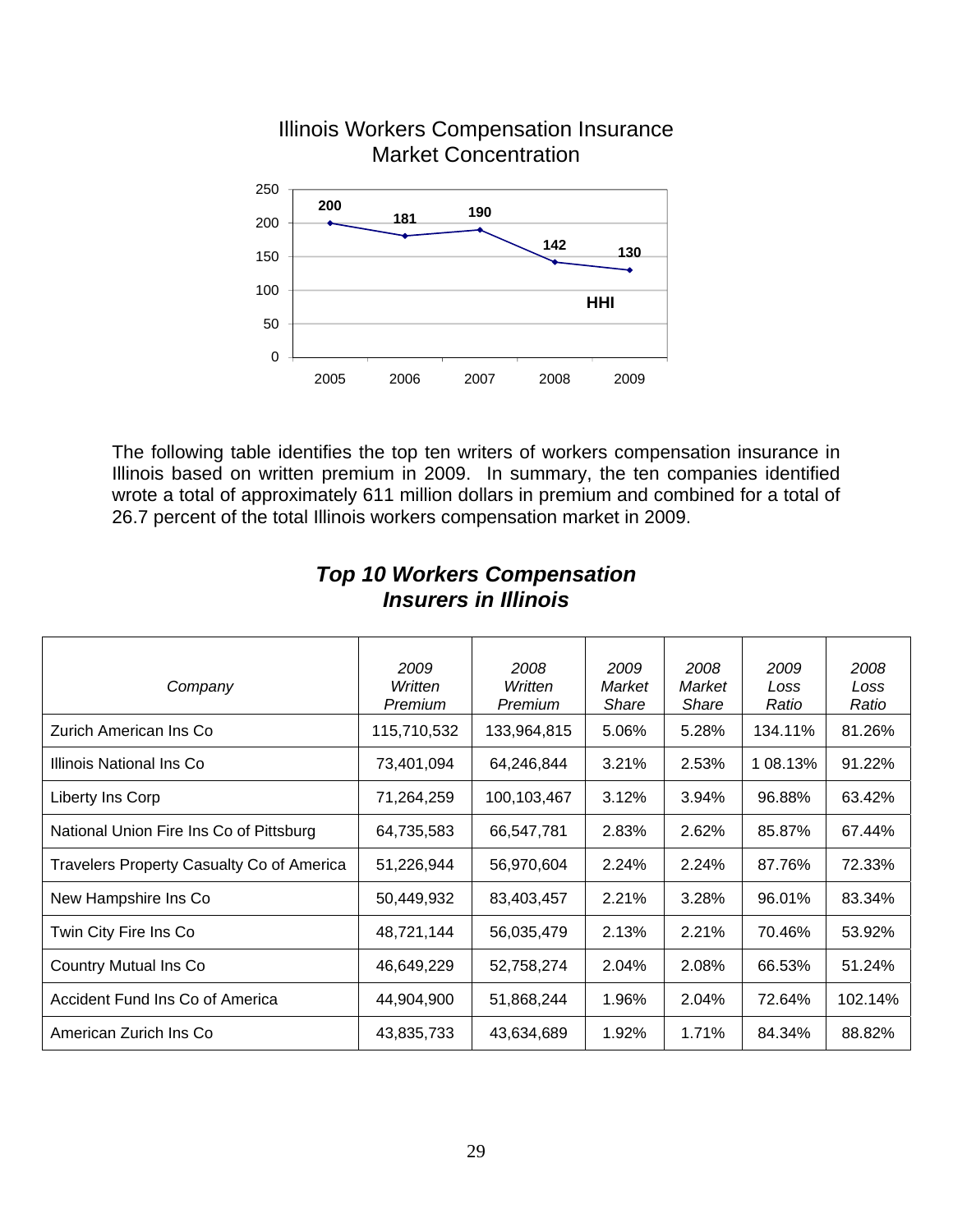# **SECTION 3: RESIDUAL MARKET MECHANISMS**

<span id="page-29-1"></span><span id="page-29-0"></span>States establish residual market mechanisms to provide coverage for consumers who are unable to buy coverage in the voluntary market. Illinois residual market mechanisms provide essential insurance coverage for the hard-to-place risk at rate levels approved by the Department. Illinois has residual market mechanisms for three lines of insurance: property, automobile, and workers' compensation.

## <span id="page-29-2"></span>**PROPERTY**

The Illinois FAIR Plan Association (FAIR Plan)

Fire and homeowners' insurance are placed directly through the Illinois FAIR Plan. Both personal and commercial insurance is available to consumers. Insurance companies share in the FAIR Plan's profits and losses in proportion to their voluntary market shares.

In Illinois, property insurance is widely available in the voluntary marketplace and only a very small percentage of consumers obtain coverage through the FAIR Plan. In addition, Illinois consumers are not at a coverage disadvantage when they buy insurance from the FAIR Plan, as is the case in many other states. In other states, residual market programs offer only dwelling fire or basic homeowners' policies. Illinois has one of the most progressive plans in the nation. Through the FAIR Plan, Illinois consumers can buy virtually the same coverages that are available in the voluntary marketplace, including guaranteed replacement cost, sewer back-up, earthquake, and building ordinance and law endorsements.

The following table summarizes the amount of dwelling and homeowner premium written by the FAIR Plan in Illinois from 2005 through 2009. As reflected in the data, the consistently low market share reflects a very healthy & competitive primary insurance market.

|      | Amount of<br><b>Written Premiums</b> | As % of Total<br><b>Written Premiums</b> |
|------|--------------------------------------|------------------------------------------|
| 2005 | \$9,073,367                          | 0.37%                                    |
| 2006 | \$7,018,505                          | 0.28%                                    |
| 2007 | \$6,047,739                          | 0.23%                                    |
| 2008 | \$5,258,275                          | 0.19%                                    |
| 2009 | \$5,193,870                          | 0.20%                                    |

#### **Written Premiums for Illinois FAIR Plan (2005-2009)**

Source: Premium amounts provided by Illinois FAIR Plan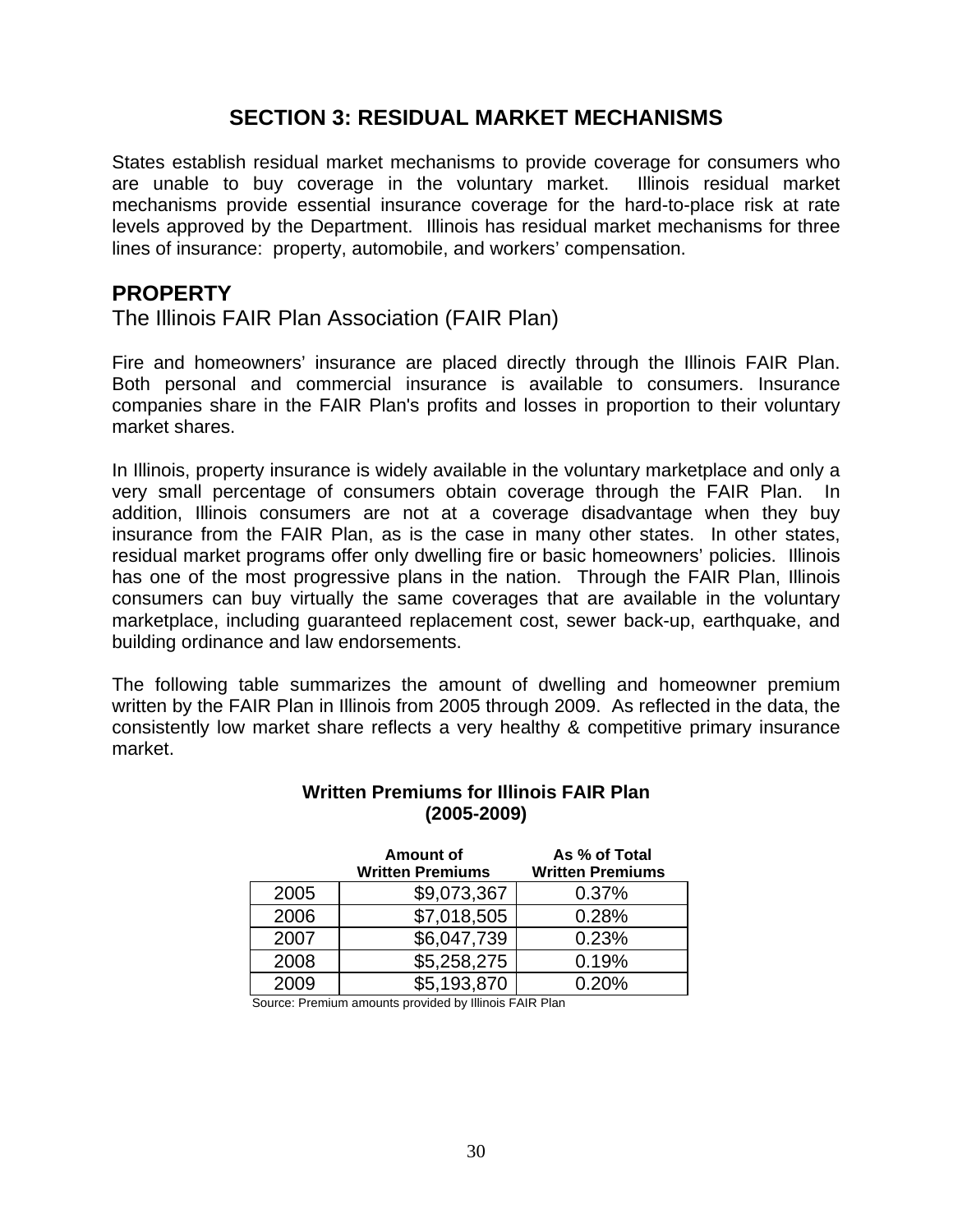# <span id="page-30-1"></span><span id="page-30-0"></span>**AUTOMOBILE**

The Illinois Automobile Insurance Plan (Auto Plan)

Private passenger automobile risks are assigned to automobile insurers on a rotational basis in proportion to their share of the voluntary market. Assignments stay with the company and are not shared with other insurers. Commercial automobile risks are placed through servicing companies. Losses are divided among the voluntary writers of commercial automobile insurance in proportion to their share of the voluntary business.

The following table identifies the annual market share from 2005 through 2009 for the Illinois Automobile Insurance Plan compared to nationwide data. The percent of written car-years is derived by dividing the number of written car-years insured through the residual market by the total number of written car-years insured through the voluntary market.

As indicated by the data, a comparison of the Illinois market share to the nationwide ratio reinforces the fact that the voluntary auto insurance market in Illinois is extremely effective.

#### **Percent of Automobiles in the Illinois Assigned Risk Plan and the United States Composite Automobile Residual Market (2005-2009)**

|                 | 2005  | 2006  | 2007  | 2008     | 2009  |
|-----------------|-------|-------|-------|----------|-------|
| <b>Illinois</b> | 0.04% | 0.03% | 0.02% | $0.01\%$ | 0.01% |
| Nationwide      | 1.24% | 1.12% | 1.00% | .89%     | 0.86% |

Source: AIPSO Facts 2009 (based on liability car-years)

## <span id="page-30-2"></span>**WORKERS' COMPENSATION**

The Illinois Workers' Compensation Assigned Risk Pool (Pool)

Several insurers act as servicing carriers for the Illinois Workers' Compensation Assigned Risk Pool. Losses are divided among the voluntary writers of workers' compensation in proportion to their shares of the voluntary business.

The following table highlights the percent of Illinois workers' compensation premiums written through the Pool between 2005 and 2009. As reflected by the downward trend in premiums written through the pool, the Illinois workers compensation market continues to remain competitive.

#### **Percent of Illinois Workers' Compensation Written Through the Pool (2005-2009)**

|                  | 2005          | 2006    | 2007 | 2008    | 2009 |
|------------------|---------------|---------|------|---------|------|
| Percent of Total | $6.2\%$<br>R. | 7%<br>Λ | ገ%   | 7%<br>≺ | 8%   |

Source: National Council on Compensation Insurance (NCCI)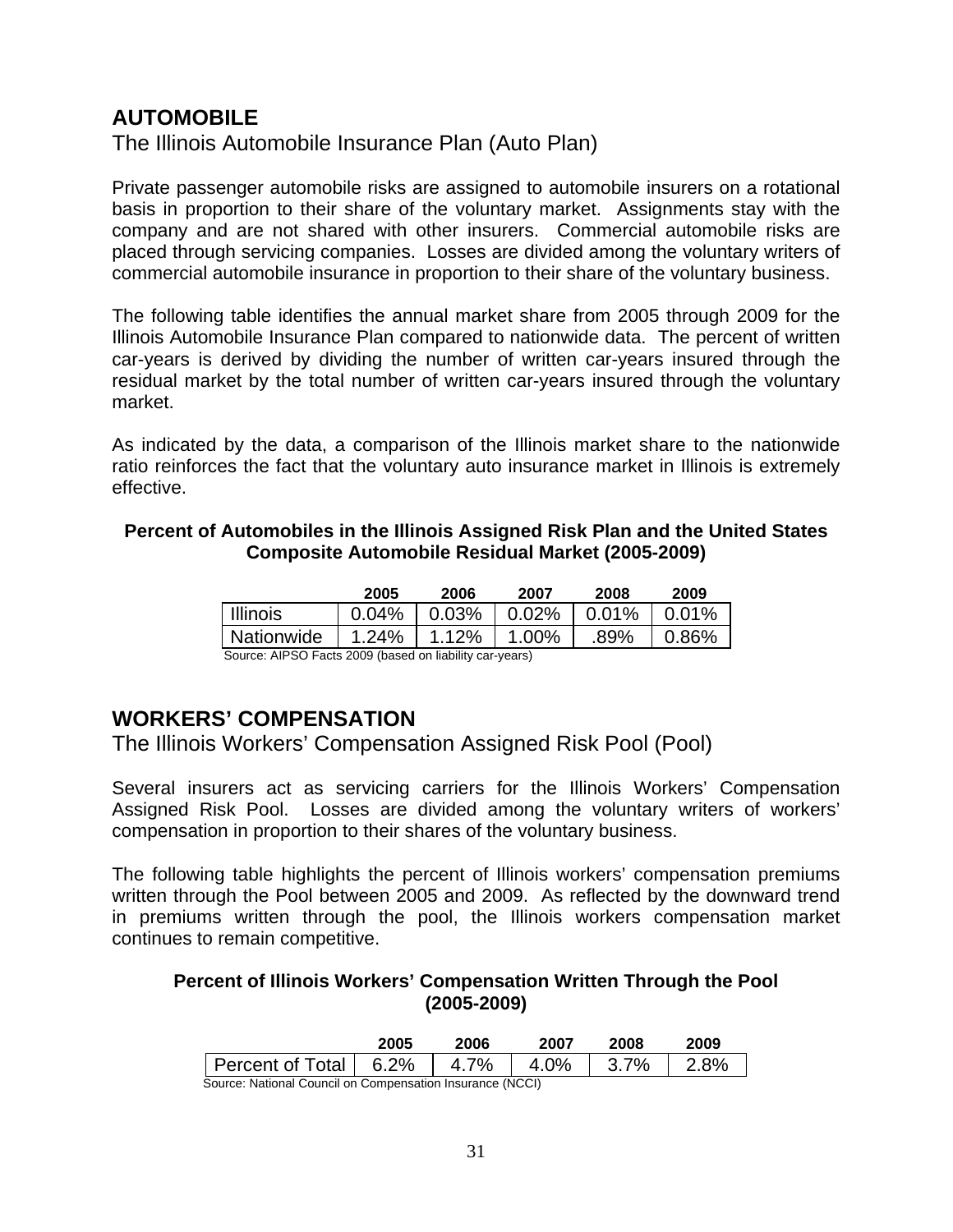<span id="page-31-0"></span>All insurers who write workers' compensation insurance are assessed a fee to fund the Assigned Risk Plan. The Take-Out Program allows each insurer who removes an employer insured through the Plan to be eligible for a credit against their assessed fee. The following table compares total credits during 2008 and 2009.

One factor contributing to the recent reduction of credits is the decrease in amount of coverage placed through the pool. As more coverage is placed in the voluntary market, the Assigned Risk Plan has less coverage available for the Take-Out Program. As indicated by these findings, the Workers Compensation market continues to remains competitive at this time.

| Year                                                      | <b>Total Number of</b><br><b>Policies Approved</b> | <b>Approved Credit</b> |  |  |  |  |  |
|-----------------------------------------------------------|----------------------------------------------------|------------------------|--|--|--|--|--|
| 2008                                                      | 7.272                                              | \$45,097,266           |  |  |  |  |  |
| 2009                                                      | 5.974                                              | \$28,584,489           |  |  |  |  |  |
| Source: National Council on Compensation Insurance (NCCI) |                                                    |                        |  |  |  |  |  |

#### **Illinois Take-Out Credit Results in 2008 and 2009**

The following table ranks the top ten employment classes by the amount of premium written thought the Assigned Risk Plan. The majority of the classes identified below are consistently in the top ten coverages written through the pool. New to the top ten this year include: Firefighters & Drivers – Volunteer and Taxicab Co: All other Employees &

#### **Illinois Residual Market Top Ten Classification Codes by Premium Volume for 2009**

| Rank | Code | <b>Description</b>                                                                 | <b>Total State</b><br><b>Premium</b> | $%$ of<br>Premium |
|------|------|------------------------------------------------------------------------------------|--------------------------------------|-------------------|
|      | 5645 | Carpentry-detached One or Two Family Dwellings                                     | \$3,909,822                          | 6.03%             |
| 2    | 7228 | Trucking-local Hauling Only-& Drivers                                              | \$3,322,311                          | 5.13%             |
| 3    | 8835 | Nursing-home Health Public and Traveling-all<br>Employees                          | \$2,362,971                          | 3.65%             |
| 4    | 5551 | Roofing-all Kinds & Drivers                                                        | \$1,948,014                          | 3.01%             |
| 5    | 7711 | Firefighters & Drivers - Volunteer                                                 | \$1,765,230                          | 2.72%             |
| 6    | 5606 | Contractor - Project Manager Construction Executive<br><b>Construction Manager</b> | \$1,617,693                          | 2.50%             |
| 7    | 5474 | Painting or Paperhanging NOC & Shop Operations                                     | \$1,546,236                          | 2.39%             |
| 8    | 7229 | Truck-long Distance Hauling-& Drivers                                              | \$1,481,408                          | 2.30%             |
| 9    | 7370 | Taxicab Co: All Other Employees & Drivers                                          | \$1,481,408                          | 2.29%             |
| 10   | 8864 | Social Service Organization - All Employees &<br><b>Salespersons Drivers</b>       | \$1,424,931                          | 2.20%             |

Source: National Council on Compensation Insurance (NCCI)

# <span id="page-31-1"></span>**SURPLUS LINES ASSOCIATION**

Drivers.

Insurance placed in the Surplus lines market is written by a non-admitted (unlicensed) insurer through a licensed surplus lines producer. The licensed producer must exercise due diligence in protecting the insured since the Department has little jurisdiction over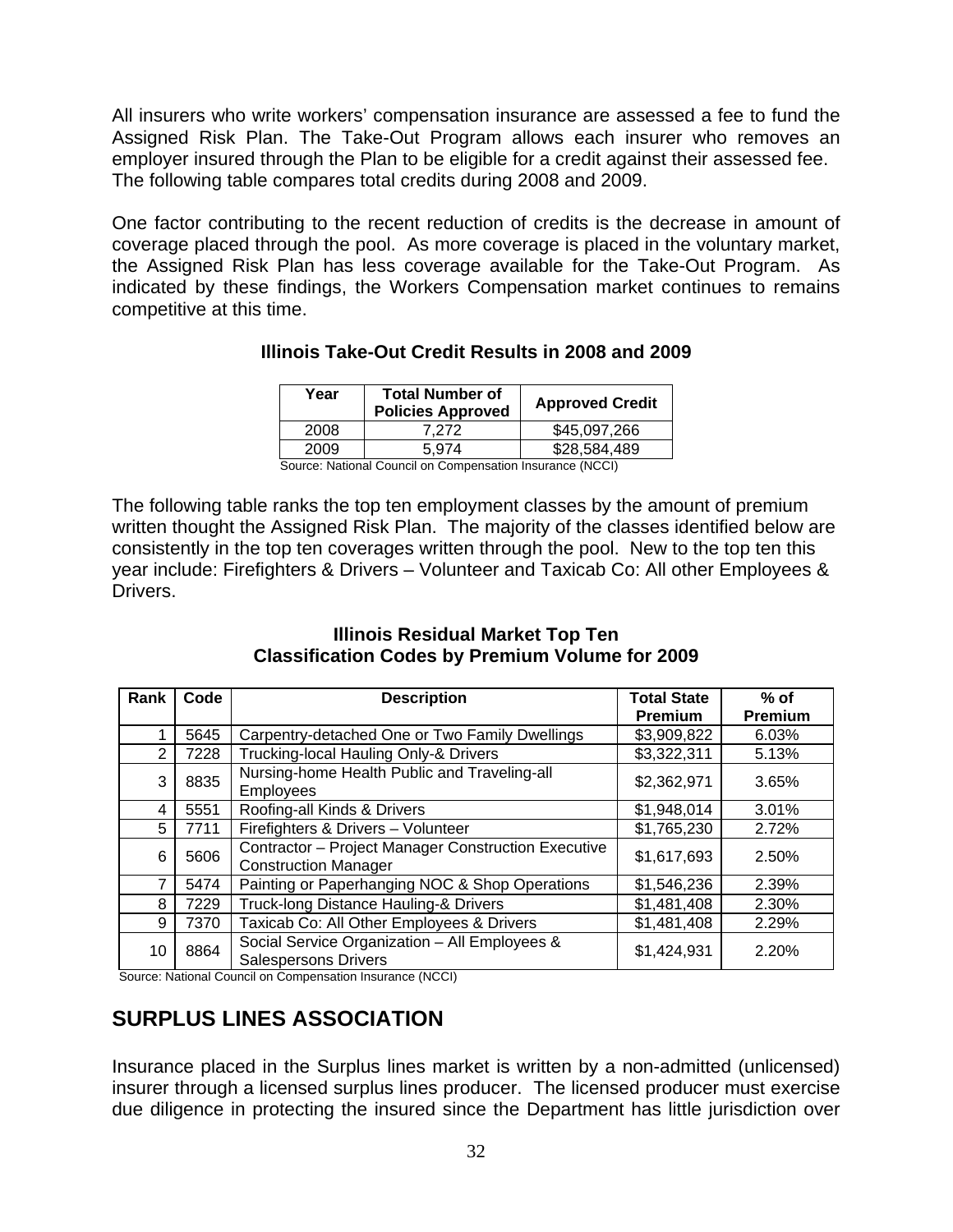unlicensed companies and the Illinois Insurance Guaranty Fund provides no protection for the consumer. Thus, it is the producer and not the Department who must determine the company's financial stability and standards of management prior to submitting the risk.

The following table outlines the number of policies written in Illinois from 2005 through 2009 by surplus lines producers for homeowners', private passenger auto liability and physical damage, commercial auto liability, medical malpractice, and other liability coverage. The dramatic increase in policies written in the surplus lines market reported in 2009 can be linked directly to a new automobile liability product providing indemnity coverages not normally provided by an automobile liability policy. In 2009 the number of policies written in the surplus lines market increased by 37.9 percent but the overall amount of written premium actually decreased by 7 percent during the same period.

As indicated above, the Department has little regulatory authority over this market. The ability to determine the competiveness and health of the surplus lines market continues to be difficult to determine by the Department at this time.

| <b>Line of Business</b>          | 2005<br><b>Illinois</b><br><b>Policy</b><br>Count | 2006<br><b>Illinois</b><br><b>Policy</b><br>Count | 2007<br><b>Illinois</b><br><b>Policy</b><br>Count | 2008<br><b>Illinois</b><br><b>Policy</b><br>Count | 2009<br><b>Illinois</b><br><b>Policy</b><br>Count |
|----------------------------------|---------------------------------------------------|---------------------------------------------------|---------------------------------------------------|---------------------------------------------------|---------------------------------------------------|
| Homeowners'                      | 535                                               | 352                                               | 357                                               | 385                                               | 644                                               |
| <b>PPA Liability</b>             | 189                                               | 124                                               | 157                                               | 129                                               | 22,572                                            |
| <b>PPA Physical Damage</b>       | 7,426                                             | 5,722                                             | 7,049                                             | 4,348                                             | 5,865                                             |
| <b>Commercial Auto Liability</b> | 77                                                | 148                                               | 121                                               | 149                                               | 166                                               |
| <b>Medical Malpractice</b>       | 892                                               | 940                                               | 1,160                                             | 1,084                                             | 979                                               |
| <b>Other Liability</b>           | 26,137                                            | 25,696                                            | 29,001                                            | 26,414                                            | 26,157                                            |
| Grand Total -all policies-       | 65,738                                            | 61,935                                            | 67,738                                            | 62,622                                            | 86,378                                            |

#### **Surplus Lines - Number of primary and excess policies written in Illinois (2005 - 2009)**

Source: Surplus Lines Association of Illinois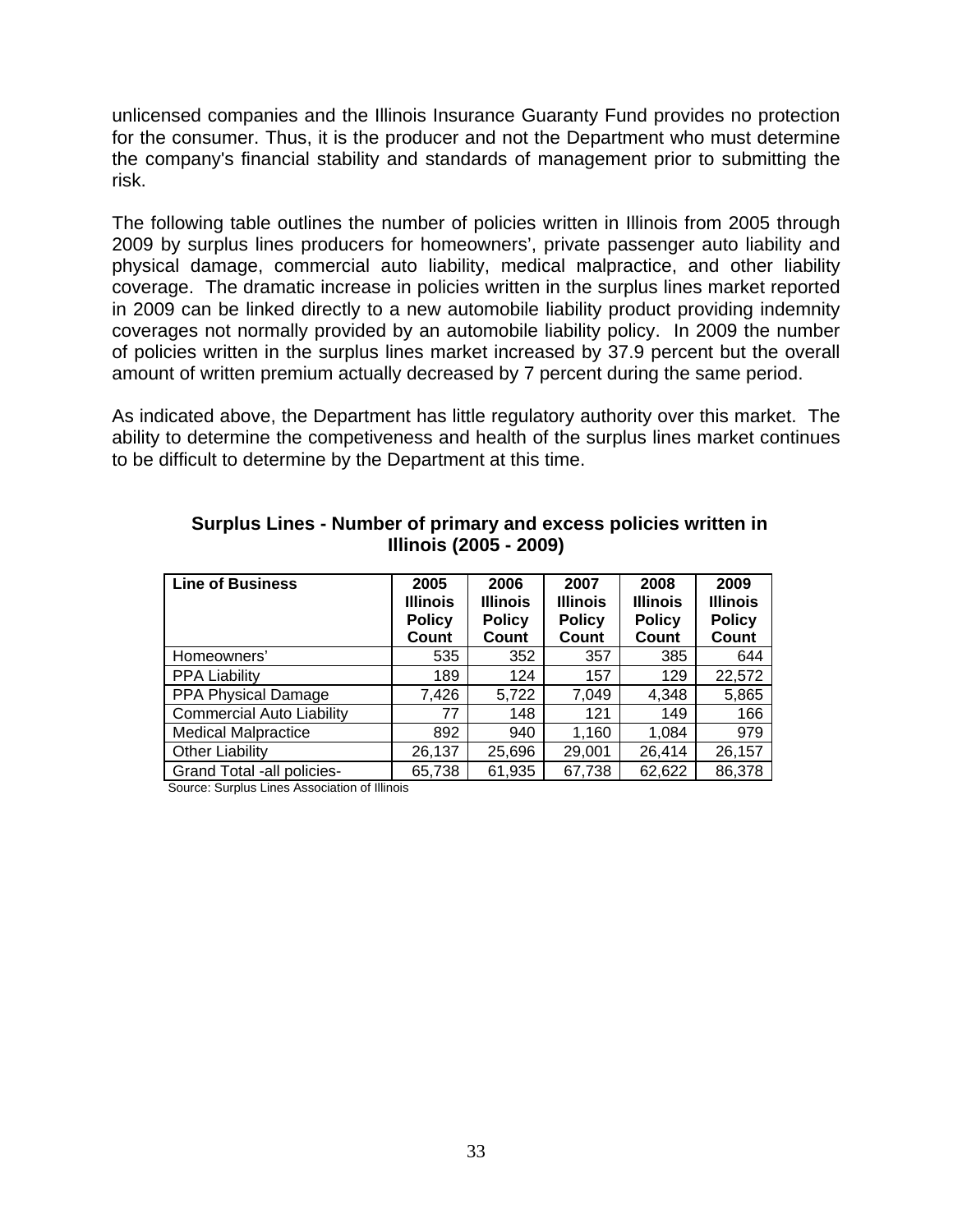# <span id="page-33-0"></span>**SECTION 4: OVERALL MARKET PROFITABILITY & FINANCIAL REGULATION**

<span id="page-33-1"></span>Businesses that provide a financial service must be financially sound. An insurance contract has little value to the insured if there is no guarantee that the insurance company will have the money to pay claims when needed. In determining whether the overall marketplace is viable the Department has considered a number of factors related to profitability and financial solvency.

# <span id="page-33-2"></span>**PROFITABILITY**

One measure of a company's financial performance is its profitability. Any for-profit organization must generate enough profit to survive and succeed. In a given month, if expenses exceed income they must be paid from reserve funds. If the trend continues, reserve funds run out causing the business to collapse. Therefore, it is imperative that insurance companies manage income and expenses to assure profitability and survival. When the majority of insurers in the market are competitive and profitable, the market is considered to be financially strong. As with the economy as a whole; various indicators throughout this section appear to indicate some level of recovery in 2009.

One measure of overall profitability is change in policyholders' surplus. This ratio measures a company's ability to increase policyholder security. Policyholders' surplus is made up of: 1) underwriting gains or losses; 2) investment gains or losses; and 3) net contributed capital and other surplus changes. The following chart summarizes the change in policyholders' surplus for the Illinois-licensed property/casualty industry as a whole over the past five years.



## **Change in Policyholders' Surplus (2005 – 2009)**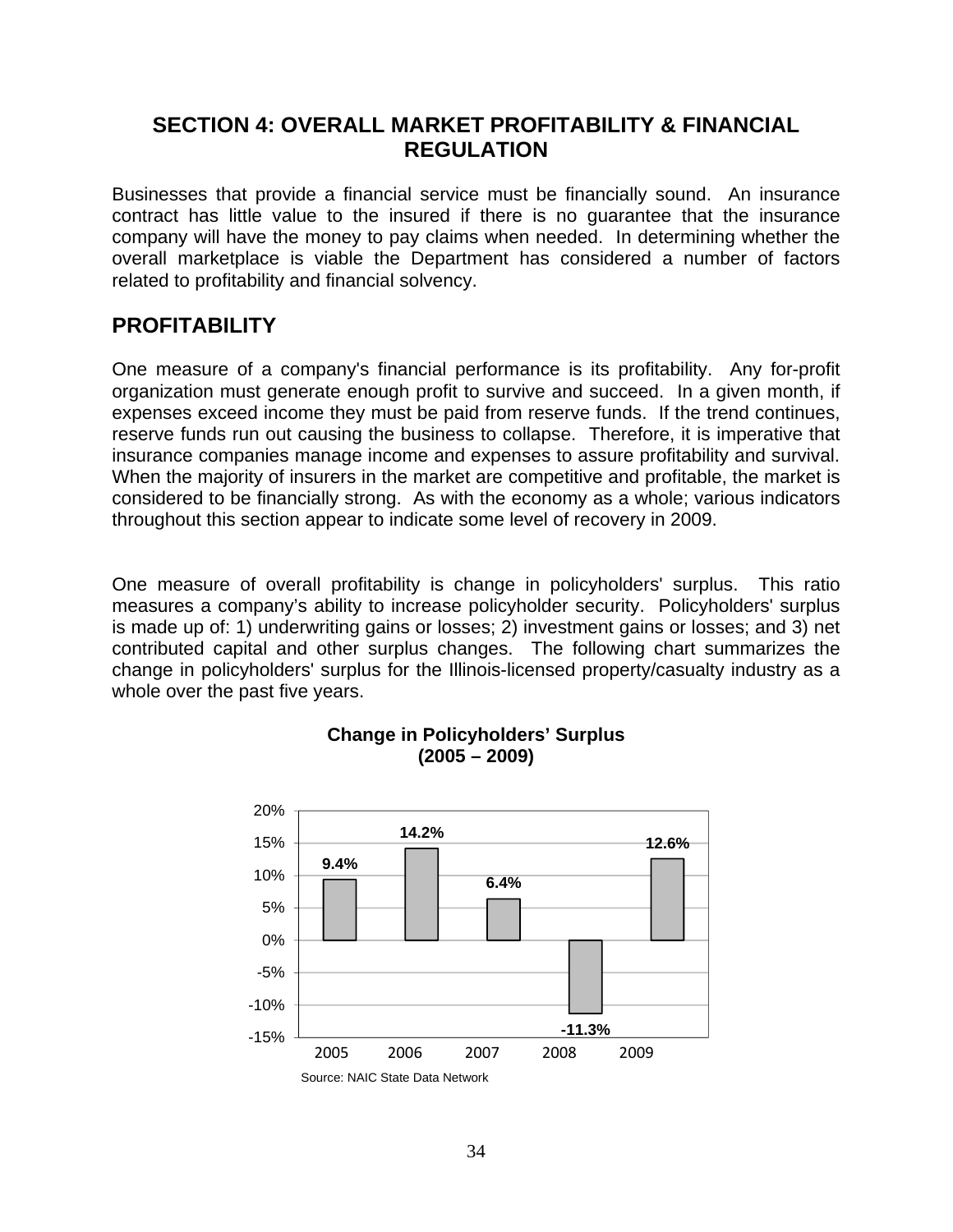Another measure of overall profitability is return on policyholders' surplus. This ratio measures a company's overall profitability from underwriting and investment activity after taxes. It represents the financial cushion that protects policyholders in case of unexpectedly high claims. The return on Policyholder surplus is determined as the sum of the net income after dividends, taxes, and unrealized capital gains divided by the average of the current year and prior year's policyholders' surplus.

The following chart summarizes the aggregate return on policyholders' surplus from 2005 through 2009 for the overall Illinois-licensed property/casualty industry. As previously identified, the substantial losses in unrealized capital gains resulting from the market conditions during 2008 had dramatic effects on policyholder surplus for the overall insurance industry.



## **Return on Policyholders' Surplus (2005 – 2009)**

The following table provides a summary of income from investments, net income, unrealized capital gains/losses and policyholders' surplus from 2005 to 2009 for all property casualty insurers licensed in Illinois. As referenced above, the economic and market conditions during 2008 significantly affected unrealized Capital Gains (Losses) and the surplus overall by extension.

#### **Net Investment Income Earned, Net Income, Unrealized Capital Gains/Losses and Policyholders' Surplus** (in millions)

|                                 | 2005     | 2006     | 2007     | 2008      | 2009     |
|---------------------------------|----------|----------|----------|-----------|----------|
| Net Investment gain             | \$53,915 | \$53,434 | \$59.558 | \$32,268  | \$36,798 |
| Net Income                      | 39.675   | 61.230   | 56.685   | 6.578     | 28.520   |
| Unrealized Capital Gains/Losses | 4.096    | 28.677   | 8.131    | (53, 876) | 28.925   |
| Policyholders' Surplus          | 441.620  | 498.408  | 531.200  | 470.670   | 529.402  |

Source: NAIC State Data Network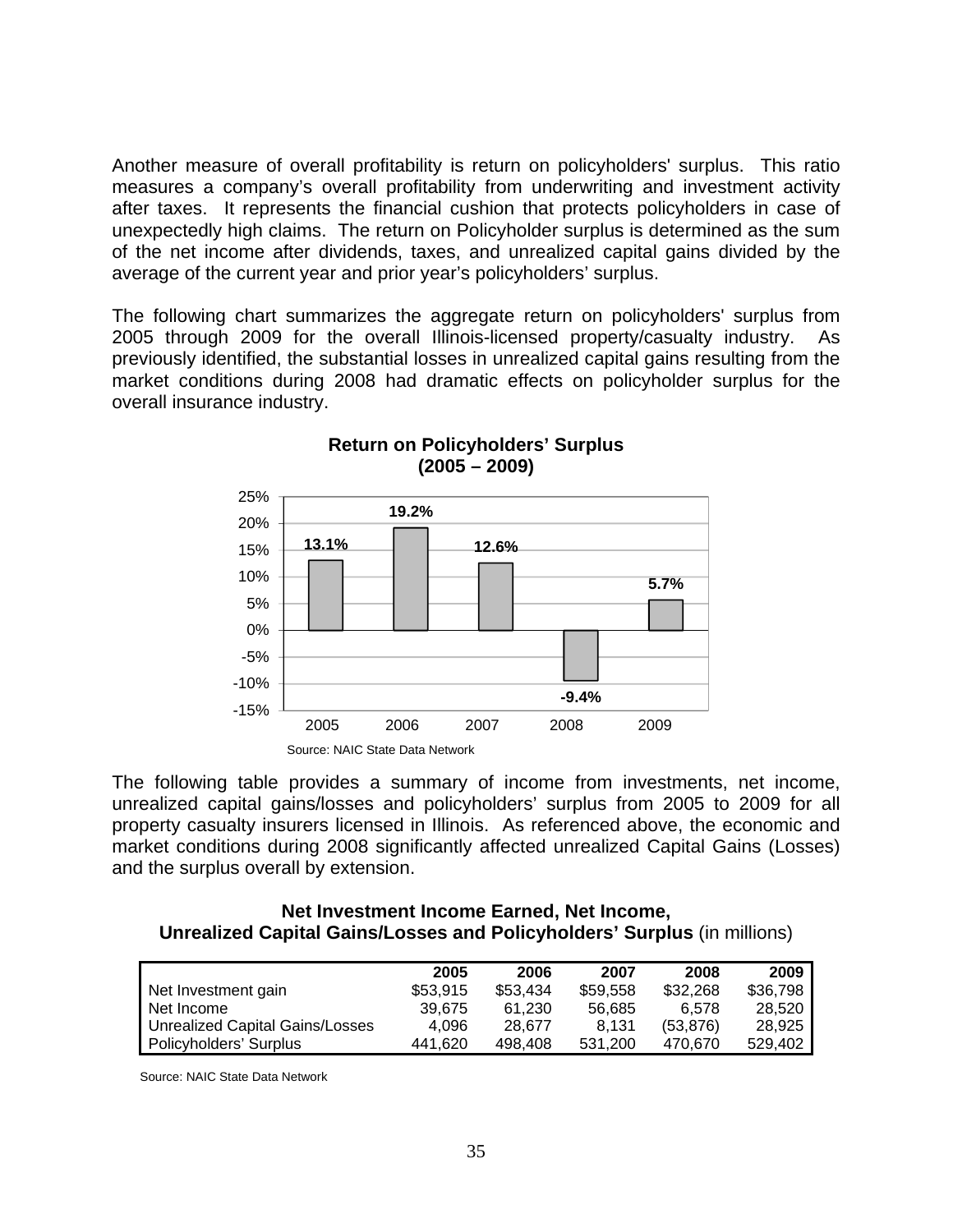# **UNDERWRITING EXPERIENCE**

The following table identifies the aggregate underwriting gain/loss for Illinois-licensed insurers from 2005 - 2009. As reflected below, the decrease in earned premium was the main force responsible for the posting of negative net underwriting gains.

| <b>Aggregate Net Underwriting Gain (Loss) (in millions)</b> |                |           |              |                   |           |  |  |  |  |  |  |
|-------------------------------------------------------------|----------------|-----------|--------------|-------------------|-----------|--|--|--|--|--|--|
|                                                             | 2005           | 2006      | 2007         | 2008              | 2009      |  |  |  |  |  |  |
| Premiums earned                                             | \$344,913      | \$359,332 | \$362,387    | \$361,832         | \$348,552 |  |  |  |  |  |  |
| Losses incurred                                             | 213,774        | 191.391   | 205,225      | 241,197           | 211,845   |  |  |  |  |  |  |
| Loss expenses incurred                                      | 45.351         | 42,950    | 42,990       | 41,872            | 43,006    |  |  |  |  |  |  |
| Other underwriting expenses<br>Incurred                     | 90,570         | 96,724    | 98,687       | 98.441            | 96,373    |  |  |  |  |  |  |
| Dividends to policyholders                                  | 1,040          | 2,540     | <u>1,359</u> | 1,146             | 1,375     |  |  |  |  |  |  |
| Net underwriting gain/loss                                  | <u>(5,822)</u> | 25.727    | 14.126       | <u>(\$20.824)</u> | (\$4.047) |  |  |  |  |  |  |

Source: NAIC State Data Network

## **INVESTMENT INCOME**

One component of surplus is income derived from investments. The net investment income ratio measures income from invested assets relative to earned premiums. It is calculated by dividing net investment income (income from invested assets less investment expenses and depreciation on real estate) by earned premium.

The following chart shows the net investment income ratio for Illinois-licensed property/casualty insurers during the last five-year period. This ratio indicates the investment income component of overall profitability.



#### **Net Investment Income Ratio (2005 – 2009)**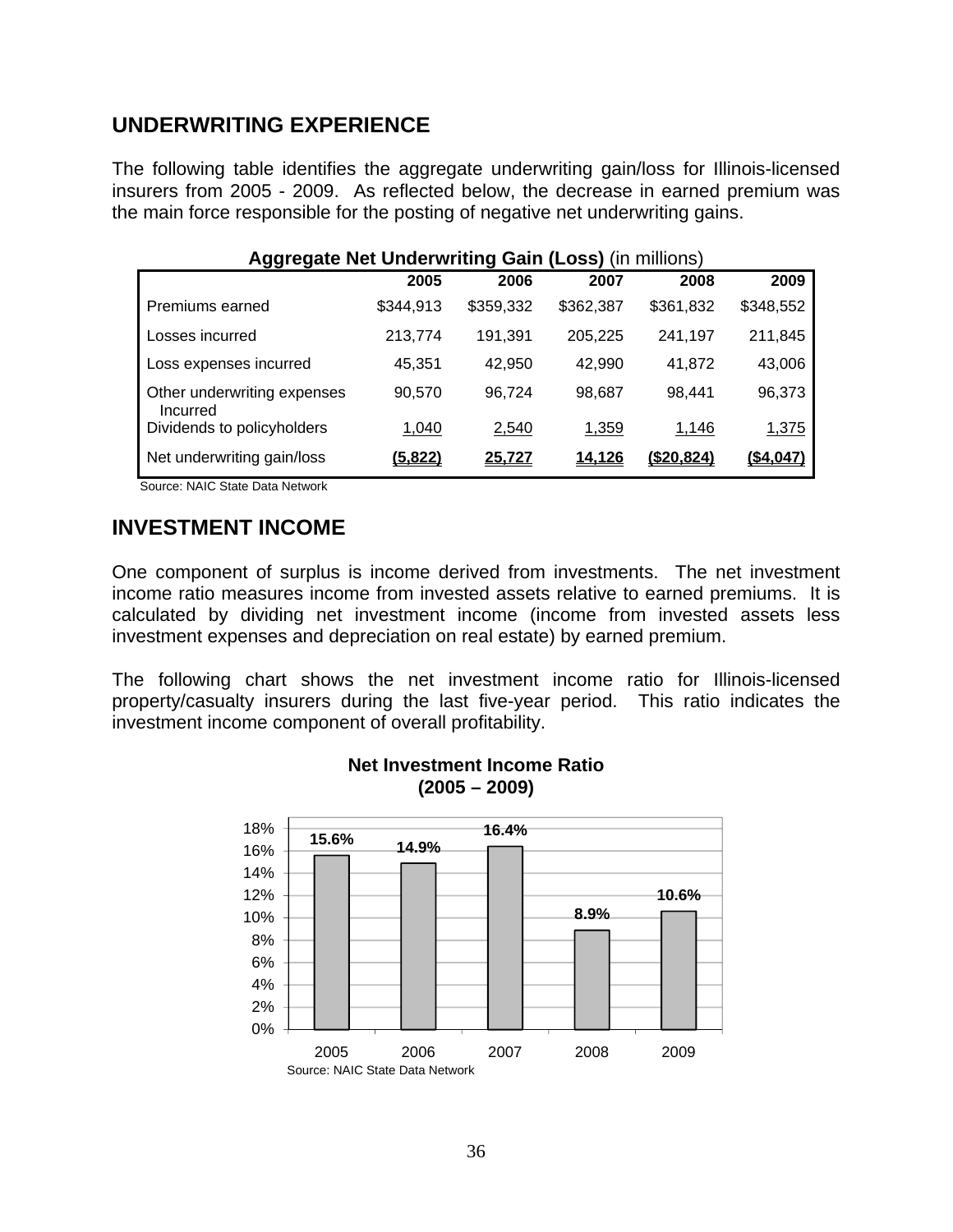# **INSURANCE REGULATION PRINCIPLES**

Although the Department cannot guarantee an Illinois-licensed insurer's profitability, we do monitor the financial solvency and strength of Illinois-licensed insurers in several ways including:

- 1. Maintaining a staff of trained accountants and specialists trained to identify a company's developing financial difficulties. The Department can then take steps to minimize potential losses to Illinois policyholders;
- 2. Working closely with insurance companies with identified financial difficulties to minimize potential risk to policyholders, while attempting to resolve manageable problems or determine the need for rehabilitation or liquidation;
- 3. Employing field examiners for on-site evaluation of insurance company financial records;
- 4. Reviewing operations and compliance issues through scheduled, targeted, and special exams of known or suspected problems;
- 5. Maintaining a staff of actuaries who monitor the adequacy of loss reserves, cash flow testing, and proper valuation of assets;
- 6. Licensing and registering the many types of insurers, surplus lines producers, and risk sharing pools authorized by the Illinois Insurance Code and related Acts; and
- 7. Investigating unauthorized organizations or individuals thought to be conducting illegal insurance operations and taking regulatory action to remove them from the market to protect consumers from fraudulent activities.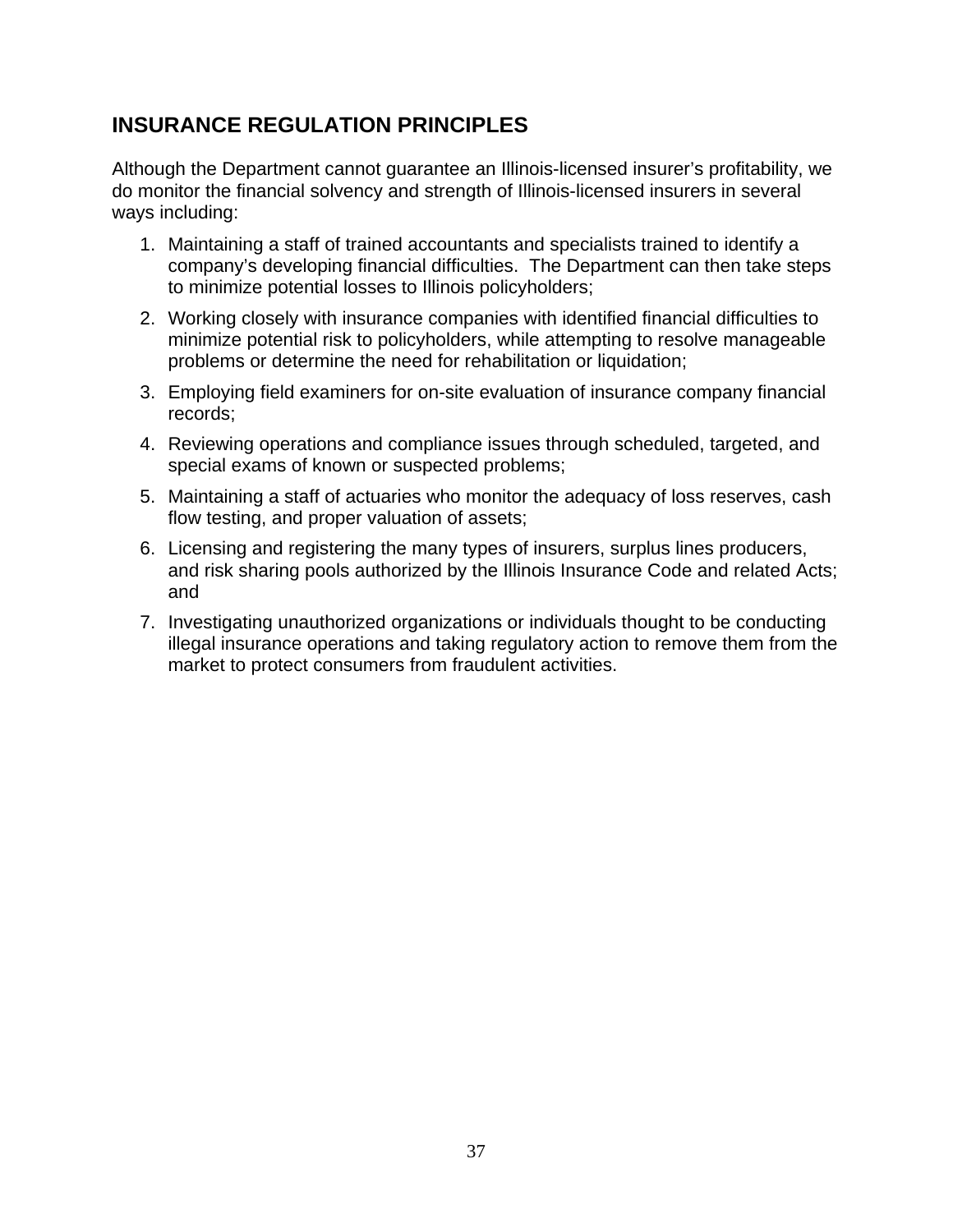# <span id="page-37-1"></span><span id="page-37-0"></span>**BIBLIOGRAPHY**

AIPSO Facts 2008/2009

Annual Reports to the Illinois General Assembly on Insurance Cost Containment

Illinois Surplus Lines Association Data

Insurance Information Institute

National Association of Insurance Commissioners (State Data Network)

National Council on Compensation Insurance (NCCI) Data

<span id="page-37-2"></span>Appendix A - F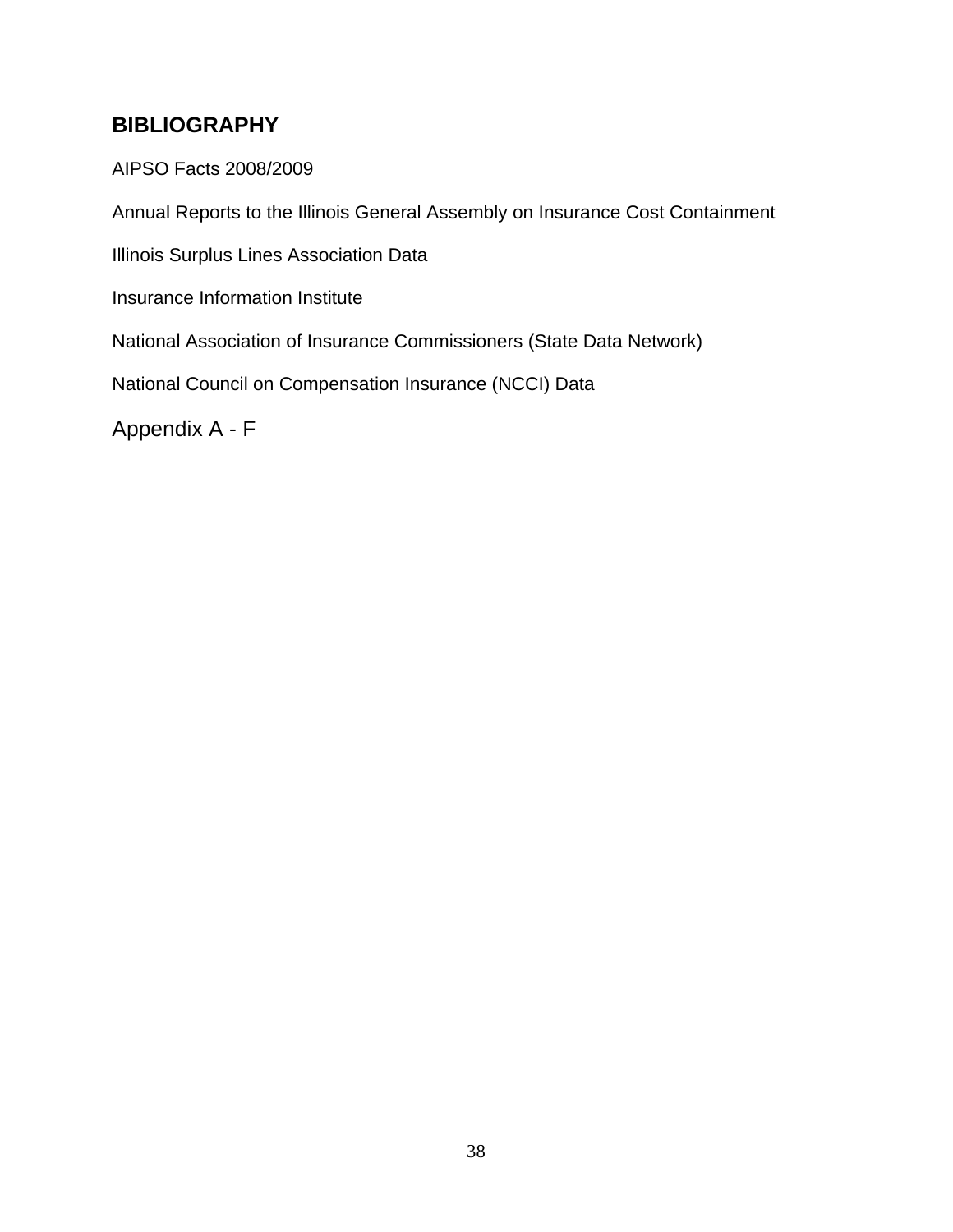#### <span id="page-38-1"></span><span id="page-38-0"></span>**APPENDIX A** – Consolidated Assets of Illinois-licensed Property/Casualty Insurers for the year ending December 31, 2009

|                | <b>ASSETS</b>                                                                                                               | Assets<br>Current<br>Year   | Non-admitted<br>Assets<br>Current<br>Year | Net Admitted<br>Assets<br>Current<br>Year | Net Admitted<br>Assets<br>Prior<br>Year |
|----------------|-----------------------------------------------------------------------------------------------------------------------------|-----------------------------|-------------------------------------------|-------------------------------------------|-----------------------------------------|
| 1              | <b>Bonds</b>                                                                                                                | 685,202,850,012             | 208,821,563                               | 684, 994, 028, 449                        | 657, 365, 039, 675                      |
| 2.1            | Preferred stocks (stocks)                                                                                                   | 17,176,872,034              | 1,782,997                                 | 17,175,089,037                            | 19,479,373,926                          |
| 2.2            | Common stocks (stocks)                                                                                                      | 306,263,746,478             | 2,508,561,693                             | 303,755,184,787                           | 268,254,651,615                         |
| 3.1            | First liens - mortgage loans on real estate<br>Other than first liens - mortgage loans on                                   | 3,653,641,928               | 2,507,755                                 | 3,651,134,173                             | 3,763,268,915                           |
| 3.2            | real estate                                                                                                                 | 224,354,436                 |                                           | 224,354,436                               | 238,813,347                             |
| 4.1            | Properties occupied by the company                                                                                          | 7,340,868,599               | 12,631,086                                | 7,328,237,513                             | 7,456,890,826                           |
| 4.2            | Properties held for the production of income                                                                                | 941,576,573                 | 6,064,507                                 | 935,512,066                               | 1,008,723,460                           |
| 4.3            | Properties held for sale<br>Cash, cash equivalents and short-term                                                           | 223,821,820                 | 308,580                                   | 223,513,240                               | 257,098,135                             |
| 5              | investments                                                                                                                 | 64,292,384,167              | 75,412,960                                | 64,216,971,207                            | 73,670,239,048                          |
| 6              | Contract loans                                                                                                              | 2,003,640                   | 2,003,640                                 |                                           |                                         |
| $\overline{7}$ | Other invested assets                                                                                                       | 56,455,534,079              | 946,762,339                               | 55,508,771,740                            | 52,729,830,073                          |
| 8              | Receivables for securities                                                                                                  | 908,279,693                 | 5,662,027                                 | 902,617,666                               | 2,264,891,933                           |
| 9              | Aggregate write-ins for invested assets                                                                                     | 7,695,131,754               | 3,247,476,388                             | 4,447,655,366                             | 3,826,791,698                           |
| 10             | Subtotals, cash and invested assets                                                                                         | 1,150,381,065,204           | 7,017,995,535                             | 1,143,363,069,673                         | 1,090,315,612,656                       |
| 11             | Title plants less charged off (for title<br>insurers only)                                                                  |                             |                                           |                                           |                                         |
| 12<br>13.1     | Investment income due and accrued<br>Uncollected premiums and agents'                                                       | 8,589,227,625               | 2,056,728                                 | 8,587,170,897                             | 8,771,050,866                           |
| 13.2           | balances in the course of collection<br>Deferred premiums, agents' balances and<br>installments booked but deferred and not | 34,647,352,921              | 2,220,635,021                             | 32,426,717,895                            | 36,841,530,485                          |
|                | yet due                                                                                                                     | 57,978,150,146              | 165,140,764                               | 57,813,009,376                            | 57,486,702,765                          |
| 13.3           | Accrued retrospective premiums                                                                                              | 7,301,384,701               | 309,050,887                               | 6,992,333,802                             | 7,153,761,582                           |
| 14.1           | Amounts recoverable from reinsurers<br>Funds held by or deposited with reinsured                                            | 20,545,266,099              | 13,784,812                                | 20,531,481,286                            | 23,956,774,047                          |
| 14.2           | companies<br>Other amounts receivable under                                                                                 | 6,170,814,903               | 24,069,365                                | 6,146,745,537                             | 6,278,643,078                           |
| 14.3<br>15     | reinsurance contracts<br>Amounts receivable relating to uninsured                                                           | 1,364,194,260<br>56,530,953 | 2,428,094<br>51,499                       | 1,361,766,166<br>56,479,454               | 1,283,832,639<br>38,210,856             |
| 16.1           | plans<br>Current federal and foreign income tax                                                                             |                             |                                           |                                           |                                         |
|                | recoverable and interest thereon                                                                                            | 6,585,786,574               | 280,666,436                               | 6,305,120,138                             | 7,334,692,296                           |
| 16.2           | Net deferred tax asset                                                                                                      | 47,564,266,024              | 23,714,184,021                            | 23,850,082,001                            | 21,061,085,882                          |
| 17             | Guaranty funds receivable or on deposit<br>Electronic data processing equipment and                                         | 496,799,671                 | 4,155,422                                 | 492,644,248                               | 655,976,322                             |
| 18             | software<br>Furniture and equipment, including health                                                                       | 3,903,441,931               | 2,844,028,768                             | 1,059,413,158                             | 1,251,790,394                           |
| 19             | care delivery assets                                                                                                        | 2,317,910,030               | 2,316,361,911                             | 1,548,121                                 | 1,746,525                               |
| 20             | Net adjustment in assets and liabilities due<br>to foreign exchange rates<br>Receivables from parent, subsidiaries and      | 13,490,775                  |                                           | 13,490,775                                | 29,006,330                              |
| 21             | affiliates                                                                                                                  | 11,775,573,347              | 744,279,432                               | 11,031,293,918                            | 9,534,553,142                           |
| 22             | Health care and other amounts receivable                                                                                    | 6,826,694                   | 4,683,957                                 | 2,142,737                                 | 7,125,578                               |
| 23             | Aggregate write-ins for other than invested<br>assets                                                                       | 27,841,276,212              | 12,422,326,620                            | 15,418,949,594                            | 17,054,202,366                          |
| 24             | Total assets excluding Separate Accounts,<br>Segregated Accounts and Protected Cell<br><b>Accounts</b>                      | 1,387,539,358,074           | 52,085,899,283                            | 1,335,453,458,782                         | 1,289,056,297,785                       |
| 25             | From Separate Accounts, Segregated<br>Accounts and Protected Cell Accounts                                                  |                             |                                           |                                           |                                         |
| 26             | Totals                                                                                                                      | 1,387,539,358,074           | 52,085,899,283                            | 1,335,453,458,782                         | 1,289,056,297,785                       |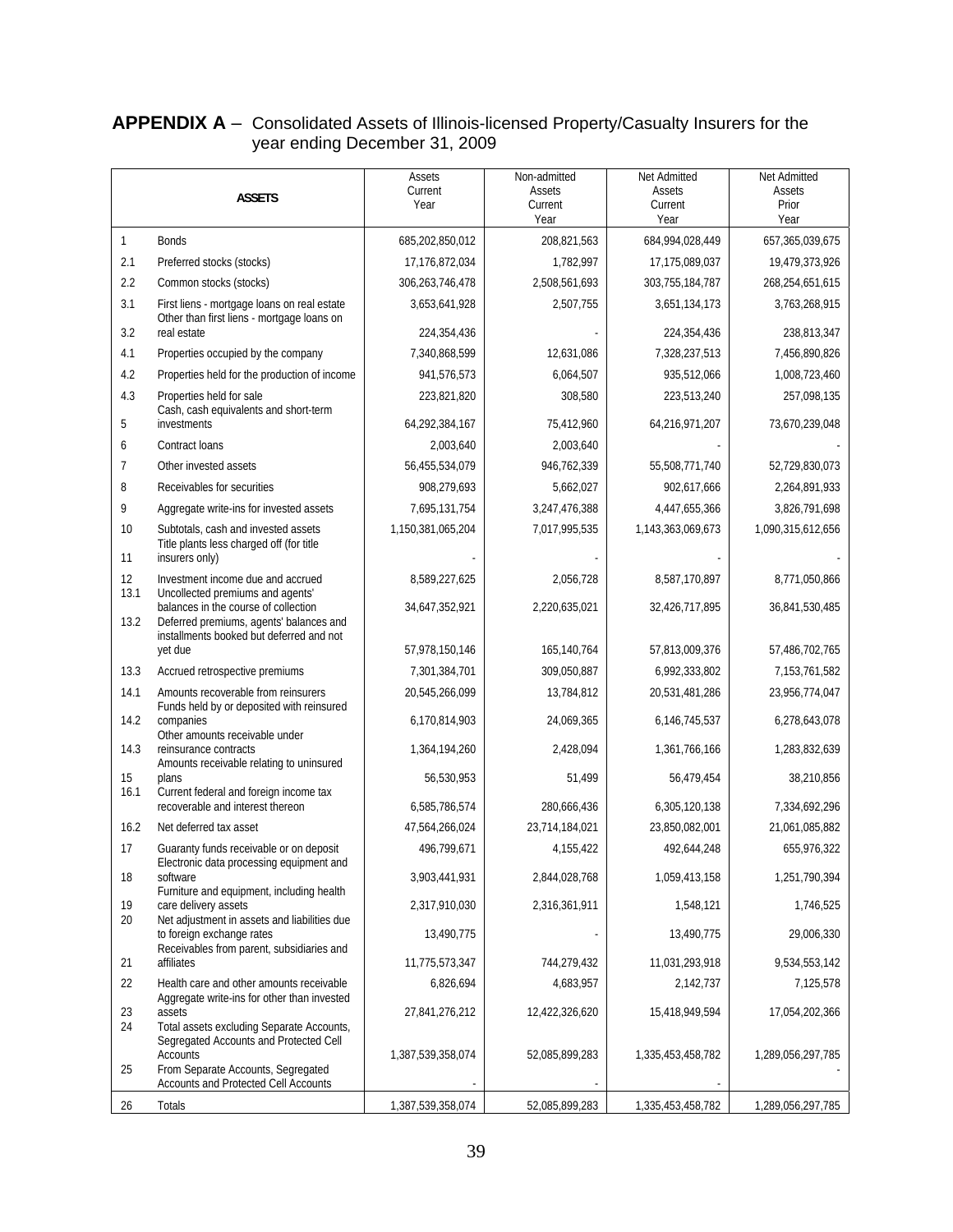#### <span id="page-39-0"></span>**APPENDIX B** – Consolidated Liabilities, Surplus and Other Funds of Illinois-licensed Property/Casualty Insurers for the year ending December 31, 2009

<span id="page-39-1"></span>

|                | The polity oddiatily induced for the year change becomponer, 2000<br><b>LIABILITIES, SURPLUS and OTHER FUNDS</b> | <b>Current Year</b> | Prior Year        |
|----------------|------------------------------------------------------------------------------------------------------------------|---------------------|-------------------|
| 1              | Losses                                                                                                           | 384,060,540,742     | 389,311,927,003   |
| $\overline{2}$ | Reinsurance payable on paid losses and loss adjustment expenses                                                  | 11,225,950,567      | 13,383,843,464    |
| 3              | Loss adjustment expenses                                                                                         | 80,526,333,655      | 79,093,243,054    |
| 4              | Commissions payable, contingent commissions and other similar charges                                            | 4,390,573,874       | 4,540,955,752     |
| 5              | Other expenses (excluding taxes, licenses and fees)                                                              | 21,039,139,343      | 21,606,144,725    |
| 6              | Taxes, licenses and fees (excluding federal and foreign income taxes)                                            | 4,219,978,665       | 4,726,928,134     |
| 7.1            | Current federal and foreign income taxes (including \$(1) on realized capital gains (losses)                     | 2,879,828,178       | 2,676,322,579     |
| 7.2            | Net deferred tax liability                                                                                       | 10,095,163,189      | 3,900,375,820     |
| 8              | Borrowed money \$(1) and interest thereon \$(2)                                                                  | 965, 155, 645       | 1,743,228,724     |
| 9              | Unearned premiums (after deducting unearned premiums for ceded reinsurance of \$(1) and                          |                     |                   |
| 10             | including warranty reserves of \$(2))<br>Advance premium                                                         | 161,045,318,081     | 165,391,403,855   |
| 11.1           | Stockholders (dividends declared and unpaid)                                                                     | 2,421,737,131       | 2,417,599,152     |
| 11.2           | Policyholders (dividends declared and unpaid)                                                                    | 599,176,370         | 93,410,458        |
| 12             | Ceded reinsurance premiums payable (net of ceding commissions)                                                   | 414,938,351         | 507,331,849       |
| 13             | Funds held by company under reinsurance treaties                                                                 | 25,984,613,632      | 28,107,484,553    |
| 14             | Amounts withheld or retained by company for account of others                                                    | 25,505,900,318      | 25,659,604,603    |
| 15             | Remittances and items not allocated                                                                              | 8,654,419,251       | 7,555,338,267     |
| 16             | Provision for reinsurance                                                                                        | 1,423,816,005       | 1,509,726,323     |
| 17             |                                                                                                                  | 3,347,711,558       | 6,304,179,583     |
| 18             | Net adjustments in assets and liabilities due to foreign exchange rates<br>Drafts outstanding                    | 191,216,836         | 595,438,074       |
| 19             |                                                                                                                  | 3,283,950,503       | 3,096,036,157     |
|                | Payable to parent, subsidiaries and affiliates                                                                   | 8,228,711,459       | 8,168,485,190     |
| 20             | Derivatives                                                                                                      | 1,949,948,645       | 2,463,630,417     |
| 21             | Payable for securities                                                                                           | 3,103,821           | 4,146,169         |
| 22             | Payable for securities lending                                                                                   |                     | 173,792           |
| 23             | Liability for amounts held under uninsured plans                                                                 | 43,585,436,144      | 45,976,770,987    |
| 24             | Capital notes \$(1) and interest thereon \$(2)                                                                   | 806,042,661,989     | 818,833,728,672   |
| 25             | Aggregate write-ins for liabilities                                                                              |                     |                   |
| 26             | Total liabilities excluding protected cell liabilities                                                           | 806,042,661,989     | 818,833,728,672   |
| 27             | Protected cell liabilities                                                                                       | 50,707,869,656      | 40,143,590,253    |
| 28             | <b>Total liabilities</b>                                                                                         | 4,642,085,952       | 4,613,391,869     |
| 29             | Aggregate write-ins for special surplus funds                                                                    | 1,199,198,246       | 1,200,787,246     |
| 30             | Common capital stock                                                                                             | 54,843,582          | 70,466,914        |
| 31             | Preferred capital stock                                                                                          | 14,640,218,548      | 12,978,216,687    |
| 32             | Aggregate write-ins for other than special surplus funds                                                         | 178,648,458,510     | 170,841,771,608   |
| 33             | Surplus notes                                                                                                    | 280,841,950,628     | 241,695,196,389   |
| 34             | Gross paid in and contributed surplus                                                                            | 1,323,379,285       | 1,320,988,944     |
| 35             | Unassigned funds (surplus)                                                                                       | 9,129,454           | 7,180,538         |
| 36.1           | (1) Shares common (value included in common capital stock \$(2)) (less treasury stock at cost)                   | 529,402,116,385     | 470,215,251,491   |
| 36.2           | (2) Shares preferred (value included in preferred capital stock \$(2)) (less treasury stock at cost)             | 1,335,444,778,375   | 1,289,048,980,157 |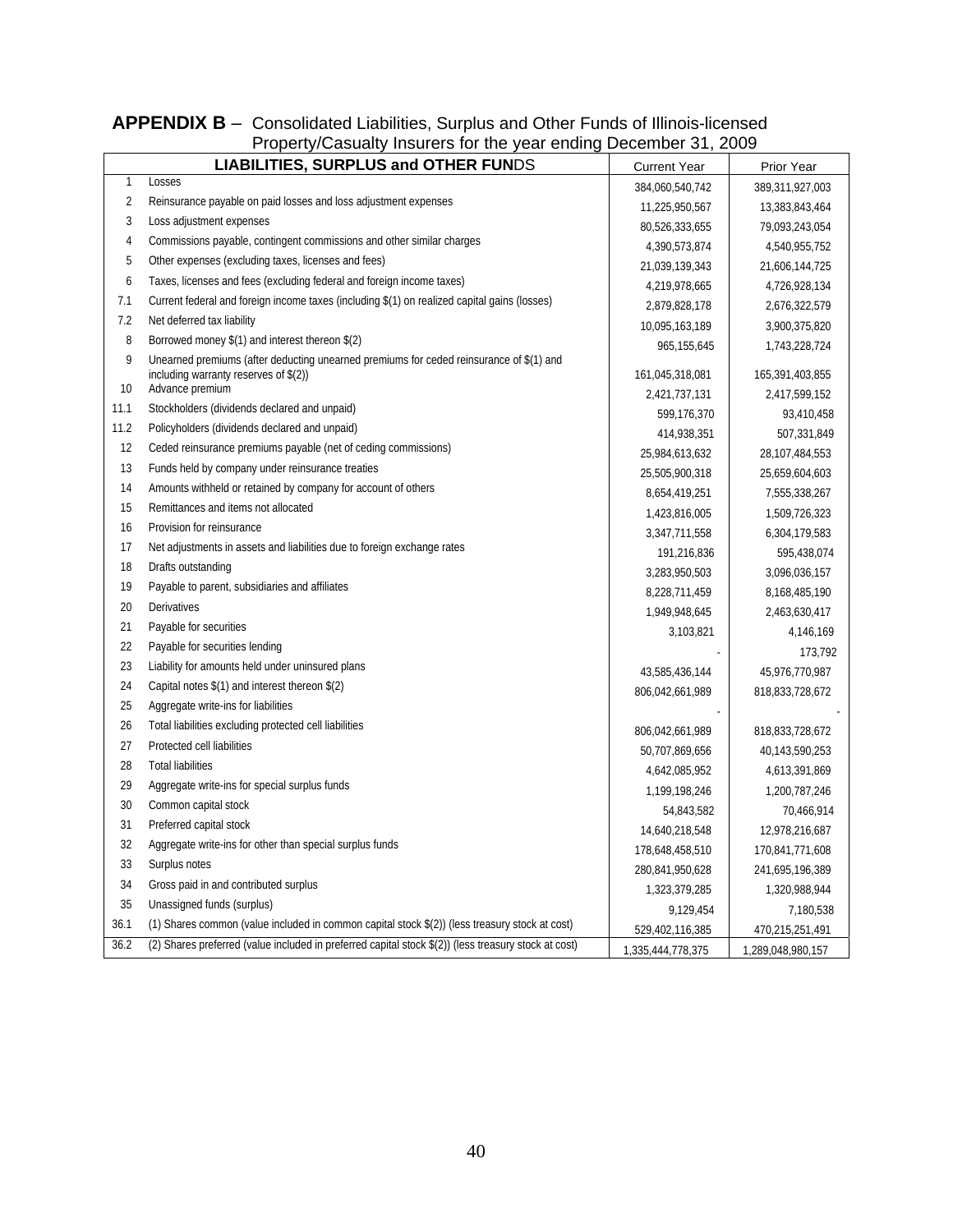#### <span id="page-40-0"></span>**APPENDIX C** – Consolidated Statement of Income for Illinois-licensed Property/Casualty Insurers for the year ending December 31, 2009

<span id="page-40-1"></span>

|                | insurers for the year ending December 31, 2009                                                         |                     |                     |  |  |  |  |  |  |  |
|----------------|--------------------------------------------------------------------------------------------------------|---------------------|---------------------|--|--|--|--|--|--|--|
|                | <b>UNDERWRITING INCOME</b>                                                                             | <b>Current Year</b> | Prior Year          |  |  |  |  |  |  |  |
| 1              | Premiums earned                                                                                        | 348,552,194,817     | 361,745,038,593     |  |  |  |  |  |  |  |
| $\overline{2}$ | Losses incurred                                                                                        | 211,844,963,337     | 241,145,082,047     |  |  |  |  |  |  |  |
| 3              | Loss adjustment expenses incurred                                                                      | 43,006,341,527      | 41,856,689,087      |  |  |  |  |  |  |  |
| 4              | Other underwriting expenses incurred                                                                   | 96,372,859,811      | 98,409,158,970      |  |  |  |  |  |  |  |
| 5              | Aggregate write-ins for underwriting deductions                                                        | (2,342,538,296)     | (1,363,962,072)     |  |  |  |  |  |  |  |
| 6              | Total underwriting deductions                                                                          | 348,881,626,381     | 380,046,968,022     |  |  |  |  |  |  |  |
| $\overline{7}$ | Net income of protected cells                                                                          |                     |                     |  |  |  |  |  |  |  |
|                |                                                                                                        |                     |                     |  |  |  |  |  |  |  |
| 8              | Net underwriting gain (loss)                                                                           | (329, 431, 567)     | (18, 301, 929, 382) |  |  |  |  |  |  |  |
|                | <b>INVESTMENT INCOME</b>                                                                               |                     |                     |  |  |  |  |  |  |  |
| 9              | Net investment income earned                                                                           | 44,750,438,258      | 48,181,663,786      |  |  |  |  |  |  |  |
| 10             | Net realized capital gains (losses) less capital gains tax                                             | (7,952,721,002)     | (15, 945, 881, 752) |  |  |  |  |  |  |  |
| 11             | Net investment gain (loss)                                                                             | 36,797,717,254      | 32,235,782,030      |  |  |  |  |  |  |  |
|                | <b>OTHER INCOME</b>                                                                                    |                     |                     |  |  |  |  |  |  |  |
| 12             | Net gain (loss) from agents' or premium balances charged off                                           | (1, 298, 226, 105)  | (1, 101, 083, 388)  |  |  |  |  |  |  |  |
| 13             | Finance and service charges not included in premiums                                                   | 2,178,899,928       | 2,130,720,528       |  |  |  |  |  |  |  |
| 14             | Aggregate write-ins for miscellaneous income                                                           | (451, 165, 144)     |                     |  |  |  |  |  |  |  |
| 15             | Total other income                                                                                     | 429,508,686         | (1, 169, 408, 273)  |  |  |  |  |  |  |  |
| 16             | Net income before dividends to policyholders, after capital gains tax and before all other federal and |                     | (139, 771, 134)     |  |  |  |  |  |  |  |
|                | foreign income taxes                                                                                   | 36,897,794,362      | 13,794,081,507      |  |  |  |  |  |  |  |
| 17             | Dividends to policyholders                                                                             | 1,375,298,498       | 1,146,288,099       |  |  |  |  |  |  |  |
| 18             | Net income, after dividends to policyholders, after capital gains tax and before all other federal and |                     |                     |  |  |  |  |  |  |  |
|                | foreign income taxes                                                                                   | 35,522,495,865      | 12,647,793,402      |  |  |  |  |  |  |  |
| 19             | Federal and foreign income taxes incurred                                                              | 7,002,105,692       | 6,093,833,830       |  |  |  |  |  |  |  |
| 20             | Net income                                                                                             | 28,520,390,183      | 6,553,959,574       |  |  |  |  |  |  |  |
|                |                                                                                                        |                     |                     |  |  |  |  |  |  |  |
|                | <b>CAPITAL and SURPLUS ACCOUNT</b>                                                                     |                     |                     |  |  |  |  |  |  |  |
| 21             | Surplus as regards policyholders, December 31 prior year                                               | 470,215,251,585     | 530,051,476,491     |  |  |  |  |  |  |  |
| 22             | Net income                                                                                             | 28,520,390,183      | 6,553,959,574       |  |  |  |  |  |  |  |
| 23             | Net transfers (to) from protected cell accounts                                                        |                     |                     |  |  |  |  |  |  |  |
| 24             | Change in net unrealized capital gains or (losses) less capital gains tax                              | 28,925,353,955      | (53,858,052,255)    |  |  |  |  |  |  |  |
| 25             | Change in net unrealized foreign exchange capital gain (loss)                                          | 1,164,125,254       | (919, 014, 435)     |  |  |  |  |  |  |  |
| 26             | Change in net deferred income tax                                                                      | (3,357,071,310)     | 8,622,451,525       |  |  |  |  |  |  |  |
| 27             | Change in nonadmitted assets                                                                           | 3,643,288,000       | (12,492,092,671)    |  |  |  |  |  |  |  |
| 28             | Change in provision for reinsurance                                                                    | 2,957,635,853       | (1,453,589,893)     |  |  |  |  |  |  |  |
| 29             | Change in surplus notes                                                                                | 1,672,726,166       | 3,196,919,710       |  |  |  |  |  |  |  |
| 30             | Surplus (contributed to) withdrawn from protected cells                                                |                     |                     |  |  |  |  |  |  |  |
| 31             | Cumulative effect of changes in accounting principles                                                  | 227,692,216         | 148,454,817         |  |  |  |  |  |  |  |
| 32.1           | Capital changes paid in                                                                                | 24,352,414          | 823,642,990         |  |  |  |  |  |  |  |
| 32.2           | Capital changes transferred from surplus (stock dividend)                                              | 3,590,001           | 2,092,777           |  |  |  |  |  |  |  |
| 32.3           | Capital changes transferred to surplus                                                                 | (837, 350)          | (2,046,910)         |  |  |  |  |  |  |  |
| 33.1           | Surplus adjustments paid in                                                                            | 7,693,691,609       | 14,931,257,305      |  |  |  |  |  |  |  |
| 33.2           | Surplus adjustments transferred to capital (stock dividend)                                            | (3,700,000)         | 11,745,220          |  |  |  |  |  |  |  |
| 33.3           | Surplus adjustments transferred from capital                                                           | (372, 160)          | (1,259,118,670)     |  |  |  |  |  |  |  |
| 34             | Net remittances from or (to) home office                                                               | (122, 181, 942)     | (24, 344, 250)      |  |  |  |  |  |  |  |
| 35             | Dividends to stockholders                                                                              | (20, 536, 706, 812) | (27, 176, 261, 319) |  |  |  |  |  |  |  |
| 36             | Change in treasury stock                                                                               | (4,339,257)         | (6, 473, 333)       |  |  |  |  |  |  |  |
| 37             | Aggregate write-ins for gains and losses in surplus                                                    | 8,379,228,052       | 3,064,244,918       |  |  |  |  |  |  |  |
| 38             | Change in surplus as regards policyholders for the year                                                | 59,186,864,854      | (59,836,224,905)    |  |  |  |  |  |  |  |
| 39             | Surplus as regards policyholders, December 31 current year                                             | 529,402,116,447     | 470,215,251,580     |  |  |  |  |  |  |  |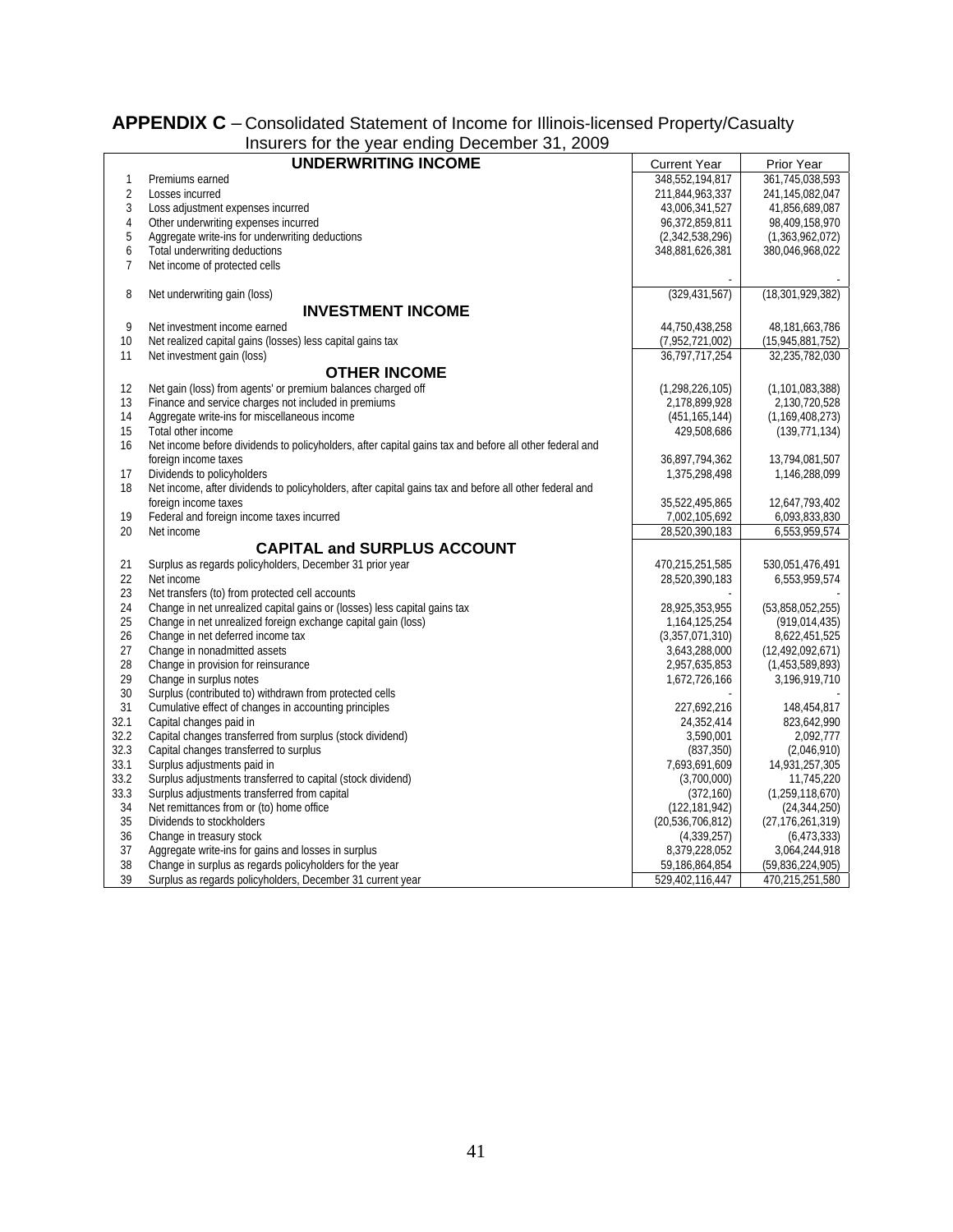## APPENDIX D - Consolidated Exhibit of Premiums and Losses in the State of Illinois for All Illinois-licensed Proper/Casualty Insurers during 2009 **EXHIBIT OF PREMIUMS AND LOSSES**

BUSINESS IN THE STATE OF ILLINOIS DURING THE YEAR 2009

<span id="page-41-1"></span><span id="page-41-0"></span>

|              |                                                                   |                           | 2                             | 3            | 4               | 5                                                                     | 6                      |                           | 8                 | 9                 | 10                                                                  | 11                      | 12                 |
|--------------|-------------------------------------------------------------------|---------------------------|-------------------------------|--------------|-----------------|-----------------------------------------------------------------------|------------------------|---------------------------|-------------------|-------------------|---------------------------------------------------------------------|-------------------------|--------------------|
|              |                                                                   | <b>Direct</b>             | <b>Direct</b>                 | Div. Paid or | <b>Direct</b>   | <b>Direct</b>                                                         | <b>Direct</b>          | <b>Direct</b>             | Dir. Def.         | Dir. Def.         | Dir. Def                                                            | Commission              | Taxes.             |
|              |                                                                   | Premiums                  | Premiums                      | Credited to  | Unearned        | Losses                                                                | Losses                 | Losses                    | And Cost          | And Cost          | And Cost                                                            | &                       | Licenses           |
|              | Line of Business                                                  | Written                   | Earned                        | PolicyHldrs  | Premium         | Paid                                                                  | Incurred               | Unpaid                    | Containment       | Containmen        | Containment                                                         | Brokerage               | And                |
|              |                                                                   |                           |                               | On           | <b>Reserves</b> | (deducting                                                            |                        |                           | Expense           | Expense           | Expense                                                             | Expenses                | Fees               |
|              |                                                                   |                           |                               | Dir. Bus.    |                 | salvage)                                                              |                        |                           | Paid              | Incurred          | Unpaid                                                              |                         |                    |
|              | Fire                                                              | 308,775,482               | 298,979,013                   | 273,258      | 144,505,271     | 108,384,692                                                           | 142,411,501            | 121,771,859               | 2,761,154         | 2,968,013         | 5,774,839                                                           | 36,492,451              | 8,351,008          |
| 2.1          | Allied lines                                                      | 260,876,261               | 252,860,994                   | 137,533      | 96,258,408      | 173,589,953                                                           | 113,025,308            | 60,113,397                | 3,026,022         | 2,404,865         | 4,248,302                                                           | 30,817,392              | 5,844,293          |
| 2.2          | Multiple peril crop                                               | 661,232,851               | 661,437,757                   |              | 12,240,817      | 488,472,995                                                           | 211,941,624            | 168,858,500               | 1,871,230         | 961,026           | 1,491,097                                                           | 86,892,468              | 604,065            |
| 2.3          | Federal flood                                                     | 30,467,143                | 31,790,547                    |              | 16,700,639      | 22,241,457                                                            | 9,459,183              | 4,131,962                 | 879,392           | 781,036           | 69,860                                                              | 3,823,955               | 171,187            |
| $\mathbf{3}$ | Farmowners multiple peril                                         | 114,387,495               | 111,937,348                   |              | 45,261,802      | 90,858,615                                                            | 91,735,537             | 33,479,086                | 1,211,985         | 1,257,257         | 3,725,458                                                           | 17,418,964              | 1,193,757          |
| $\sqrt{4}$   | Homeowners multiple peril                                         | 2,593,403,976             | 2,495,453,811                 | 3,757,179    | ,363,806,897    | 1,806,704,316                                                         | 1,712,164,424          | 661,572,764               | 34,643,018        | 33,277,205        | 63,107,462                                                          | 336,090,443             | 31,581,957         |
| 5.1          | Commercial multiple peril (non-liability portion)                 | 901,908,042               | 897,176,310                   | 128,537      | 440,537,781     | 594,622,672                                                           | 529,718,629            | 306,174,981               | 18,074,396        | 13,563,814        | 44,797,536                                                          | 141,807,515             | 14,960,523         |
| 5.2          | Commercial multiple peril (liability portion)                     | 496,784,266               | 507,215,991                   | 82,582       | 242,443,738     | 233,647,426                                                           | 230,260,553            | 1,043,224,843             | 107,440,527       | 103,599,991       | 379,012,036                                                         | 79,547,360              | 6,932,654          |
| 6            | Mortgage guaranty                                                 | 259,182,180               | 265,469,201                   |              | 24,400,828      | 229,596,803                                                           | 503,400,441            | 1,216,884,394             | 2,863,577         | 5,499,094         | 15,976,952                                                          | 84,545                  | 8,112,220          |
| $\, 8$       | Ocean marine                                                      | 65,078,491                | 66,639,585                    | 22,629       | 18,170,714      | 38,781,377                                                            | 37,853,264             | 75,232,094                | 4,418,057         | 3,892,757         | 5,062,411                                                           | 9,054,956               | 1,221,303          |
| 9            | Inland marine                                                     | 507,479,505               | 520,629,983                   | 320,099      | 153,195,749     | 275,966,540                                                           | 275,248,191            | 115,999,489               | 4,025,228         | 3,912,931         | 9,000,893                                                           | 77,904,304              | 10,900,691         |
| 10           | Financial guaranty                                                | 22,821,492                | 52,979,473                    |              | 382,158,652     | 267,337,626                                                           | 320,992,874            | 17,050,981                | 768,832           | 1,510,661         | 1,181,681                                                           |                         | 2,371,941          |
| 11           | Medical professional liability                                    | 494,943,355               | 496,655,951                   | 18,194,569   | 257,772,547     | 231,785,045                                                           | 210,409,973            | 1,568,649,902             | 121,823,664       | 125,640,966       | 472,271,862                                                         | 39,225,784              | 7,255,690          |
| 12           | Earthquake                                                        | 44,421,645                | 41,908,461                    | 114,937      | 22,077,231      | 129,028                                                               | (182, 255)             | 1,010,134                 | 46,838            | 22,325            | 63,097                                                              | 5,334,591               | 732,027            |
| 13           | Group accident and health                                         | 143,890,286               | 169,563,501                   |              | 163,721,788     | 126,423,568                                                           | 107,446,196            | 91,138,737                | 1.053.435         | 8.937             | 1,184,261                                                           | 8,596,050               | 3,058,194          |
| 14           | Credit A&H (group and individual)                                 | 3,791,598                 | 4,006,240                     |              | 1,241,760       | 825,026                                                               | 847,225                | 1,100,942                 | 183               | 2,606             | 6,769                                                               | 913,769                 | 60,610             |
|              | 15.1 Collectively renewable A&H                                   | 1.448                     | 1,555                         |              | 586             |                                                                       | 247                    | 1.712                     |                   | (20)              | 90                                                                  | 155                     | $\Delta$           |
|              | 15.2 Non-cancelable A&H                                           | 107,310                   | 137,895                       |              | 415,868         | 2,381                                                                 | 2,513                  | 146                       |                   |                   |                                                                     | 6,651                   | 2,622              |
|              | 15.3 Guaranteed renewable A&H                                     | 75,189,229                | 46,048,341                    |              | 364,146,389     | 56,781,616                                                            | 68,803,569             | 93,058,058                | 22.695            | (63, 362)         | 337.794                                                             | 4,453,605               | 132,056            |
|              | 15.4 Non-renewable for stated reasons only                        | 6,684,689                 | 7,183,284                     | 2,179        | 2,113,512       | 6,165,232                                                             | 5,120,819              | 5,698,857                 | 81.788            | 61,648            | 91,089                                                              | 550,064                 | 374,932            |
|              | 15.5 Other accident only                                          | 5,273,729                 | 5,643,893                     |              | 294,763         | 2,754,782                                                             | 2,467,817              | 631,509                   |                   | (319)             | 6.940                                                               | 1,535,177               | 59,079             |
|              | 15.6 Medicare Title XVIII exempt from state taxes or fees         |                           |                               |              |                 |                                                                       | (114, 426)             | (53,990)                  |                   |                   |                                                                     |                         | 375                |
|              | 15.7 All other A&H                                                | 6,655,568                 | 6,445,059                     |              | 2,051,691       | 3,055,544                                                             | 2,961,336              | 2,850,162                 | (1, 354)          | (9,997)           | 40,675                                                              | 1,084,359               | 78,089             |
|              | 15.8 Federal employees health benefits program premium            |                           |                               |              |                 |                                                                       |                        |                           |                   |                   |                                                                     |                         |                    |
|              | 16 Workers' compensation                                          | 2,283,983,148             | 2,340,687,646                 | 6,909,920    | 926,802,001     | 1,748,441,599                                                         | 1,949,151,526          | 5,893,867,452             | 149,392,308       | 190,079,390       | 573,132,433                                                         | 169,309,010             | 55,146,430         |
|              | 17.1 Other liability - occurrence                                 | 1,144,014,434             | 1,484,374,130                 | 1,338,798    | 344,359,243     | 1,499,407,324                                                         | 1,135,396,034          | 4,993,253,745             | 199,088,940       | 122,957,606       | 987,291,053                                                         | 120,249,860             | 16,657,888         |
|              | 17.2 Other liability - claims-made                                | 747,869,854               | 737,440,233                   | 1,640,755    | 465,025,324     | 249,912,519                                                           | 312,266,745            | 1,700,634,414             | 119,940,154       | 107,811,821       | 418,054,131                                                         | 95,651,506              | 12,020,816         |
|              | 17.3 Excess workers' compensation                                 | 42,313,409                | 42,667,219                    | (322)        | 19,656,312      | 19,769,450                                                            | 54,877,164             | 322,004,451               | 723,657           | 2,018,656         | 10,498,997                                                          | 3,356,859               | 841,987            |
| 18           | Products liability                                                | 88,807,629                | 91,935,872                    | (1,767)      | 36,248,115      | 78,155,242                                                            | 64,434,897             | 772,513,006               | 60,204,252        | 80,739,040        | 285,690,780                                                         | 10,016,422              | 1,483,875          |
|              | 19.1 Private passenger auto no-fault (personal injury protection) | 169,033                   | 173,821                       |              | (49, 295)       | 2,462,775                                                             | 3,043,170              | 7,500,869                 | 168,832           | 209,126           | 231,741                                                             | (27, 149)               | 117,946            |
|              | 19.2 Other private passenger auto liability                       | 3,183,893,107             | 3,149,852,953                 | 4,718,582    | 940,046,160     | 1,978,060,359                                                         | 2,127,415,940          | 2,731,717,033             | 129,243,490       | 119,529,390       | 383,701,538                                                         | 339,173,829             | 30,588,484         |
|              | 19.3 Commercial auto no-fault (personal injury protection)        | 1,365,444                 | 1,513,487                     | 55           | 253,767         | 82,186                                                                | 826,312                | 1,104,032                 | 7,943             | 118,381           | 179,684                                                             | 339,812                 | 41,424             |
|              | 19.4 Other commercial auto liability                              | 681,975,553               | 716,501,749                   | 135,438      | 271,142,561     | 425,597,637                                                           | 371,960,821            | 1,115,581,921             | 53,236,923        | 44,275,531        | 139,723,450                                                         | 99,710,517              | 10,839,022         |
|              | 21.1 Private passenger auto physical damage                       | 2,434,931,096             | 2,446,965,156                 | 3,665,636    | 705,594,061     | 1,427,501,148                                                         | 1,395,094,916          | 101,468,305               | 12,217,494        | 11,539,424        | 8,140,022                                                           | 250,269,168             | 23,972,306         |
|              | 21.2 Commercial auto physical damage                              | 218,687,934               | 224,850,375                   | 29,080       | 91,981,585      | 125,738,777                                                           | 125,030,829            | 27,651,001                | 3,231,171         | 2,897,021         | 4,457,979                                                           | 28,989,834              | 3,287,886          |
| 22           | Aircraft (all perils)                                             | 58,218,790                | 62,277,053                    |              | 23,432,813      | 27,618,839                                                            | 13,005,921             | 759,837,725               | 6,766,870         | 10,339,104        | 90,498,126                                                          | 8,505,111               | 1,499,957          |
|              |                                                                   |                           |                               |              |                 |                                                                       |                        |                           |                   |                   |                                                                     |                         |                    |
| 23           | Fidelity                                                          | 55,860,508<br>174,974,844 | 57,690,185<br>174,699,312     | 168<br>22    | 34,478,175      | 25,223,112                                                            | 28,680,327             | 57,228,765<br>144,860,800 | 1,115,034         | 1,068,529         | 8,114,968                                                           | 6,617,306<br>44,138,176 | 1,009,246          |
| 24           | Surety                                                            |                           |                               |              | 85,738,603      | 13,000,987                                                            | 18,847,756             |                           | 4,097,035         | 7,575,803         | 21,890,433                                                          |                         | 4,244,236          |
| 26           | Burglary and theft                                                | 8,198,715<br>46,944,879   | 7,897,054                     | 9,606<br>599 | 4,378,024       | 1,104,494<br>7,735,455                                                | 1,162,070<br>7,735,574 | 3,802,322<br>9,376,782    | 23,384<br>295,574 | 254,443<br>69,167 | 934,007<br>565,836                                                  | 1,115,844<br>4,943,281  | 201,479<br>785,498 |
| 27           | Boiler and machinery                                              |                           | 45,701,359                    |              | 23,583,422      |                                                                       |                        |                           |                   |                   |                                                                     |                         |                    |
| 28           | Credit                                                            | 56,819,105                | 63,751,567                    |              | 26,913,899      | 42,081,811                                                            | 42,620,646             | 28,352,569                | 478,628           | 444,289           | 537,666                                                             | 13,568,217              | 1,362,999          |
| 30           | Warranty                                                          | 1,014,712,269             | 563,350,094                   |              | ,532,243,796    | 388,743,597                                                           | 436,629,250            | 103,639,760               | 1,523,519         | 1,517,281         | 34,115                                                              | 2,780,769               | 15,035,598         |
| 34           | Aggregate write-ins for other lines of business                   | 30,991,402                | 32,809,001                    |              | 11,218,048      | 14,850,379                                                            | 11,308,275             | 48,864,850                | 70,256            | 141,442           | 4,117,906                                                           | 5,274,291               | 1,084,340          |
| 35           | Totals                                                            |                           | 19,278,087,195 19,185,302,441 |              |                 | 41,480,070 9,296,564,022 12,833,614,382 12,675,462,730 24,411,840,302 |                        |                           |                   |                   | 1,046,836,112 1,002,876,868 3,945,245,957 2,085,617,229 284,220,676 |                         |                    |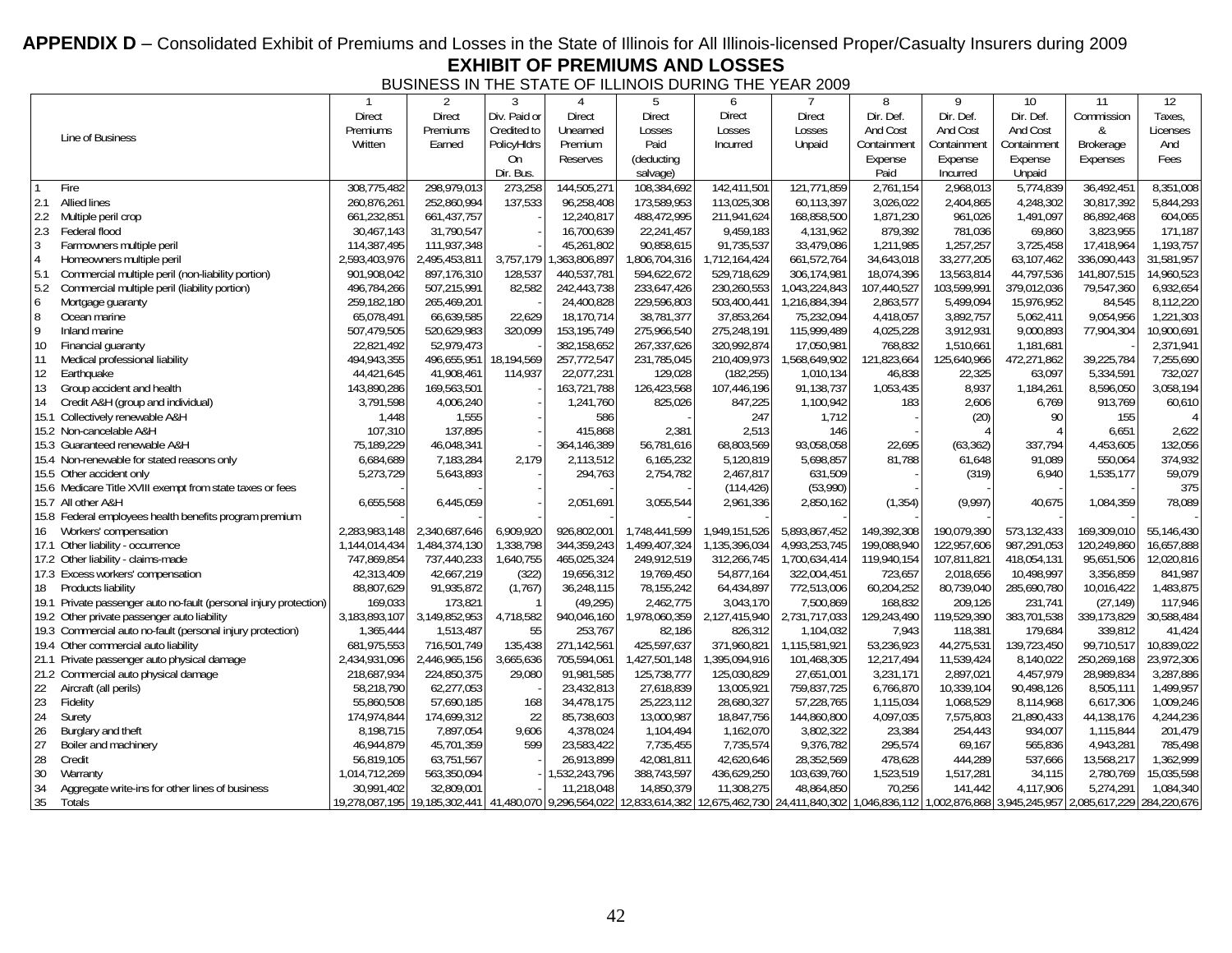#### **APPENDIX E** – Consolidated Insurance Expense Exhibit Part III for all Illinois-licensed Property/Casualty Insurers for 2009 **PART III – ALLOCATION TO LINES OF DIRECT BUSINESS WRITTEN**

(\$000's omitted)

<span id="page-42-1"></span><span id="page-42-0"></span>

|                |                                                                |                     |                    |                    |                  | Defense<br>And       |                             |                  | Defense<br>And            |                           |                     |                            |
|----------------|----------------------------------------------------------------|---------------------|--------------------|--------------------|------------------|----------------------|-----------------------------|------------------|---------------------------|---------------------------|---------------------|----------------------------|
|                | PREMIUMS, LOSSES, EXPENSES,<br>RESERVES AND PROFITS FOR DIRECT |                     |                    | <b>Dividends</b>   |                  | Cost                 | Adjustment                  |                  | Cost                      | Adjustment                |                     |                            |
|                | <b>BUSINESS WRITTEN</b>                                        |                     |                    | To                 |                  | Containment          | and Other                   |                  | Containment               | and Other                 | Unearned            |                            |
|                |                                                                | Premiums<br>Written | Premiums<br>Earned | Policy-<br>holders | Incurred<br>Loss | Expenses<br>Incurred | <b>Expenses</b><br>Incurred | Unpaid<br>Losses | <b>Expenses</b><br>Unpaid | <b>Expenses</b><br>Unpaid | Premium<br>Reserves | Agents'<br><b>Balances</b> |
| $\overline{1}$ | Fire                                                           | 7.899.809           | 7,812,320          | 15,290             | 2,857,494        | 92,321               | 187,974                     | 2,567,180        | 147,848                   | 110,484                   | 3,757,781           | 1,508,008                  |
| 2.1            | Allied lines                                                   | 6,442,469           | 6,355,037          | 15,103             | 2,367,861        | 98,613               | 272,057                     | 2,610,030        | 187,329                   | 112,898                   | 2,653,500           | 1,154,712                  |
| $2.2\,$        | Multiple peril crop                                            | 8,100,490           | 8,230,585          | $\sim$             | 5,641,672        | 10,359               | 72,832                      | 2,707,656        | 14,590                    | 24,701                    | 562,158             | 1,950,435                  |
| 2.3            | Federal flood                                                  | 2,380,381           | 2,492,359          | $\sim$             | 929,241          | 25,283               | 55,938                      | 319,162          | 5,704                     | 23,480                    | 1,279,304           | 55,161                     |
| $\mathfrak{Z}$ | Farmowners multiple peril                                      | 1,396,674           | 1,363,654          |                    | 839,110          | 22,722               | 26,923                      | 443,558          | 56,206                    | 31,140                    | 660,823             | 283,559                    |
| $\overline{4}$ | Homeowners multiple peril                                      | 48,962,059          | 47,633,764         | 248,212            | 28,585,415       | 770,215              | 3,747,540                   | 12,520,088       | 1,346,807                 | 1,904,162                 | 26,384,358          | 7,364,337                  |
| 5.1            | Commercial multiple peril (non-liability portion)              | 17,301,907          | 17,294,967         | 10,181             | 8,898,465        | 331,221              | 818,476                     | 6,559,139        | 1,176,027                 | 592,146                   | 8,349,613           | 3,889,265                  |
| 5.2            | Commercial multiple peril (liability portion)                  | 9.524.454           | 9,737,397          | 5,277              | 3,459,633        | 1,610,579            | 594,527                     | 17,457,865       | 6,848,953                 | 1,293,553                 | 4,656,179           | 2,376,192                  |
| 6              | Mortgage guaranty                                              | 5,315,368           | 5,493,229          |                    | 11,814,276       | 107,443              | 309,613                     | 23,279,891       | 281,836                   | 306,981                   | 779,813             | 238,945                    |
| 8              | Ocean marine                                                   | 3,423,882           | 3,504,659          | 2,500              | 1,580,469        | 127,572              | 153,510                     | 3,347,227        | 274,150                   | 127,951                   | 1,105,549           | 1,570,509                  |
| 9              | Inland marine                                                  | 11,721,704          | 12,151,358         | 13,383             | 5,631,934        | 79,410               | 538,905                     | 2,964,249        | 179,876                   | 208,069                   | 3,532,534           | 2,200,503                  |
| 10             | Financial quaranty                                             | 1,214,419           | 2.443.947          | $\sim$             | 6,010,480        | 430,250              | 18,632                      | 7,457,569        | (376,069)                 | 4.513                     | 10.509.981          | 101,338                    |
| 11             | Medical professional liability                                 | 4,435,116           | 4,471,642          | 65,415             | 1,385,620        | 879,720              | 237,679                     | 10,500,688       | 3,912,699                 | 511,972                   | 2,120,317           | 831,153                    |
| 12             | Earthquake                                                     | 1,250,930           | 1,231,243          | 4,273              | 7,983            | 787                  | 5,796                       | 109,586          | 6,473                     | 5,875                     | 612,500             | 239,893                    |
| 13             | Group A & H                                                    | 3,838,819           | 3,831,502          | $\sim$             | 2,229,494        | 26,574               | 123,295                     | 1,850,609        | 29,614                    | 129,200                   | 1,629,665           | 910,104                    |
| 14             | Credit A & H                                                   | 217,603             | 211,872            | $\sim$             | 34,883           | 87                   | 9,038                       | 36,376           | 436                       | 3,782                     | 48,157              | 12,851                     |
| 15             | Other A & H                                                    | 3,150,132           | 2,694,422          | 30                 | 1,747,445        | 10,382               | 129,398                     | 2,032,701        | 16,899                    | 153,852                   | 6,617,854           | 498,443                    |
| 16             | Workers' compensation                                          | 28,651,733          | 29,171,876         | 1,011,568          | 19,467,614       | 2,273,913            | 2,118,139                   | 93,592,684       | 8,885,813                 | 3,859,373                 | 10,134,565          | 8,022,857                  |
| 17.1           | Other liability - occurrence                                   | 20,828,539          | 22,021,468         | 25,616             | 12,917,371       | 2,735,174            | 1,526,666                   | 64,869,815       | 13,278,720                | 3,075,996                 | 10,443,983          | 4,762,933                  |
| 17.2           | Other liability - claims-made                                  | 13,443,879          | 13,366,910         | 2,156              | 6,609,718        | 1,698,745            | 628,317                     | 28,204,119       | 6,158,333                 | 1,016,106                 | 7,699,568           | 2,312,983                  |
| 17.3           | Excess workers' compensation                                   | 917,440             | 926,895            |                    | 486,169          | 29,837               | (15, 126)                   | 8,013,323        | 308,448                   | 125,528                   | 329,583             | 164,644                    |
| 18             | Products liability                                             | 2,195,845           | 2,257,811          | 326                | 721,005          | 867,152              | 373,362                     | 11,723,559       | 4,438,173                 | 734,394                   | 916,015             | 431,772                    |
| 19.1           | Private passenger auto liability                               | 73,564,676          | 73,239,248         | 293,743            | 51,172,488       | 2,984,019            | 7,260,087                   | 68,858,078       | 8,017,837                 | 5,720,890                 | 21,870,426          | 10,416,142                 |
| 19.3           | Commercial auto liability                                      | 14,795,485          | 15,312,372         | 7,869              | 8,000,485        | 883,739              | 947,717                     | 20,585,348       | 2,585,464                 | 1,040,637                 | 6,702,671           | 3,651,625                  |
| 21.1           | Private passenger auto physical damage                         | 49,105,251          | 49,357,047         | 234,955            | 28,581,534       | 156,225              | 4,562,556                   | 2,298,879        | 153,856                   | 1,330,389                 | 14,488,258          | 6,702,228                  |
| 21.2           | Commercial auto physical damage                                | 4.497.960           | 4,717,420          | 2,158              | 2,549,284        | 49,588               | 335,748                     | 570,382          | 100,951                   | 54,463                    | 2,023,803           | 1,051,207                  |
| 22             | Aircraft (all perils)                                          | 1,858,661           | 1,844,831          |                    | 975,764          | 147,720              | 41,593                      | 3,913,320        | 435,376                   | 53,003                    | 804,784             | 340,464                    |
| 23             | Fidelity                                                       | 1,086,033           | 1,106,913          | 432                | 563,659          | 20,163               | 53,853                      | 1,101,018        | 159,034                   | 43.685                    | 616,336             | 199,697                    |
| 24             | Surety                                                         | 4,760,944           | 4,878,971          | 64,853             | 930,427          | 241,369              | 151,308                     | 3,204,923        | 652,897                   | 199,375                   | 2,802,572           | 663,446                    |
| 26             | Burglary and theft                                             | 145,806             | 147,911            | 30                 | 18,288           | 3,592                | 4,189                       | 66,733           | 16,660                    | 2,963                     | 79,598              | 30,863                     |
| 27             | Boiler and machinery                                           | 1,179,316           | 1,178,253          | 82                 | 370,962          | 8,907                | 30,373                      | 516,214          | 28,472                    | 41,421                    | 525,049             | 302,742                    |
| 28             | Credit                                                         | 1,593,267           | 1,830,546          | $\sim$             | 1,860,844        | 31,243               | 33,589                      | 1,430,921        | 27,850                    | 20,554                    | 1,292,038           | 160,186                    |
| 29             | International                                                  | 27,165              | 27,769             | $\sim$             | 24,510           | 59                   | 5,687                       | 57,190           | 48                        | 5,786                     | 6,788               | 1,678                      |
| $30\,$         | Warranty                                                       | 2,608,839           | 2,740,594          | $\sim$             | 1,800,624        | 4,886                | 30,162                      | 276,929          | 3,376                     | 7,640                     | 6,056,222           | 213,381                    |
| 34             | Aggregate write-ins for other lines of business                | 902,449             | 974,702            |                    | 520,799          | 17,051               | 31,126                      | 1,049,503        | 40,314                    | 27,208                    | 661,553             | 51,736                     |
| 35             | Total                                                          | 358,739,509         | 362,055,569        | 2,023,449          | 221,593,049      | 16,776,898           | 25,421,492                  | 407,096,581      | 59,401,013                | 22,904,199                | 162,713,929         | 64,665,995                 |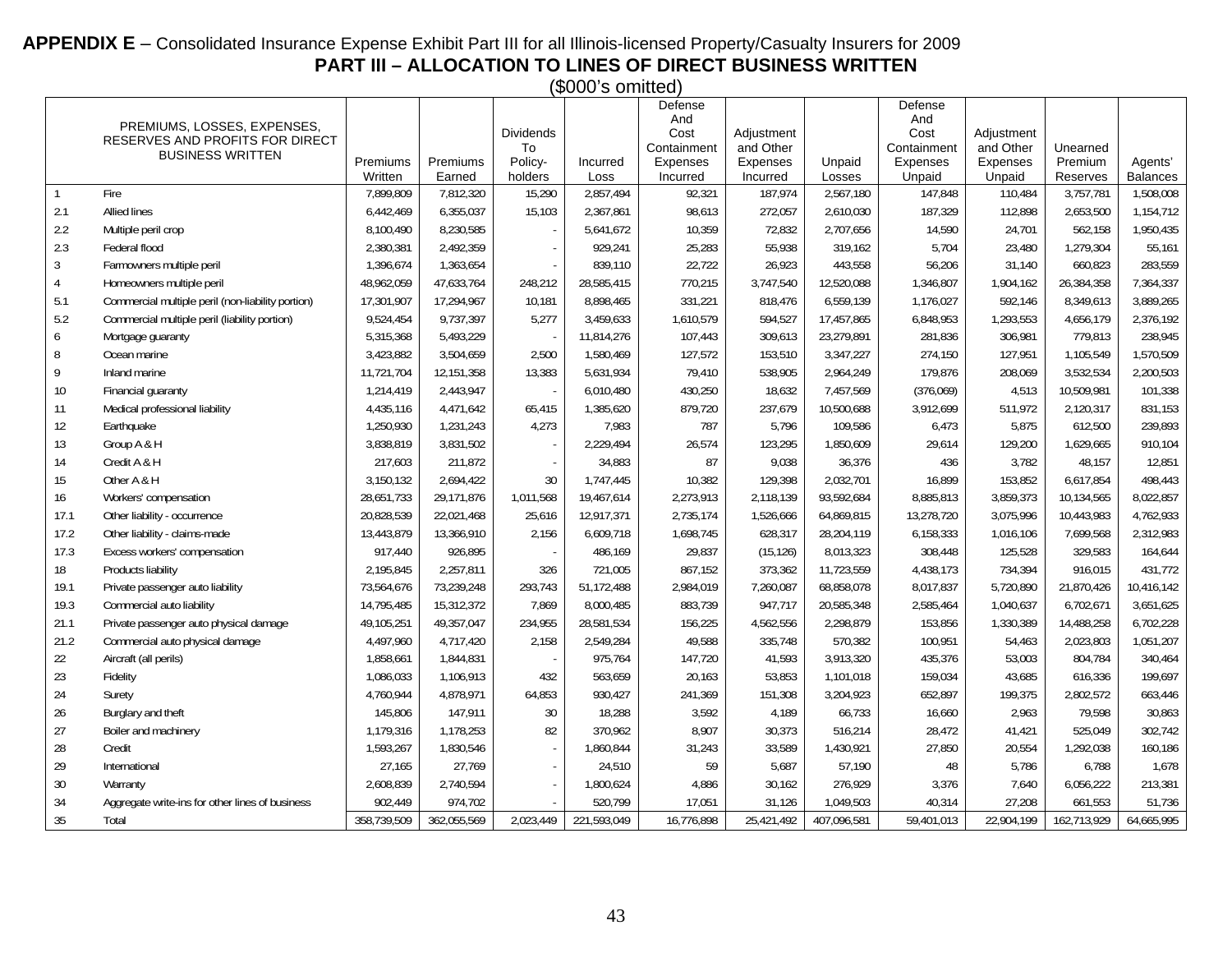#### **APPENDIX E** (continued) – Consolidated Insurance Expense Exhibit Part III for all Illinois-licensed Property/Casualty Insurers for 2009

# **PART III – ALLOCATION TOLINES OF DIRECT BUSINESS WRITTEN**

(000's omitted)

|                                                                                        |                                                       | Commission       | Taxes,    |                                  |                         |                       |                                  |
|----------------------------------------------------------------------------------------|-------------------------------------------------------|------------------|-----------|----------------------------------|-------------------------|-----------------------|----------------------------------|
|                                                                                        |                                                       | And              | Licenses  |                                  |                         |                       |                                  |
| PREMIUMS, LOSSES, EXPENSES, RESERVES AND<br><b>PROFITS FOR DIRECT BUSINESS WRITTEN</b> |                                                       | <b>Brokerage</b> | and       | Other Acquisitions,              |                         |                       |                                  |
|                                                                                        |                                                       | Expenses         | Fees      | Field Supervision and Collection | <b>General Expenses</b> | Other Income Less     | Pre-tax Profit or Loss Excluding |
|                                                                                        |                                                       | Incurred         | Incurred  | <b>Expenses Incurred</b>         | Incurred                | <b>Other Expenses</b> | all Investment Gain              |
|                                                                                        | Fire                                                  | 916,161          | 209,762   | 435,733                          | 644,206                 | (8, 490)              | 2,444,896                        |
|                                                                                        | 2.1 Allied lines                                      | 693,720          | 152,613   | 356,055                          | 513,835                 | (12,026)              | 1,873,136                        |
|                                                                                        | 2.2 Multiple peril crop                               | 688.019          | 14,129    | (57, 847)                        | 155,685                 | (40, 111)             | 1,665,626                        |
|                                                                                        | 2.3 Federal flood                                     | 366,494          | 45,965    | 23,564                           | 18,144                  | 1,008                 | 1,028,735                        |
|                                                                                        | 3 Farmowners multiple peril                           | 230,220          | 27,942    | 93,802                           | 85,167                  | 5,676                 | 43,450                           |
| 4                                                                                      | Homeowners multiple peril                             | 6,415,180        | 1,163,500 | 3,973,858                        | 2,159,429               | 172,052               | 742,451                          |
|                                                                                        | 5.1 Commercial multiple peril (non-liability portion) | 2,799,389        | 434,268   | 1,210,895                        | 1,126,959               | (94, 130)             | 1,570,977                        |
|                                                                                        | 5.2 Commercial multiple peril (liability portion)     | 1,579,926        | 206,325   | 681,105                          | 675,607                 | (49, 157)             | 875,242                          |
|                                                                                        | 6 Mortgage guaranty                                   | 4,037            | 129,188   | 190,162                          | 672,096                 | (18, 784)             | (7, 752, 375)                    |
|                                                                                        | 8 Ocean marine                                        | 484,064          | 47,026    | 189,051                          | 230,643                 | (81,097)              | 608,736                          |
|                                                                                        | 9 Inland marine                                       | 1,544,844        | 310,737   | 696,287                          | 939,055                 | (63, 384)             | 2,333,462                        |
|                                                                                        | 10 Financial quaranty                                 |                  | 29,336    | 1,560                            | 600,452                 | 491,023               | (4, 155, 738)                    |
|                                                                                        | 11 Medical professional liability                     | 428,161          | 87,329    | 152,327                          | 384,937                 | (1,938)               | 848,521                          |
|                                                                                        | 12 Earthquake                                         | 142,398          | 27,594    | 85,213                           | 69,915                  | (12, 913)             | 874,382                          |
|                                                                                        | 13 Group A & H                                        | 589,055          | 88,014    | 190,206                          | 162,705                 | (149, 113)            | 273,036                          |
|                                                                                        | 14 Credit A & H                                       | 55,186           | 6,077     | 12,139                           | 17,335                  | 93                    | 77,221                           |
|                                                                                        | 15 Other A & H                                        | 426,530          | 30,667    | 320,842                          | 268,106                 | (5,888)               | (244, 875)                       |
|                                                                                        | 16 Workers' compensation                              | 2,203,033        | 1,259,947 | 1,382,492                        | 1,638,211               | (657, 335)            | (2,840,376)                      |
|                                                                                        | 17.1 Other liability - occurrence                     | 2,629,040        | 466,853   | 1,624,483                        | 1,603,861               | (35, 893)             | (1,543,501)                      |
|                                                                                        | 17.2 Other liability - claims-made                    | 1,782,977        | 293,062   | 762,188                          | 666,277                 | (192, 554)            | 730,929                          |
|                                                                                        | 17.3 Excess workers' compensation                     | 85.917           | 19,374    | 26,888                           | 68,816                  | (16, 134)             | 208,895                          |
|                                                                                        | 18 Products liability                                 | 272,723          | 44,645    | 34,764                           | 69,863                  | (22, 380)             | (148, 408)                       |
|                                                                                        | 19.1 Private passenger auto liability                 | 6,392,370        | 1,670,293 | 6,017,903                        | 3,801,366               | 405,870               | (5,947,176)                      |
|                                                                                        | 19.3 Commercial auto liability                        | 2,165,990        | 392,561   | 1,119,453                        | 1,197,068               | (415, 425)            | 182,068                          |
| 21.1                                                                                   | Private passenger auto physical damage                | 4,249,952        | 1,097,231 | 3,988,745                        | 2,405,605               | 223,168               | 4,303,392                        |
|                                                                                        | 21.2 Commercial auto physical damage                  | 651,637          | 115,177   | 282,972                          | 389,960                 | (6, 843)              | 334,063                          |
|                                                                                        | 22 Aircraft (all perils)                              | 287.733          | 46,271    | 70,849                           | 69,978                  | (48,096)              | 156,821                          |
|                                                                                        | 23 Fidelity                                           | 136,239          | 25,395    | 86,007                           | 80,033                  | (13, 357)             | 127,773                          |
|                                                                                        | 24 Surety                                             | 1,108,872        | 133,668   | 490,720                          | 357,454                 | 1,407                 | 1,401,689                        |
|                                                                                        | 26 Burglary and theft                                 | 20,275           | 3,913     | 14,166                           | 8,022                   | (430)                 | 74,987                           |
|                                                                                        | 27 Boiler and machinery                               | 91,249           | 28,279    | 126,835                          | 130,970                 | (9,632)               | 380,958                          |
|                                                                                        | 28 Credit                                             | 329,857          | 40,979    | 56,196                           | 136,682                 | 12,031                | (646, 809)                       |
|                                                                                        | 29 International                                      | 232              | 377       | 2,429                            | 10,956                  | (241)                 | (16, 722)                        |
|                                                                                        | 30 Warranty                                           | 127,574          | 61,707    | 147,594                          | 139,914                 | (91,603)              | 336,529                          |
|                                                                                        | 34 Aggregate write-ins for other lines of business    | 114,182          | 28,871    | 20,222                           | 95,808                  | 24,507                | 171,141                          |
|                                                                                        | 35 Total                                              | 40,013,271       | 8,739,121 | 24,809,904                       | 21,595,137              | (710, 114)            | 373,138                          |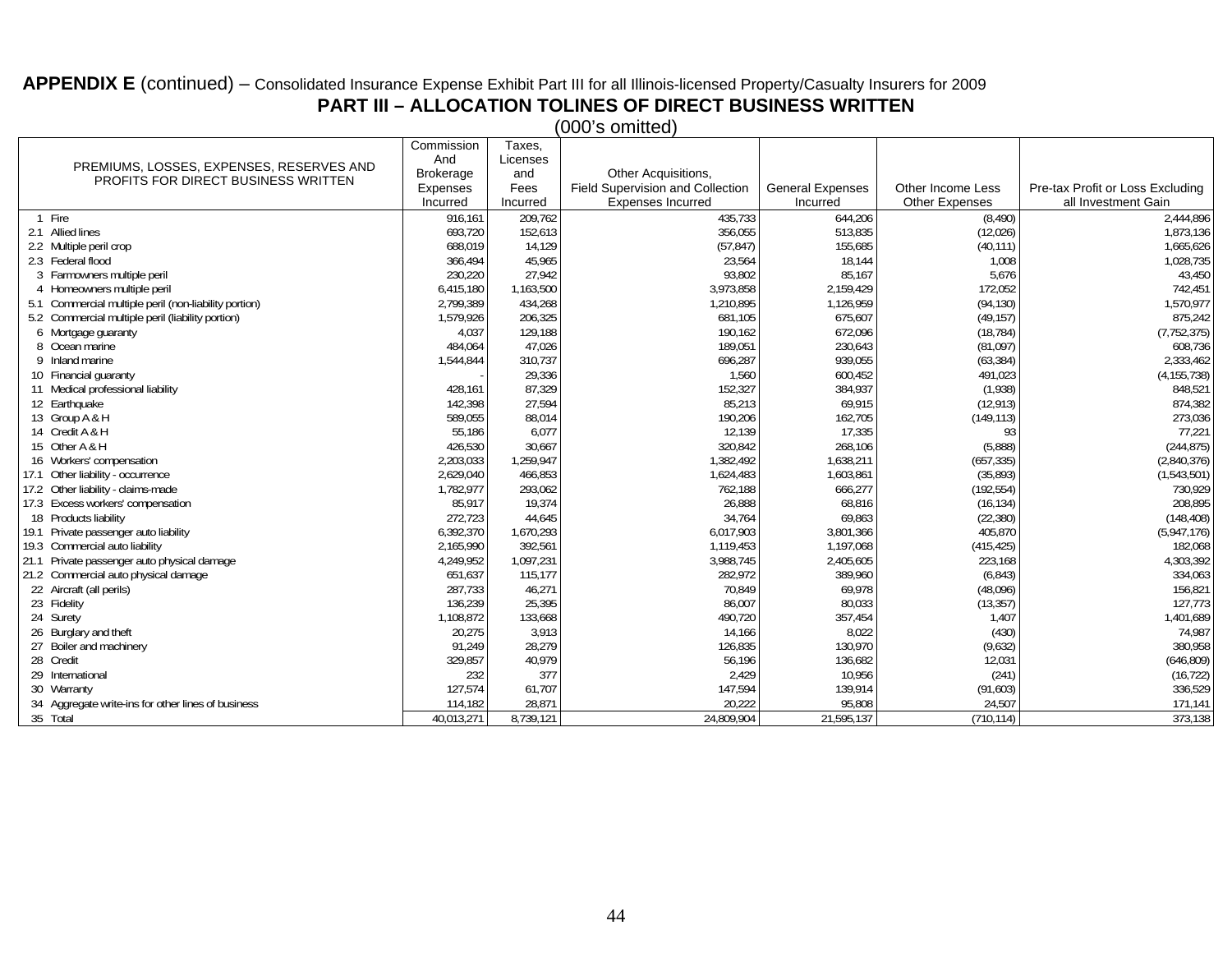#### <span id="page-44-1"></span><span id="page-44-0"></span>**APPENDIX F** - Consolidated Schedule T for all Illinois-licensed Property/Casualty Insurers for 2009 **SCHEDULE T – EXHIBIT OF PREMIUMS WRITTEN** Allocated by States and Territories

| 1 Alabama AL         | 5,034,047,755  | 5,109,473,089    | 14,280,963  | 3,288,351,424  | 3,375,210,303  | 5,185,194,856  | 35,285,113  | 19,948,107  |
|----------------------|----------------|------------------|-------------|----------------|----------------|----------------|-------------|-------------|
| 2 Alaska AK          | 1,307,913,073  | 1,330,469,988    | 5,366,227   | 584,454,246    | 571,412,264    | 1,250,776,089  | 5,213,988   | 2,225,645   |
| 3 Arizona AZ         | 6,251,919,482  | 6,370,793,609    | 20,465,659  | 3,655,614,516  | 3,789,385,354  | 5,659,538,107  | 46,464,507  | 19,651,692  |
| 4 Arkansas AR        | 2,884,295,669  | 2,911,386,772    | 6,190,453   | 2,009,197,256  | 1,944,839,864  | 2,388,248,811  | 18,206,302  | 7,433,601   |
| 5 California CA      | 38,762,856,719 | 39,187,230,907   | 118,508,113 | 20,631,468,802 | 20,520,744,327 | 47,059,408,048 | 285,682,742 | 109,772,810 |
| 6 Colorado CO        | 6,782,139,756  | 6,844,254,482    | 25,750,097  | 4,817,548,057  | 5,129,683,953  | 5,734,909,106  | 43,826,082  | 19,232,483  |
| 7 Connecticut CT     | 5,591,532,171  | 5,686,406,395    | 32,997,920  | 3,225,262,659  | 3,198,531,193  | 7,419,308,705  | 40,778,185  | 22,493,139  |
| 8 Delaware DE        | 2,004,729,163  | 2,049,092,548    | 3,598,601   | 1,833,839,521  | 1,343,872,383  | 2,545,352,541  | 8,518,566   | 11,747,798  |
| 9 Dist. Columbia DC  | 1,360,886,544  | 1,387,149,328    | 3,854,891   | 1,164,935,368  | 1,587,213,537  | 2,008,916,099  | 4,188,173   | 12,417,139  |
| 10 Florida FL        | 22,830,379,126 | 23,572,540,702   | 185,266,747 | 13,214,730,881 | 13,863,904,309 | 25,102,527,551 | 106,729,706 | 78,270,659  |
| 11 Georgia GA        | 10,476,219,662 | 10,574,153,217   | 39,637,352  | 7,984,594,163  | 8,540,244,046  | 10,070,230,603 | 70,139,810  | 28,488,832  |
| 12 Hawaii HI         | 1,253,799,533  | 1,276,373,317    | 9,222,946   | 545,479,191    | 509,238,399    | 1,154,436,794  | 5,349,451   | 7,172,025   |
| 13 Idaho ID          | 1,330,506,156  | 1,337,125,823    | 3,373,595   | 754,936,378    | 819,423,088    | 1,142,363,767  | 10,942,464  | 3,439,304   |
| 14 Illinois IL       | 19,278,087,193 | 19,185,302,447   | 41,480,070  | 12,833,614,385 | 12,675,462,724 | 24,411,840,306 | 94,267,637  | 76,232,651  |
| 15 Indiana IN        | 6,816,225,136  | 6,817,380,496    | 7,266,521   | 4,289,526,489  | 4,068,413,824  | 6,080,062,276  | 46,909,368  | 14,999,725  |
| 16 Iowa IA           | 4,289,242,737  | 4,288,081,927    | 28,217,235  | 2,998,972,467  | 2,640,600,001  | 3,374,849,152  | 19,907,751  | 12,911,545  |
| 17 Kansas KS         | 4,008,868,674  | 4,047,598,302    | 11,507,521  | 2,452,309,404  | 2,497,711,391  | 2,965,597,311  | 19,549,795  | 9,675,635   |
| 18 Kentucky KY       | 4,156,932,199  | 4, 181, 571, 638 | 6,908,665   | 2,903,916,870  | 2,897,194,373  | 4,873,951,050  | 25,550,305  | 9,393,349   |
| 19 Louisiana LA      | 6,324,451,976  | 6,369,339,821    | 13,783,434  | 3,877,369,422  | 3,000,121,437  | 6,475,343,239  | 33,777,994  | 22,795,717  |
| 20 Maine ME          | 1,128,565,382  | 1,118,778,375    | 4,586,123   | 599,531,181    | 569,340,719    | 1,109,356,373  | 9,020,374   | 3,851,301   |
| 21 Maryland MD       | 7,474,963,686  | 7,542,833,429    | 28,917,445  | 4,155,069,932  | 4,807,215,194  | 7,492,396,832  | 46,309,155  | 34,063,606  |
| 22 Massachusetts MA  | 5,639,623,480  | 5,689,434,192    | 24,704,698  | 3,145,756,460  | 2,661,041,315  | 8,138,731,861  | 26,287,007  | 43,433,685  |
| 23 Michigan MI       | 10,204,974,332 | 10,556,810,514   | 21,405,746  | 6,931,879,025  | 8,391,666,128  | 21,216,826,198 | 55,349,987  | 26,742,767  |
| 24 Minnesota MN      | 7,387,855,822  | 7,355,260,465    | 17,809,375  | 4,477,521,352  | 4,367,370,134  | 7,524,230,564  | 31,102,237  | 16,502,588  |
| 25 Mississippi MS    | 2,945,598,816  | 2,983,239,792    | 6,667,743   | 1,617,363,802  | 1,497,889,591  | 2,673,394,052  | 18,691,393  | 9,978,799   |
| 26 Missouri MO       | 7,659,569,193  | 7,692,203,283    | 11,258,688  | 4,654,226,544  | 4,497,527,826  | 6,695,972,704  | 47,126,298  | 15,703,611  |
| 27 Montana MT        | 1,403,856,770  | 1,427,312,276    | 3,155,134   | 788,144,343    | 911,701,678    | 1,209,749,701  | 7,316,172   | 3,066,401   |
| 28 Nebraska NE       | 3,009,506,546  | 3,000,749,191    | 11,424,351  | 1,825,160,340  | 1,739,343,095  | 2,339,820,164  | 10,626,937  | 5,867,512   |
| 29 Nevada NV         | 3,242,620,055  | 3,396,388,826    | 9,687,536   | 2,047,279,489  | 2,109,699,416  | 3,739,573,787  | 21,813,016  | 15,802,099  |
| 30 New Hampshire NH  | 1,375,004,444  | 1,393,121,411    | 10,685,489  | 782,325,029    | 805,621,502    | 1,533,269,776  | 8,757,645   | 4,796,136   |
| 31 New Jersey NJ     | 10,220,656,831 | 10,350,561,313   | 32,492,519  | 5,824,563,104  | 6,308,593,584  | 18,259,517,654 | 45,244,392  | 46,312,593  |
| 32 New Mexico NM     | 2,033,037,419  | 2,040,890,894    | 7,946,003   | 1,019,649,629  | 1,100,716,990  | 1,678,928,809  | 14,664,926  | 4,981,019   |
| 33 New York NY       | 25,574,316,419 | 25,773,565,498   | 65,435,298  | 22,495,343,650 | 19,486,830,281 | 44,401,471,167 | 150,246,625 | 163,824,212 |
| 34 North Carolina NC | 9,646,677,778  | 9,767,924,540    | 28,468,525  | 5,265,604,074  | 5,526,144,551  | 7,898,035,125  | 78,706,987  | 25,040,129  |
| 35 North Dakota ND   | 1,423,176,899  | 1,403,300,644    | 1,021,662   | 875,784,673    | 647,073,747    | 654,758,577    | 3,108,862   | 1,599,000   |
| 36 Ohio OH           | 11,047,769,645 | 11,047,513,031   | 15,243,651  | 6,856,433,835  | 6,510,856,284  | 9,420,748,704  | 105,910,260 | 43,649,771  |
| 37 Oklahoma OK       | 4,103,809,425  | 4,109,557,206    | 10,844,846  | 3,113,879,294  | 3,306,089,714  | 3,571,800,677  | 20,832,356  | 10,369,258  |
| 38 Oregon OR         | 3,456,853,330  | 3,471,583,229    | 12,859,030  | 1,990,852,960  | 2,037,553,612  | 3,345,349,979  | 23,111,173  | 10,229,815  |
| 39 Pennsylvania PA   | 15,966,297,642 | 16,091,232,818   | 41,229,817  | 9,508,680,923  | 9,233,822,421  | 21,346,993,665 | 121,584,368 | 44,557,612  |
| 40 Rhode Island RI   | 1,409,709,662  | 1,428,843,115    | 18,388,066  | 738,294,189    | 753,626,481    | 1,512,093,311  | 9,491,149   | 5,821,921   |
| 41 South Carolina SC | 5,499,198,242  | 5,599,143,810    | 20,077,056  | 2,817,042,237  | 2,989,129,163  | 4,243,012,831  | 46,602,730  | 17,068,496  |
| 42 South Dakota SD   | 1,535,109,107  | 1,537,815,308    | 3,389,824   | 918,818,801    | 784,663,017    | 1,074,855,440  | 4,372,773   | 2,632,822   |
| 43 Tennessee TN      | 6,078,685,529  | 6,109,166,145    | 13,423,055  | 3,709,178,021  | 3,639,893,184  | 5,981,212,144  | 36,476,645  | 19,679,733  |